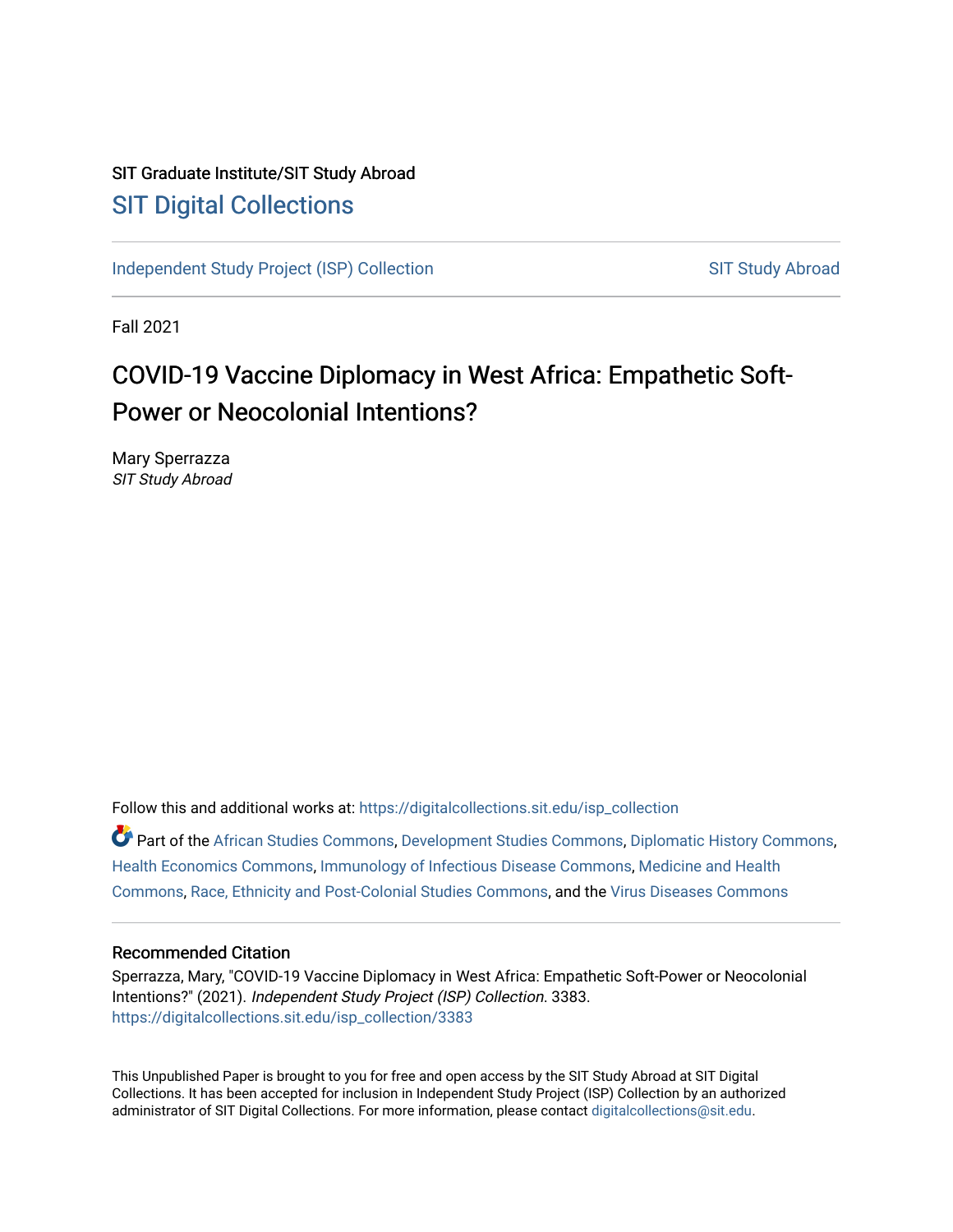**COVID-19 Vaccine Diplomacy in West Africa: Empathetic Soft-Power or Neocolonial Intentions?**

Sperrazza, Mary (MaryCate)

Academic Director: Faye, Babacar

Project Advisor: Niang, Ibrahima

University of San Francisco

International Studies, African Studies, French Studies

Africa, Senegal, Dakar

Submitted in partial fulfillment of the requirements for Senegal: Global Security and Religious

Pluralism, SIT Study Abroad, Spring 2021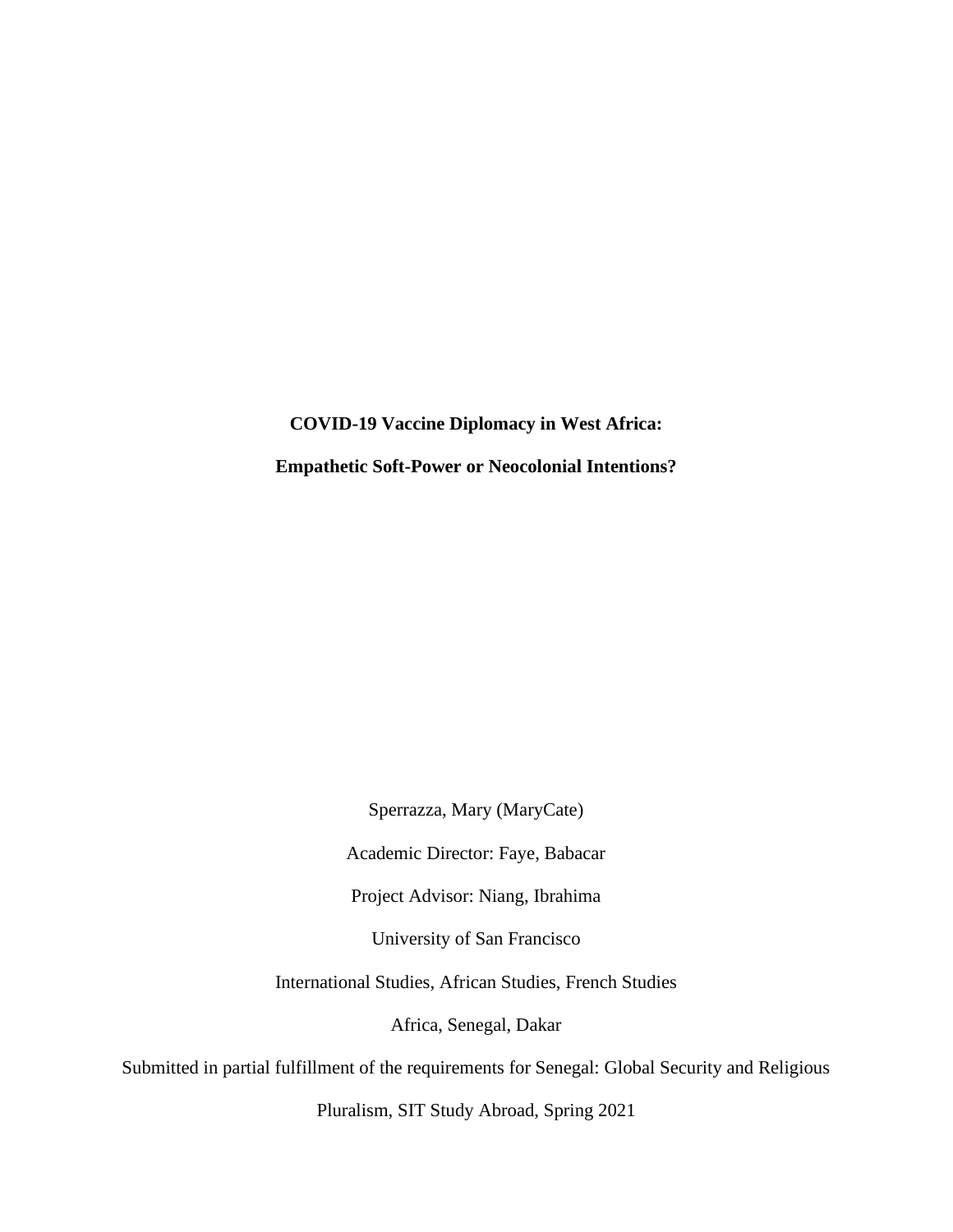# **Table of Contents**

| The Bottom Line: Goodwill, Soft-Power, or Neocolonial Intentions?22 |  |
|---------------------------------------------------------------------|--|
|                                                                     |  |
|                                                                     |  |
|                                                                     |  |
|                                                                     |  |
|                                                                     |  |
|                                                                     |  |
|                                                                     |  |
|                                                                     |  |
|                                                                     |  |
|                                                                     |  |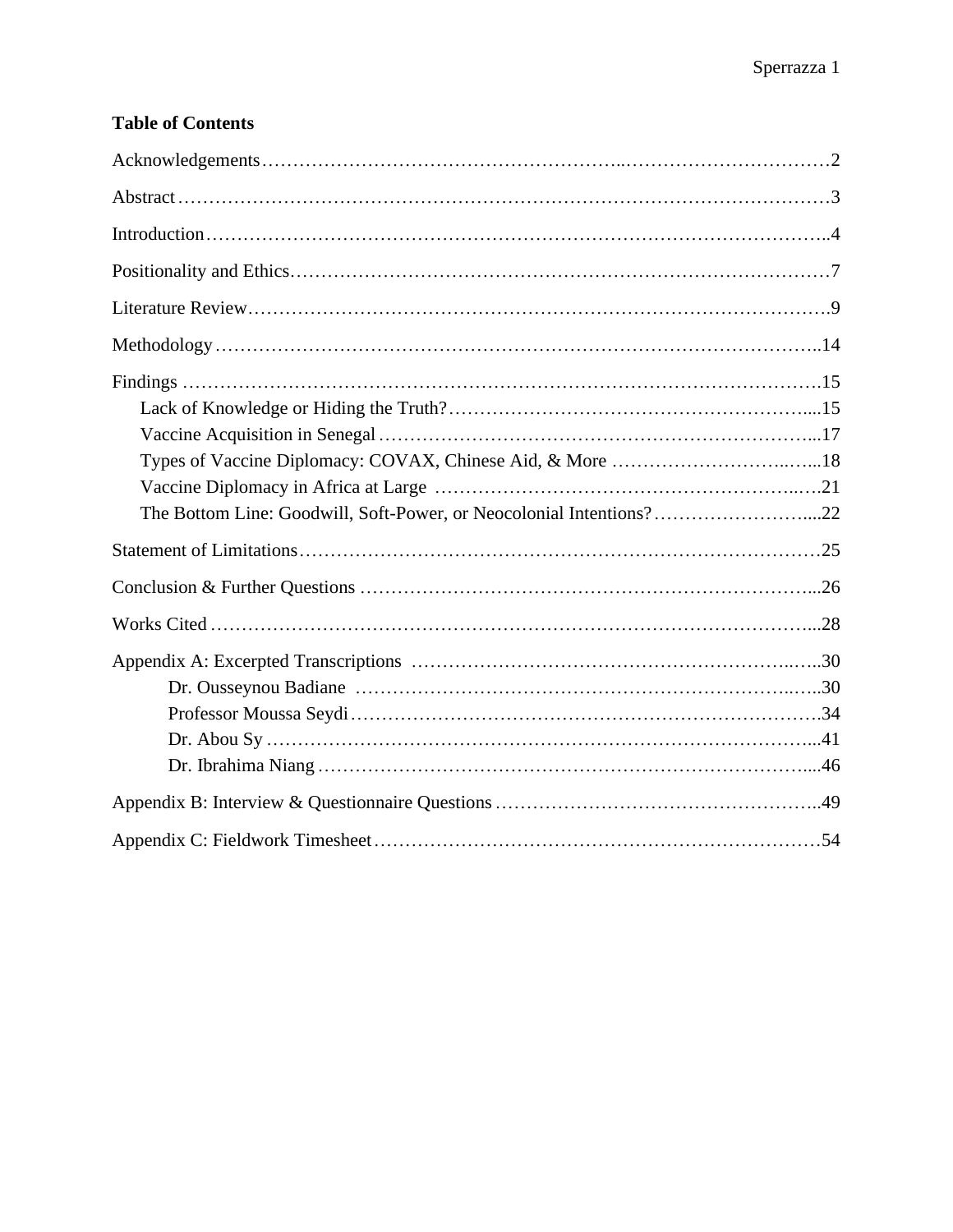### <span id="page-3-0"></span>**Acknowledgements**

First, I would like to thank Dr. Niang, Dr. Faye, and Dr. Thiam all of whom this project would not have been possible without. Without your relentless help, unique experiences, local connections, and hospitality, this project would not have been possible. I would like to thank the country of Senegal for their open arms and willingness to accept an outsider not only as a visitor, but as a researcher during these times. In the spirit of teranga, Senegal has opened their doors, and without doing so, none of this would be possible. Finally, a big thank you to every person I met in Senegal that was or was not a part of this formal research. To everyone who was a participant in this research, your willingness to share your time, energy, and knowledge is not something that can be repaid, and I am extremely grateful for it. To all of the other wonderful souls whom I met, you helped me to understand myself and my place in the world, and for that I am forever grateful.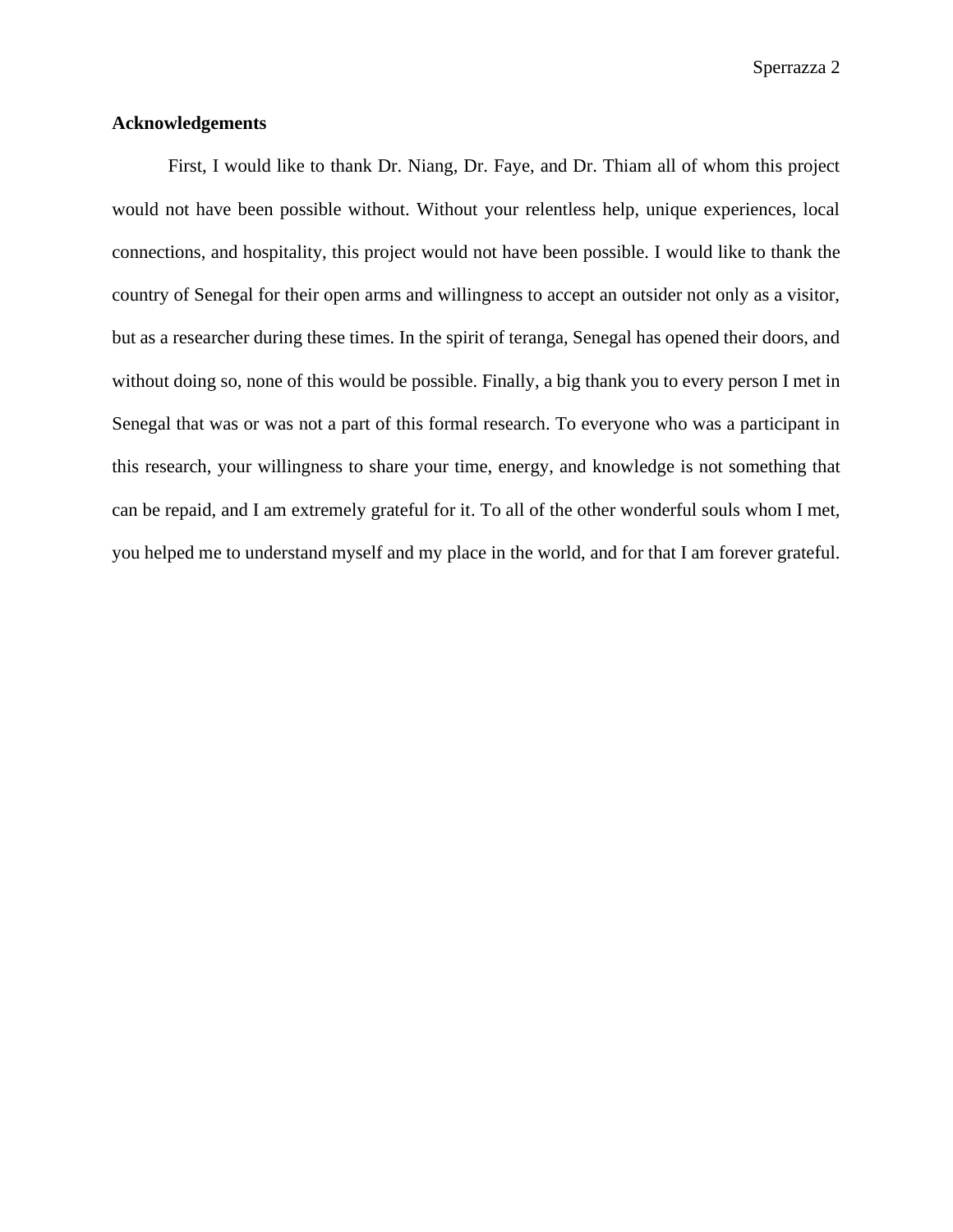### <span id="page-4-0"></span>**Abstract**

With the impending roll-out of COVID-19 vaccines, many questions have been raised concerning the roll-out of the vaccines beyond the Global North. While some countries across the Global South have been able to purchase limited numbers of vaccines; many countries in the Global South remain highly or entirely dependent on various programs for the distribution of vaccines, such as the COVID-19 Vaccines Global Access (COVAX) program. Another means of distribution is of individual countries of the Global North that have either higher purchasing power or are producers of one or more vaccines that have begun donating an allocated amount of doses to various countries. This practice has brought into question the ethics of giving vaccines, a lifesaving mechanism, with allegedly no strings attached at the moment, but with a likely set of expectations to be held up on the backend, as this practice is likely a neocolonial one. What are the intentions of countries and programs that are donating COVID-19 vaccines across the Global South, beyond "ending" the pandemic, are they truly of goodwill, is it simply a new action in the name of soft-power, or is it an inherently neocolonial action?

*Keywords: neocolonialism, COVAX, vaccine diplomacy, hegemony, soft-power*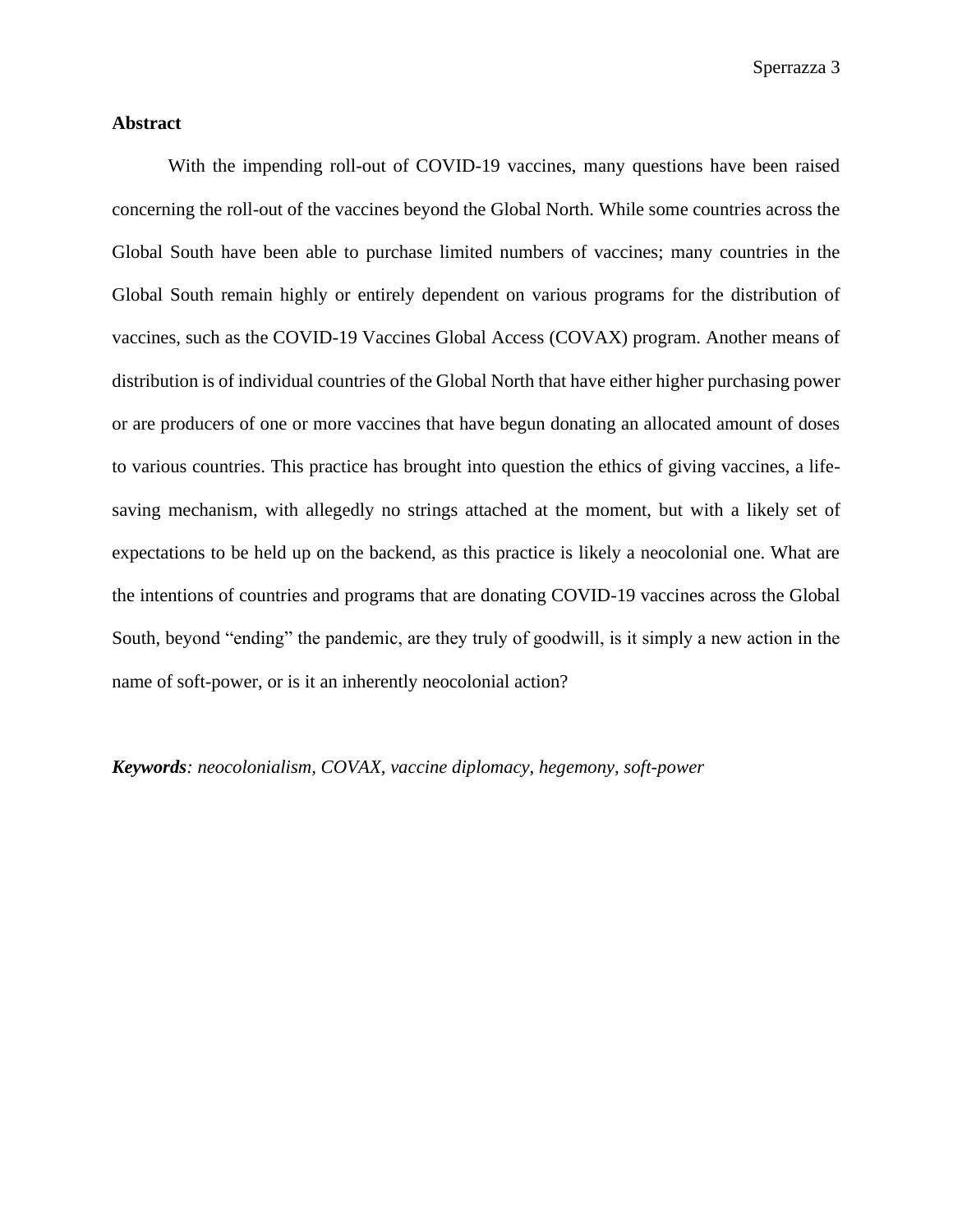#### <span id="page-5-0"></span>**Introduction**

The original Scramble for Africa occurred in the 19<sup>th</sup> century, but the distribution of the COVID-19 vaccine could be the penultimate moment in the second Scramble for Africa of the 21st century. Through various aid and development programs that have existed throughout the past century, there has been an ever-increasing desire by many countries of the hegemonic world order to gain control over much or all the African continent, without technically being deemed "colonizers." From France's work through l'Agence Française de développement to the United States' projects through USAID to various initiatives of intergovernmental organizations (IGOs), namely the United Nations (UN), and non-governmental organizations (NGOs), the desire to have some form of control over the African continent is strong in the foreign policy goals of many countries. Within recent decades, a new country has risen to exert dominance and power over much of the African continent in the name of aid or development, China. The programs of China have varied in type over recent years, although with the COVID-19 pandemic, many of their programs initially switched to the donation of personal protective equipment (PPE), and now they have begun "donating" COVID-19 vaccines. In addition to the already known programs, namely COVAX, the ethics of the truth in these donations has been questioned. Thus, what are the intentions of countries and programs that are donating COVID-19 vaccines across the Global South, beyond "ending" the pandemic?

To understand the extent of this discourse, a few key terms must first be defined with a widely accepted definition. The accepted definition of "neocolonialism," courtesy of Britannica is: "the control of less-developed countries by developed countries through indirect means" (Halperin). The description and definition of the COVID-19 Vaccines Global Access, or COVAX, courtesy of Gavi, the Vaccine Alliance is: "COVAX is one of three pillars of the Access to COVID-19 Tools (ACT) Accelerator…with the aim of providing innovative and equitable access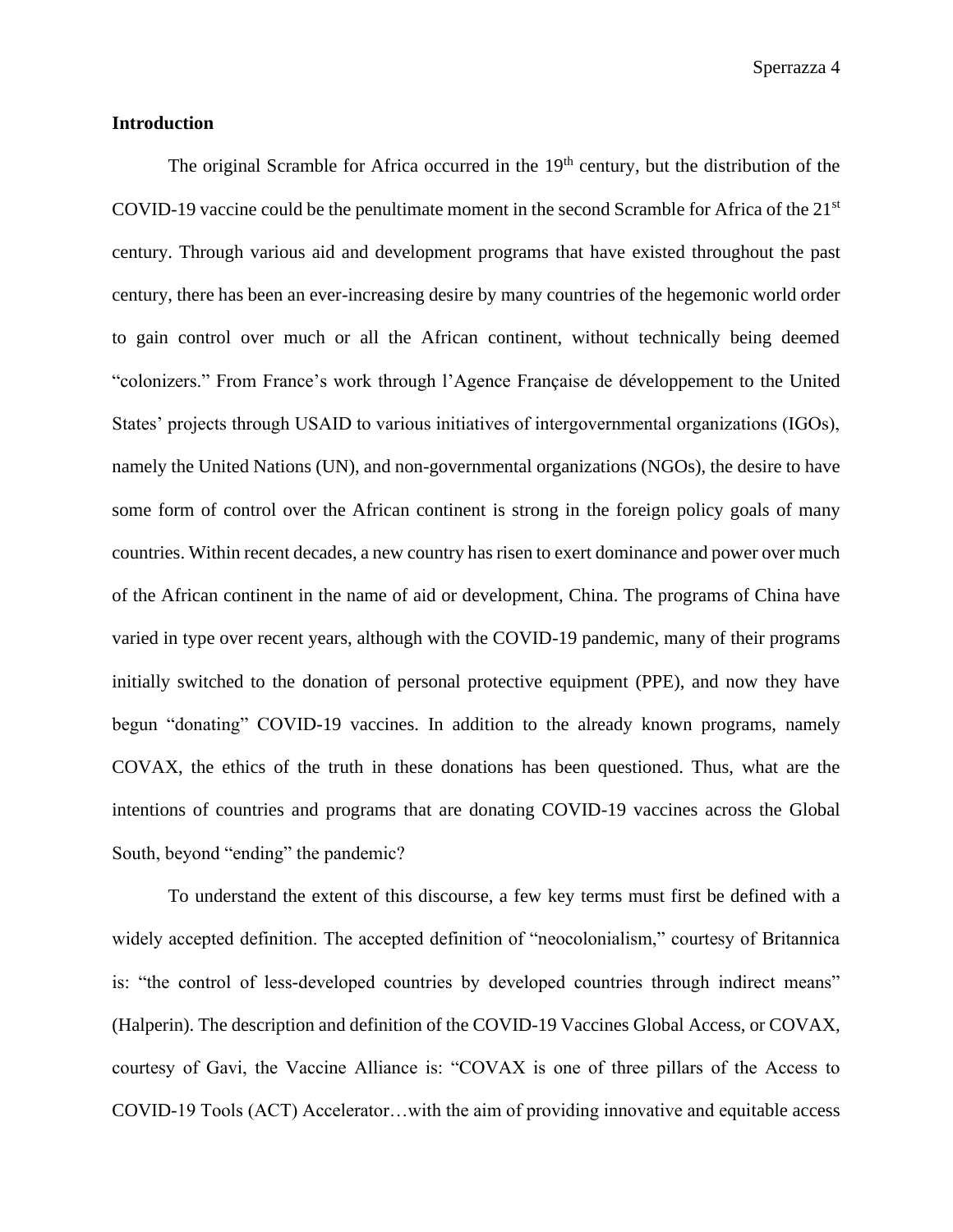to COVID-19 diagnostics, treatments and vaccines… it is the only effort to ensure that people in all corners of the world will get access to COVID-19 vaccines" (Berkley). The accepted definition of "vaccine diplomacy," is: "almost any aspect of global health diplomacy that relies on the use of delivery of vaccines… Central to vaccine diplomacy is its potential as a humanitarian intervention and its proven role in mediating cessation of hostilities" (Hotez 2014). The accepted definition of "hegemony," courtesy of Cambridge Dictionary is: "(especially of countries) the position of being the strongest and most powerful and therefore able to control others" ("Hegemony"). The accepted definition of "soft-power," courtesy of a review of Joseph Nye's *Soft Power: The Means to Success in World Politics* is: "the ability of a country to persuade others to do what it wants without force or coercion" (Ikenberry). With these definitions accepted and agreed upon, the proceeding content is of less contention.

The perceptions and opinions of China's role in the development industry vary drastically from country to country. However, many of the countries that are the most favorable of China's aid and development programs reside in Africa, why? With the promise of being given vaccines sooner rather than later, there is a lot of hope bent up in this assistance. This mere notion, however, that a life-saving treatment can simply be given by a country that has otherwise always expected something in return, is one worthy of ample questioning. Is the goal of China simply to end the pandemic sooner rather than later? Is China's ultimate goal to increase its power over the African continent through a new guilt complex, which is inherently neocolonial? Does China hope that by utilizing soft-power, they will be able to gain a more favorable image across many countries in Africa and thus be able to clean up their reputation on an international scale? Is this the final step in China achieving a new form of hegemony that would have been otherwise unimaginable merely a few decades ago?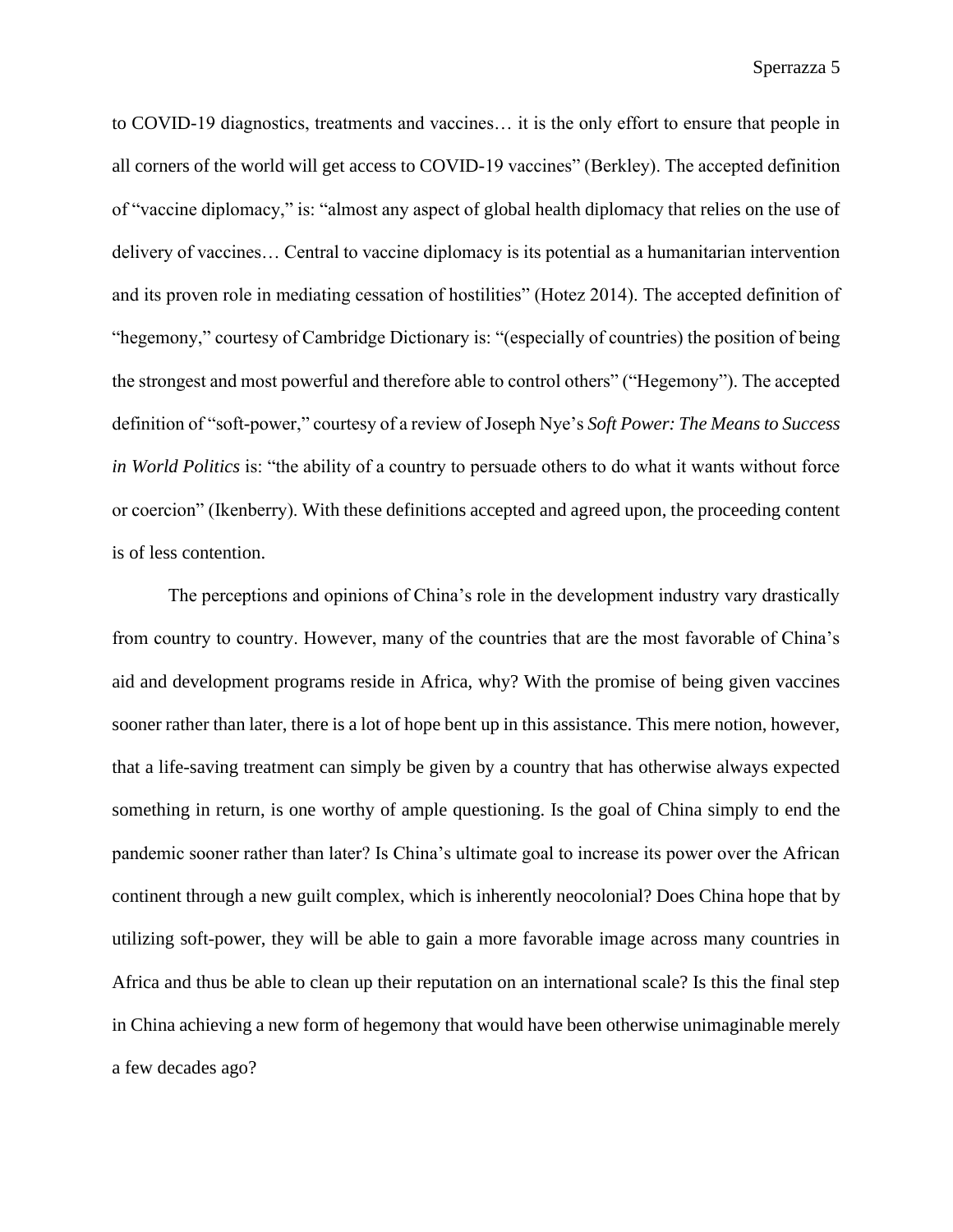Through the programs aiding in the distribution of the COVID-19 vaccine across the Global South, will the distribution of vaccines truly become more equitable, or will it be yet another thing that is full of strings attached? Although programs, such as COVAX and various other ones supported by the World Health Organization, seem promising, how are we meant to know the true long-term implications of such programs? The new-age colonialism seen through neocolonial tendencies is not one that should be treated lightly, nor is it something to be ignored in the name of "goodwill." Merely because there is a pandemic raging on does not mean that countries should be forced to risk their security and autonomy for a vaccine or any treatment.

The COVID-19 pandemic altered the course of the distribution of global power at a speed that was previously unimaginable. With the impacts of the pandemic on the global economy, the race to kickstart economies as soon as possible became a top priority for many countries. Once COVID-19 vaccines became less of a dream and more of a reality, some countries decided that it would be the time to provide aid to countries of the Global South in the form of vaccines, adeptly called "vaccine diplomacy," as a new-age act of goodwill. This new form of aid, however, must be understood deeply and studied critically. Thus, it must be questioned if this so-called vaccine diplomacy is truly of good intentions and goodwill, if it is merely an action of soft-power, or if it comes with strong neocolonial intentions. Though many countries have engaged in vaccine diplomacy through the development of their own programs or participating in a multilateral initiative, a few countries have dominated the scene, namely China and the European Union, with others are on the rise, India and the United States.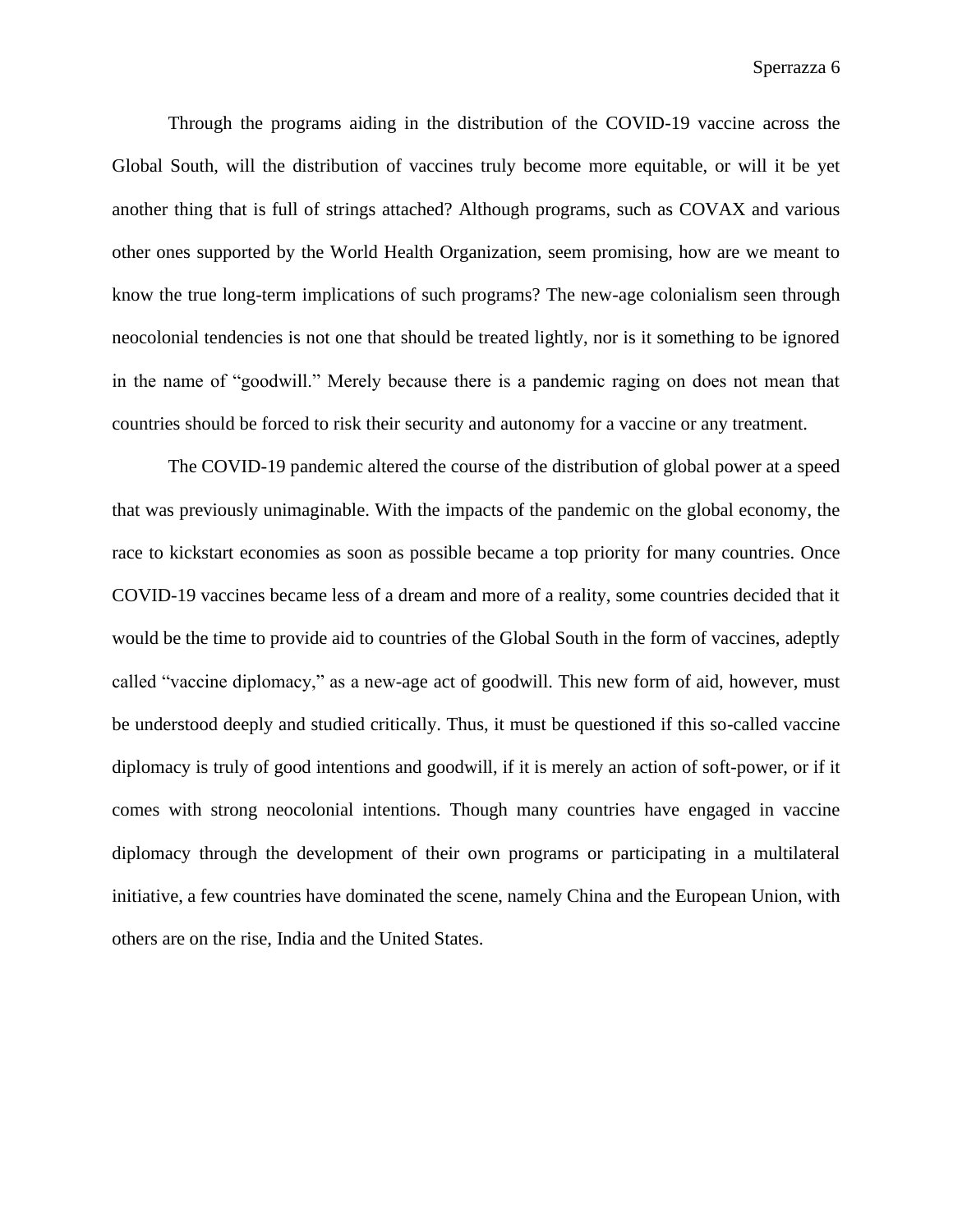#### <span id="page-8-0"></span>**Positionality and Ethics**

Research is a means to an end, a way of answering questions and raising new ones. The research process introduces new knowledge and presents a researcher with additional questions to inquire about in the process of finding the truth that they seek, instead of what they may have initially believed to be their questions. As a world citizen living in 2020 and beyond, I am one of many who have been impacted by the COVID-19 pandemic. I am privileged in the pandemic in that I have been able to move around during the pandemic, safely and only when necessary, and I had access to the vaccine within months of its initial rollout. Additionally, as an undergraduate student who focuses on development and African Studies, I have become very familiar with the concept of neocolonialism, and the many ways that it can become apparent in different societies. At this moment, I believe that the rollout of the COVID-19 vaccine, through the COVAX program as well as individual countries' vaccine diplomacy across countries of the Global South, is inherently neocolonial. Neocolonial actions are systems of oppression in and of themselves. The way that development programs and initiatives exist today are more similar to that of neocolonial systems, in that they benefit the donating country more than the "receiving" country, flipping the actual beneficiaries.

With this topic being quite new, the nuance of the situation may not be fully discussed and published in academic settings, thus finding this specific information published in academic settings for Senegal has been more challenging, although pulling from an array of sources on neocolonialism, COVAX, and West African issues at large allows for an improved discourse on this topic. The outcome of this research is hopefully one of understanding and provides a way to move forward towards a truly decolonized future, in which neocolonialism is a thing of the past.

Although the pandemic and the subsequent rollout of the vaccine have been extremely difficult and trying times, the universal experience of this pandemic has unified the population in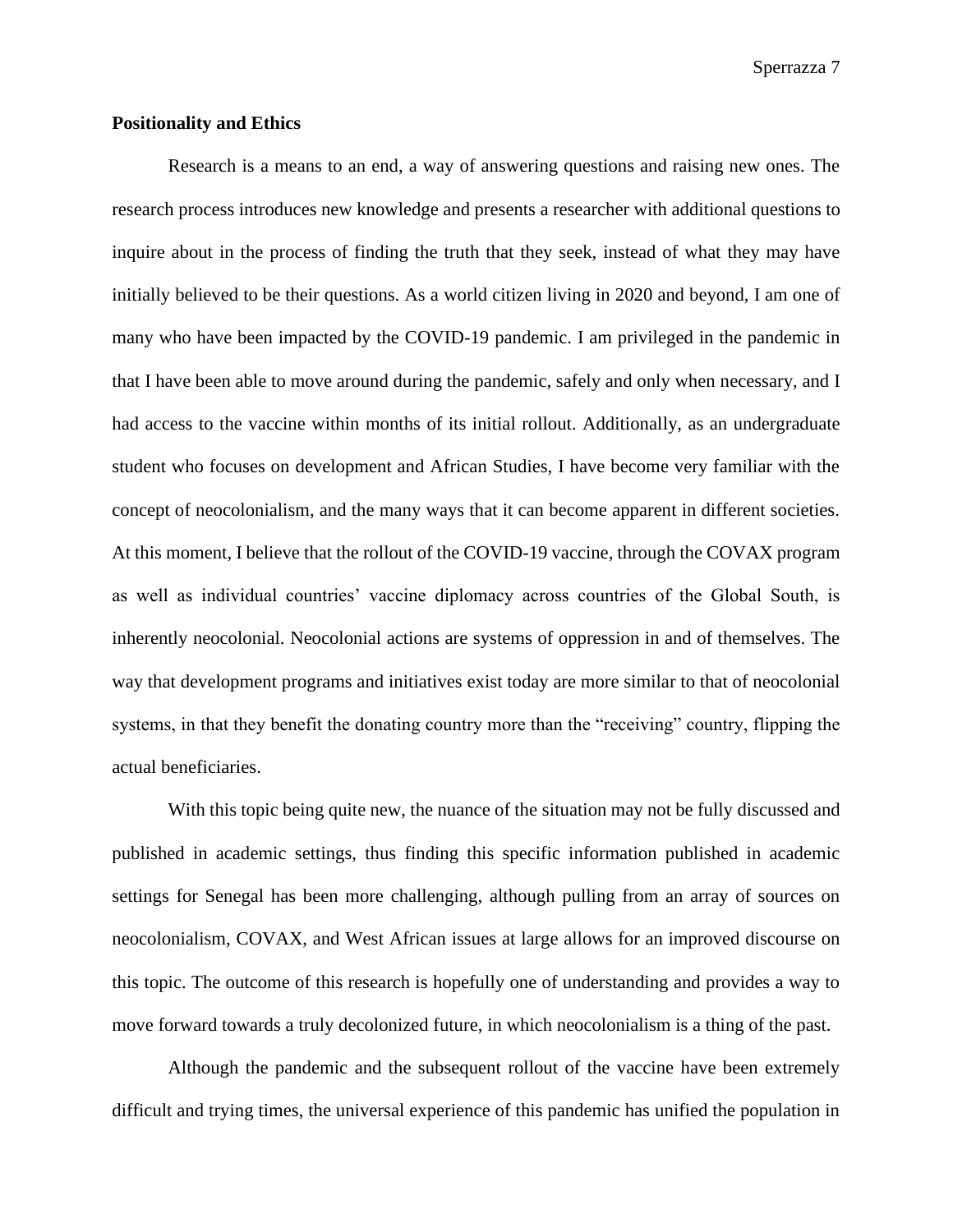ways otherwise unimaginable. A time when countries that claimed to be "developed" are facing the same challenges as the "developing countries," introduces a new dynamic seldom seen in codified history. This practice, the roll-out of the vaccines at large, is a potential threat to the security of many countries. Without the vaccine, there is no end in sight to the pandemic, but by taking the vaccine from programs or countries with ill intentions, their security and autonomy could be jeopardized in other ways. Through this research, the degree to which the vaccine rollout across the Global South is neocolonial was investigated. This can be understood through a deep investigation into the literature on historic and modern vaccine distribution across the Global South, as well as investigating how the COVID-19 vaccine has been acquired and distributed in Senegal. Consequently, although I am an outsider in Senegal, the common experience of the pandemic, albeit all of our experiences being unique, is one of immense importance.

This research included interviews with individual professionals in Senegal, and all proper channels to ensure that informed consent was achieved before the interview has occurred. Additionally, the participants were all briefed on the expectations of their participation, their desire to remain anonymous or to be identified by their name, and additionally the confidentiality of their statements and what they are willing to share. All interviews were recorded using an audio recording device, and have since been destroyed after being used as a reference for the final research project. There has been no financial compensation for participating in these interviews, although their time is appreciated. There are no conflicts of interest in the completion of these interviews and the research at large.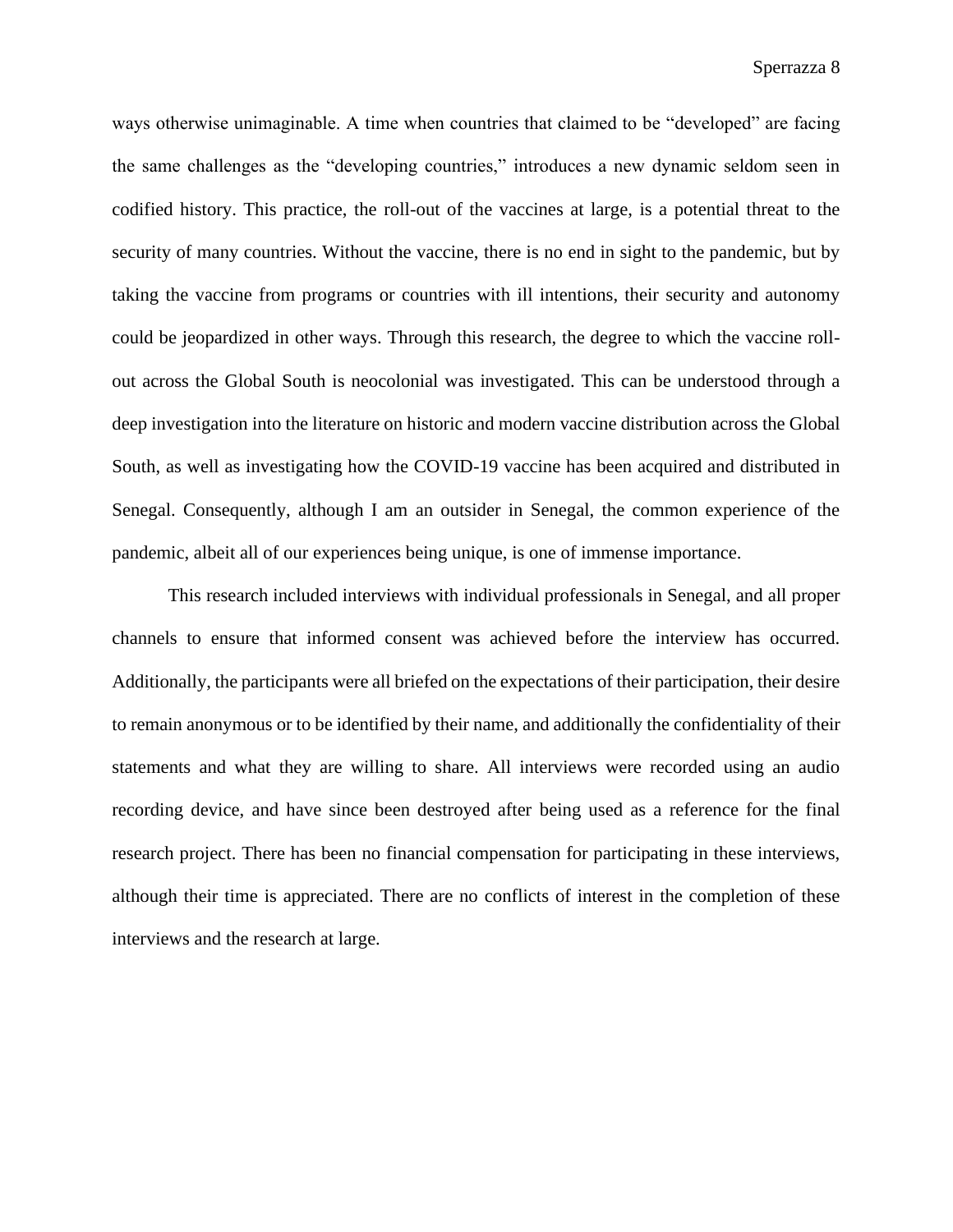#### <span id="page-10-0"></span>**Literature Review**

The distribution of the COVID-19 vaccine across the Global South has been a preposterous affair of alleged "vaccine diplomacy" by the countries of the Global North through programs such as the COVID-19 Vaccines Global Access Initiative (COVAX), only to be outrun by Chinese efforts of vaccine diplomacy. The goal of programs like COVAX is to bridge the gap between the countries that have access to the vaccines and those that do not, through donations and collective resources (Afolabi and Ilesanmi). Multilateral initiatives, such as COVAX, are seen as a solution to combatting nationalism through the creation of global solidarity, yet the limited power of nonstate actors and waves of nationalism in many countries of the world have proved to be challenging factors in the pursuit of global solidarity (Gostin et al.). However, due to the challenging nature of coordinating global responses and negotiating multilateral initiatives, the rise of individual country's programs of "vaccine diplomacy" have begun to assert themselves on the global level.

As countries of the Global North adopted policies of "vaccine nationalism" and worked to vaccinate their population first and entirely before considering the global community, such as the United States through Operation Warp Speed, countries on the opposite-side chose to adopt their own policies of vaccine diplomacy, and may come out on top as a result (Cohen). Although many countries that could afford to adopt policies of vaccine nationalism while still supporting the COVAX initiative chose to, countries like China chose to think of their own population and the global population simultaneously, which will likely help their reputation on the international scale (Cohen). This show of soft-power and act of caring for the world is likely to be beneficial to China in the long run, and could ultimately shift the global power scale in favor of a new hegemony on the rise (Cohen). This is not the first time that China has engaged in such activities of soft-power for public health. In many African countries, the reputation of China has been one of goodwill and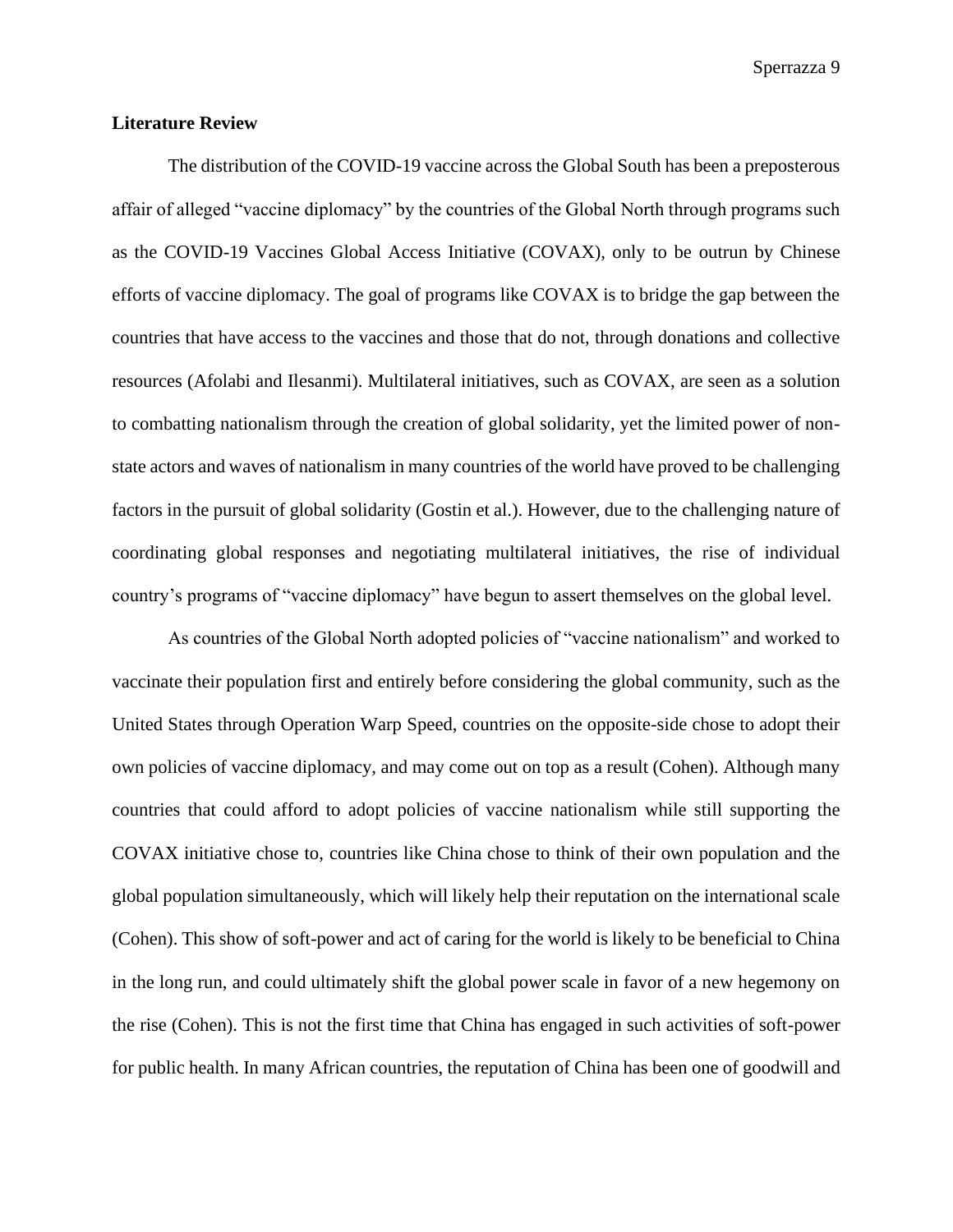has been consistently improving over recent decades with their donation of goods, services, and personnel to many countries in Africa (François).

The actions of individual countries as singular players in the global market and interests of public health could ultimately lead to more effective actions. In the case of the efficacy of the World Health Organization (WHO) who is often held at gridlock by the conflicting interests of the United States and China, especially when it comes to their economic and health desires, each country acting individually, or withdrawing from various organizations, as the United States did from the WHO in 2020, the success of these organizations and initiatives could be more fruitful (Gostin et al.). However, the actions and choices of individual countries could lead to an era of conflict, disorder, and a lack of cooperation if done erroneously or prioritizing one over another too much (Gostin et al.). The scramble for vaccines has exemplified the priorities of different countries and the degree to which they truly care about others (Gostin et al.). The fear of many, however, when it comes to the distribution of the COVID-19 vaccine across the Global South is the lack of speed in the distribution, that could lead to COVID-19 becoming yet another virus of the tropics or the Global South (Hotez 2020).

If the distribution of vaccines is handled inappropriately and unhurriedly, COVID-19 will become a virus of the tropics and impoverished, trapping millions of people in this state (Hotez 2020). Consequently, the COVID-19 vaccines are seen as essential tools and technology of antipoverty caliber. If distributed efficiently and appropriately, the COVID-19 vaccines will become antipoverty technologies and a mobilizing effort in the rejuvenation of the global economy (Hotez 2020). In Africa, the WHO estimates that the African continent has an overall readiness of 33 percent for the distribution of the COVID-19 vaccines, which is far below the expected readiness of 80 percent (Lucero-Prisno III et al.). The systems of vaccination that do exist in many regions of Africa, however, that work to immunize children, may prove to be an option in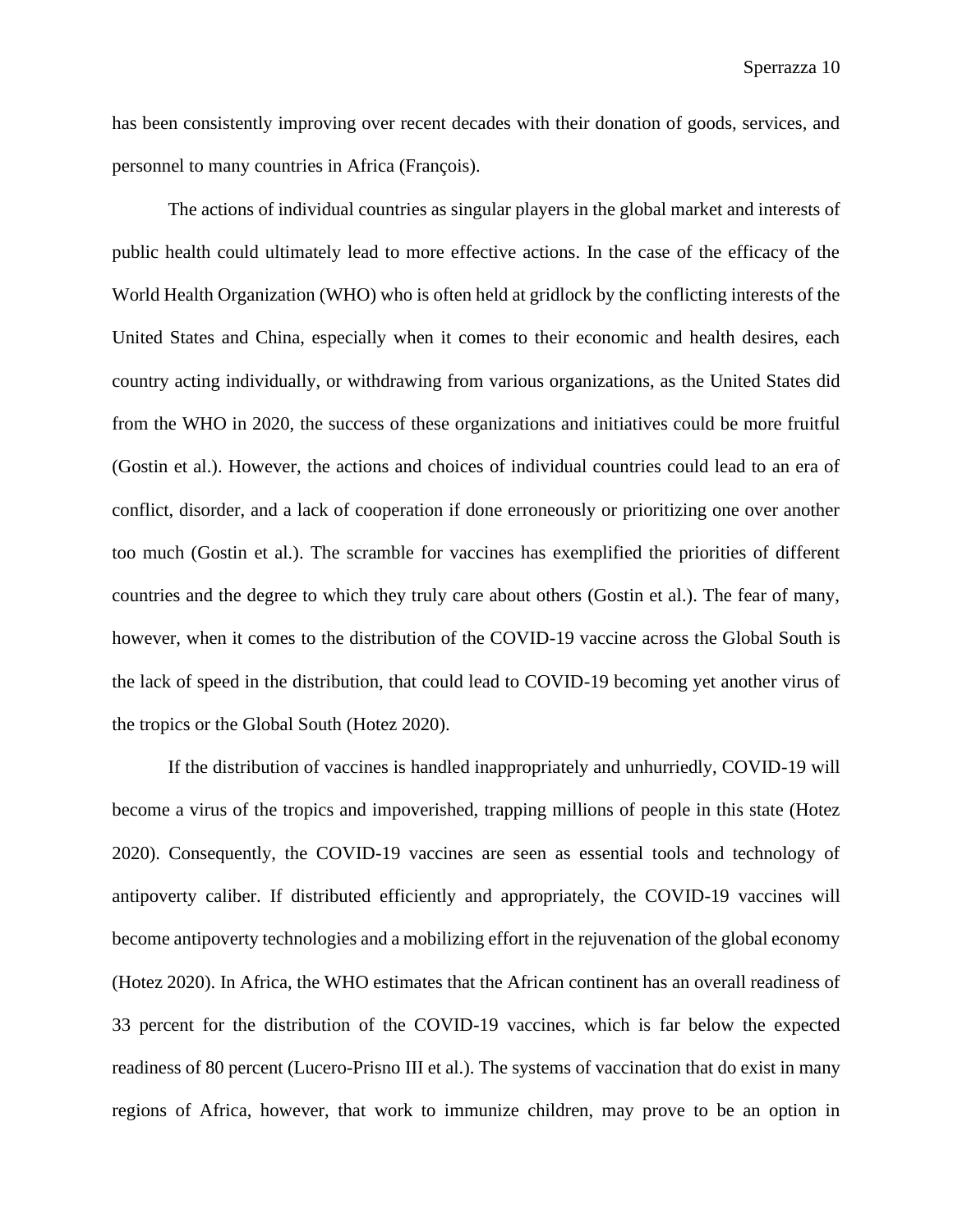understanding and implementing vaccination programs within the region (Lucero-Prisno III et al.). With the need for a vaccination program to be initiated that focuses primarily on the inoculation of adults, there are many unknown factors in the region that prevent programs from starting immediately on a large-scale (Lucero-Prisno III et al.). However, it is of utmost importance to vaccinate all communities of the world, because no one is safe from the virus until all of the global population is protected from it (Lucero-Prisno III et al.).

More than a year into the COVID-19 pandemic, one thing is clear: Africa was more prepared for the pandemic than the WHO projected, and better prepared than many countries of the Global North (Tilley). It was projected that the pandemic would have catastrophic impacts across the African continent with millions of deaths expected due to various lackings in infrastructure across the continent (Tilley). However, now over a year into the pandemic, the exact opposite can be seen, as much of Africa is doing infinitely better than the rest of the world. Although no clear reason has been proven, the numbers do not lie. Ultimately, should these other countries explore actions of vaccine diplomacy in Africa to win their favor, or can Africa handle itself just fine?

The African Union has been a large advocate for the accessibility of not only vaccine products, but also vaccine production and the knowledge associated with it to be shared with Africa and across the Global South (Nkengasong et al.). The African Union has emphasized the importance of the sharing of the knowledge for vaccine production as a means to end the pandemic as regionally produced vaccines will not only speed up production times, but also make the distribution of vaccines simpler for most actors (Nkengasong et al.). Consequently, the African Union has been a large advocate of this knowledge sharing to not only alleviate dependency on other countries, but to also acknowledge the history of vaccination efforts of and pertaining to the African continent (Nkengasong et al.). Following the outbreak of the H5N1 avian influenza virus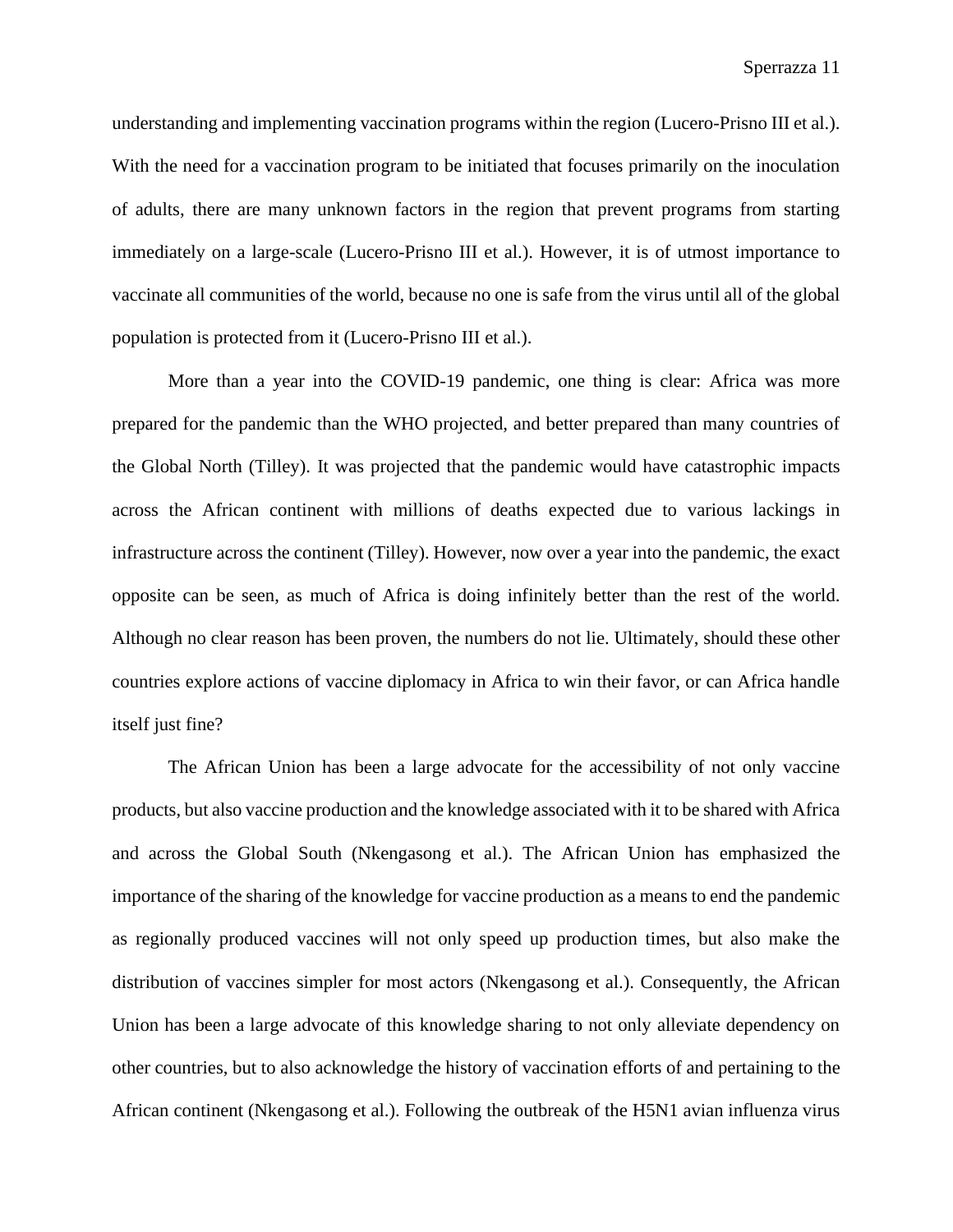in the early 2000s, once a vaccine was created, the countries of the Global North that had been largely unaffected by the H5N1 avian influenza virus bought virtually all of the vaccine doses, claiming that they would donate some to countries that did not have the purchasing power to purchase the vaccines themselves (Nkengasong et al.). However, these vaccines seldom made it to the highly impacted countries of the Global South, a dark history that need not be repeated with the COVID-19 vaccine, and has consequently become one of the biggest goals of the African Union during the time of the COVID-19 pandemic (Nkengasong et al.).

Since the H5N1 avian influenza virus's emergence in the early 2000s, a new player has emerged on the scene for not only development aid but also for vaccine distribution: China. China was likely the first country to begin the development of a vaccine against COVID-19 due to their earlier access to the viral structure, with the first doses being given in February of 2020, with no trials completed (Cohen). This vaccine is one of two vaccines that are knowingly being produced and distributed by China, one produced by Sinovac and the other produced by Sinopharm (Cohen). China has already begun the process of distributing doses of both of their vaccines across many countries of the Global South across Africa, Asia, and Latin America (Cohen). This attempt by the Chinese government to improve their image in the eyes of the global public and further distance themselves from the competition of their Western counterparts has been questioned if it is truly of goodwill or in pursuit of the creation of a new hegemony and world order (Karavas). Further, in some countries that have been on the receiving end of Chinese aid, the reaction to the aid has been an improved one to that of the West, in part due to China's lack of connection to the colonial period (Karavas). Consequently, if this desire to improve the image of the government, and the country at large, is already known, what other benefits of personal gain are desired by China in the distribution of vaccines, and all forms of aid?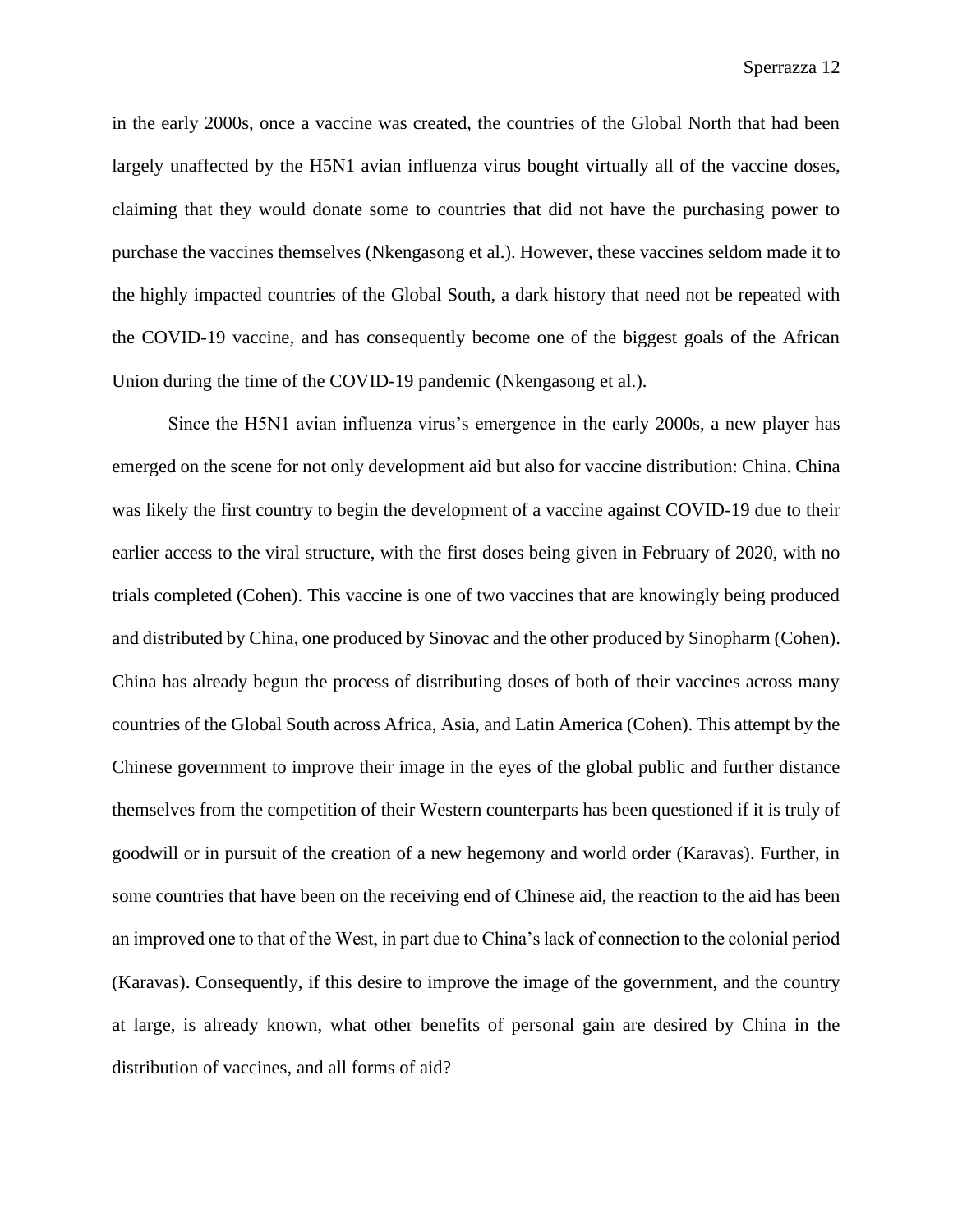The degree to which Chinese aid and development projects could become essential in the creation of a new hegemonic world order became a widely discussed question as the United States struggled to contain the pandemic within their own borders (Schwab and Malleret). Historically, it was thought that the United States was a comfortable hegemonic state for many countries due to its status as not European, but its close ties and relationship to many European powers who historically dominated the scene (Schwab and Malleret). However, with ongoing proxy wars and the United States' inability to handle issues within its own borders, the question of if this is China's opportunity to rise up not only on their own domestic merits, but also based on their efforts in other countries through aid and development projects has been brought to the forefront of many discourses (Schwab and Malleret). Although the future cannot be concretely foreseen from now, the role of the Chinese government will undoubtedly be instrumental in it, and it is likely that the turn towards a new world order begins now, with vaccine diplomacy and development projects in Africa (Schwab and Malleret).

The COVID-19 pandemic has the potential to end in the foreseeable future if the vaccines are distributed efficiently and equitably. However, with the current understanding of the way in which the initiatives and programs that intend to distribute the COVID-19 vaccines are planning to operate, this distribution could turn out to be a massive failure, or it could become something of a strictly neocolonial nature. With the intention of some countries wishing to improve their image on a global scale, and others wishing to gain control over a certain region for unpublished reasons, there is a large risk in these programs, yet countries are left with minimal options if they do not have the purchasing power to buy doses on their own. With this dependency, the likelihood of the distribution of vaccines to turn into a neocolonial practice is high, and the ethics behind the distribution of the vaccines is worthy of widespread questioning.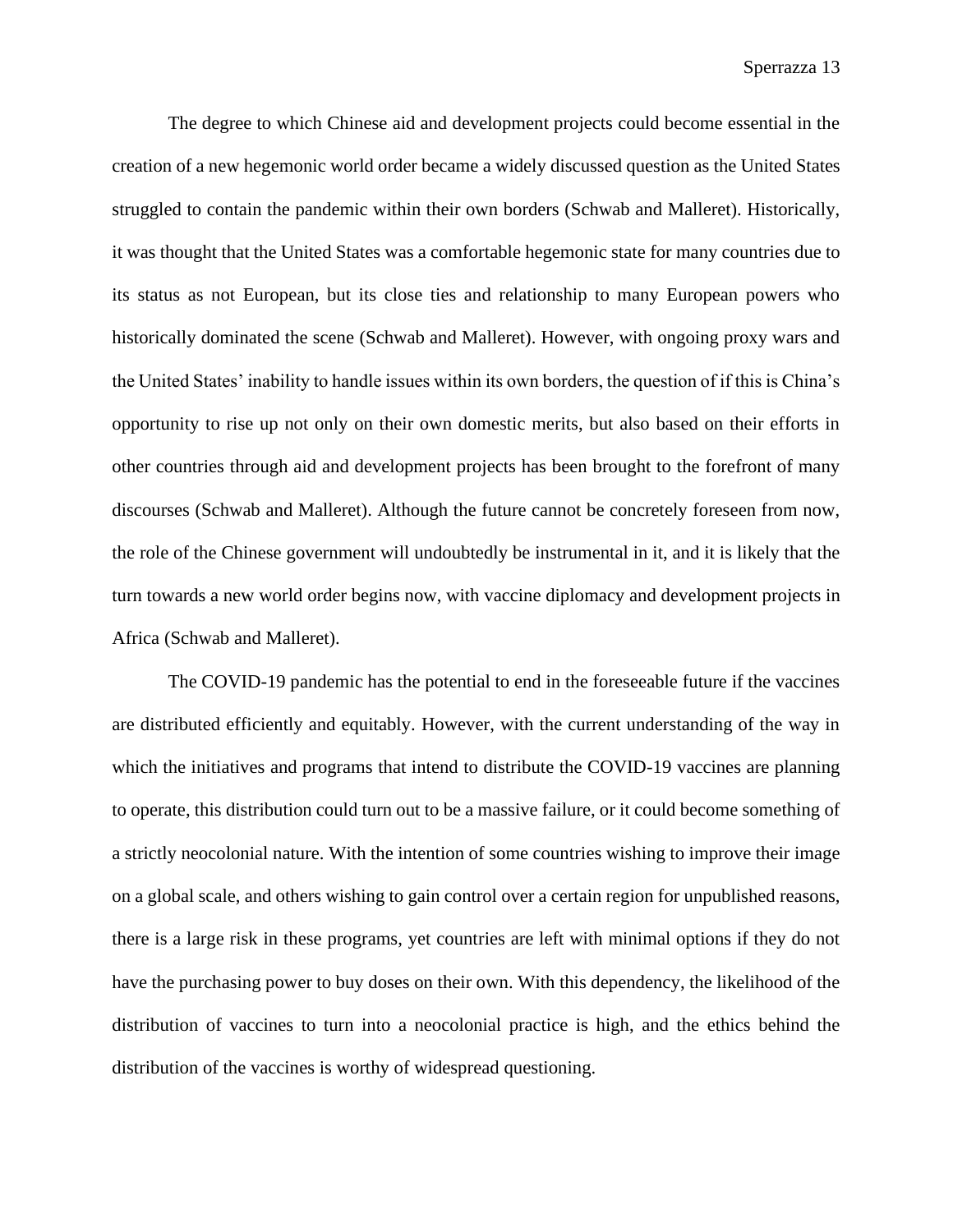### <span id="page-15-0"></span>**Methodology**

This research is primarily qualitative and has been completed through an extensive literature review as well as through a series of interviews with professionals working in fields adjacent to the distribution of the COVID-19 vaccine in Senegal, such as medical professionals, politicians, and scholars, in order to understand the truth of the acquisition and distribution from multiple perspectives. These interviews have been conducted in-person while following and respecting all health guidelines and recommendations. Additionally, some questionnaires were sent and received via email in order to facilitate a smooth transfer of knowledge with additional sources, while respecting health guidelines.

Through the use of interviews, the amount of primary data collected is substantial. By being flexible with the method and means of the interviews and knowledge transfer, as well as providing a space for the interviewee to provide all relevant information in their language of choice, this has been the most equitable and fruitful method for acquiring such information. Additionally, providing these options is the most respectful way to go about this research as a foreigner imposing themself in the community, for it is currently the most respectful and aware method of doing so. The individuals interviewed include people working in the Senegalese Health Ministry, those on the team for COVID-19 vaccine distribution, Doctors studying the impacts of the pandemic on both physical and mental health, as well as additional scholars in non-medical fields.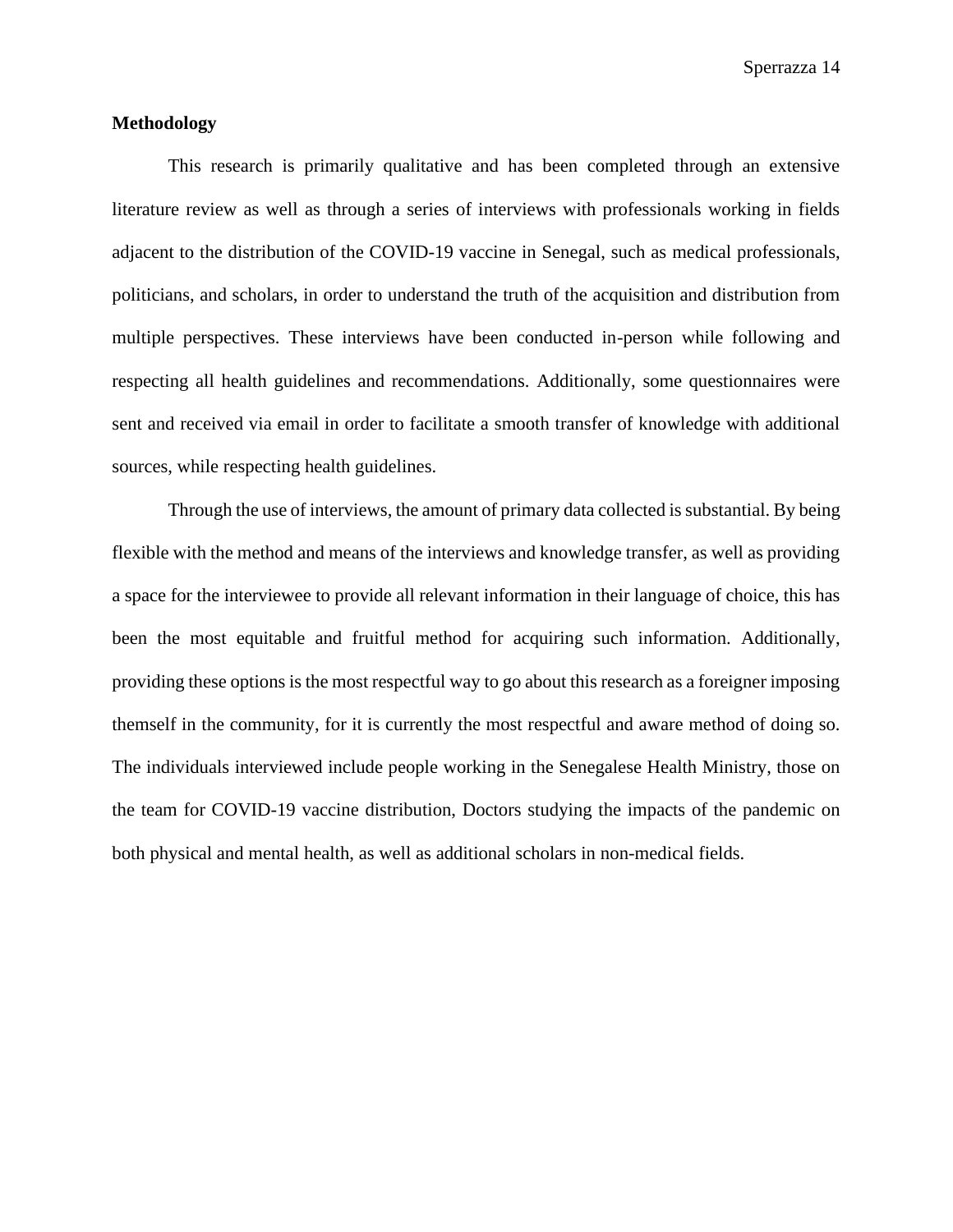#### <span id="page-16-0"></span>**Findings**

Through interviewing various individuals working in different sectors in the Senegalese Health Ministry, all housed at Hôpital Fann, one thing became clear —— no one, no matter their speciality or willingness to admit to what information they beheld, agreed on anything relating to the acquisition of the COVID-19 vaccines. Whether it regarded a question of how a specific vaccine was acquired for Senegal, if the politicians wanted to engage in various programs for vaccine acquisition, or if the mere question of how the virus was handled well and efficiently within the country was posed, no one agreed on the reasoning, rationale, or methods. If this is an instance of a lack of communication, a lack of honesty in general, or intentional lying by one sector to another in order to save face is unclear. However, this presented a great hurdle in finding the truth of the matter, and impacted the ability to discover if the vaccines were received through softpower or neocolonial intentions, because to begin with, no one can even agree on if the vaccines were donated, purchased, or a combination of the two.

#### <span id="page-16-1"></span>*Lack of Knowledge or Hiding the Truth?*

In conversation with various Doctors in the field, regardless of their speciality and its more or less tangible ties to the COVID-19 pandemic, it became clear that there were always questions that they did not want to answer, even if they were intimately connected to them. When it came to questions directly related to the pandemic, virus management, vaccine acquisition, or the acquiring of PPE, answers were overwhelmingly full of redirections and statements to the effect of, "maybe you should speak to my colleague in 'X' department." There is no appropriate way to push for more information without treading into precarious waters, and many of these participants may have been refusing to provide more information because they do not wish to find themselves in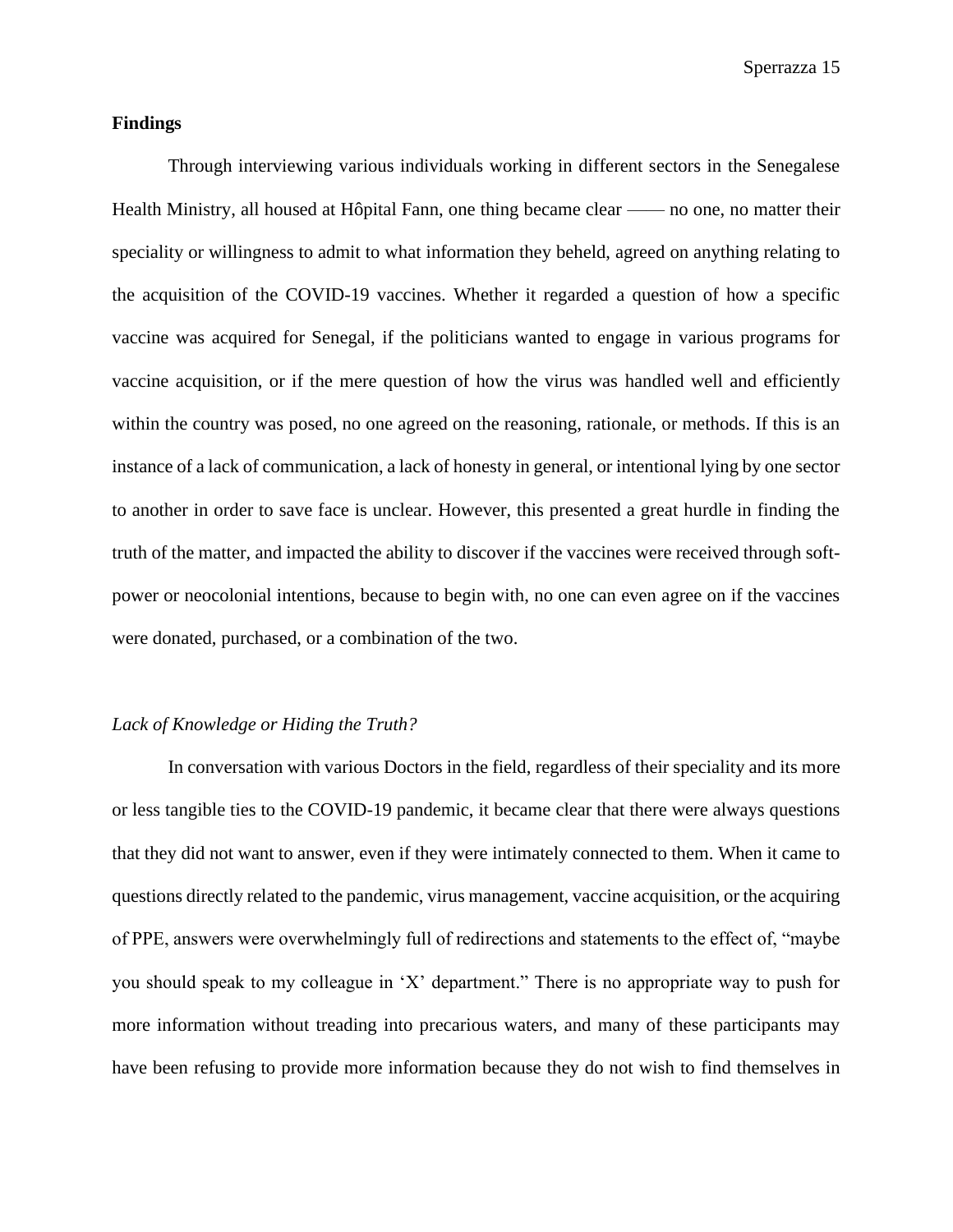political scandal, although this inability to get to the whole truth despite talking face-to-face with many who are likely to know it was inherently frustrating.

Despite some of these experts likely withholding information for one reason or another, some of the questions and points of inquiry opened up an additional field of questioning: do these "experts" even have access to the information that they should? Some questions raised were opinion heavy and largely a matter of personal opinion, informed by their training and work experiences. This became clear when asked about why they believed Senegal was doing better throughout the entirety of the pandemic than many of their counterparts in the region, as well as across the Global North. The answers varied drastically and included anything from the government taking a hard and fast approach in the beginning, to the climate being more favorable, to the age of the population being primarily younger being primary factors in Senegal's "success" against the pandemic. Although asking what they believed to be the most influential characteristic when it came to the pandemic response was a matter of opinion, it seemed likely that there would be a degree of consensus due to their similar backgrounds and knowledge, yet there was minimal agreement, and the primary factor believed to be the most influential was never agreed on.

This question of access to vital information by the experts also rose time and time again pertaining to the acquisition of the Sinopharm vaccine, since the beginning of the year, what was published by the respective governments and media sources was an agglomeration of mixed information. Some days it was claimed that the Sinopharm vaccine was purchased by the Senegalese government from China, other days it was claimed that China donated the Sinopharm vaccine to Senegal as a part of its vaccine diplomacy program. This lack of clarity was largely reflected in the conversations with experts, with many not giving an answer at all, saying that what could be read in the news was as good as any information that they had received, or there were clear answers when it came to how AstraZeneca was acquired, through the COVAX initiative, but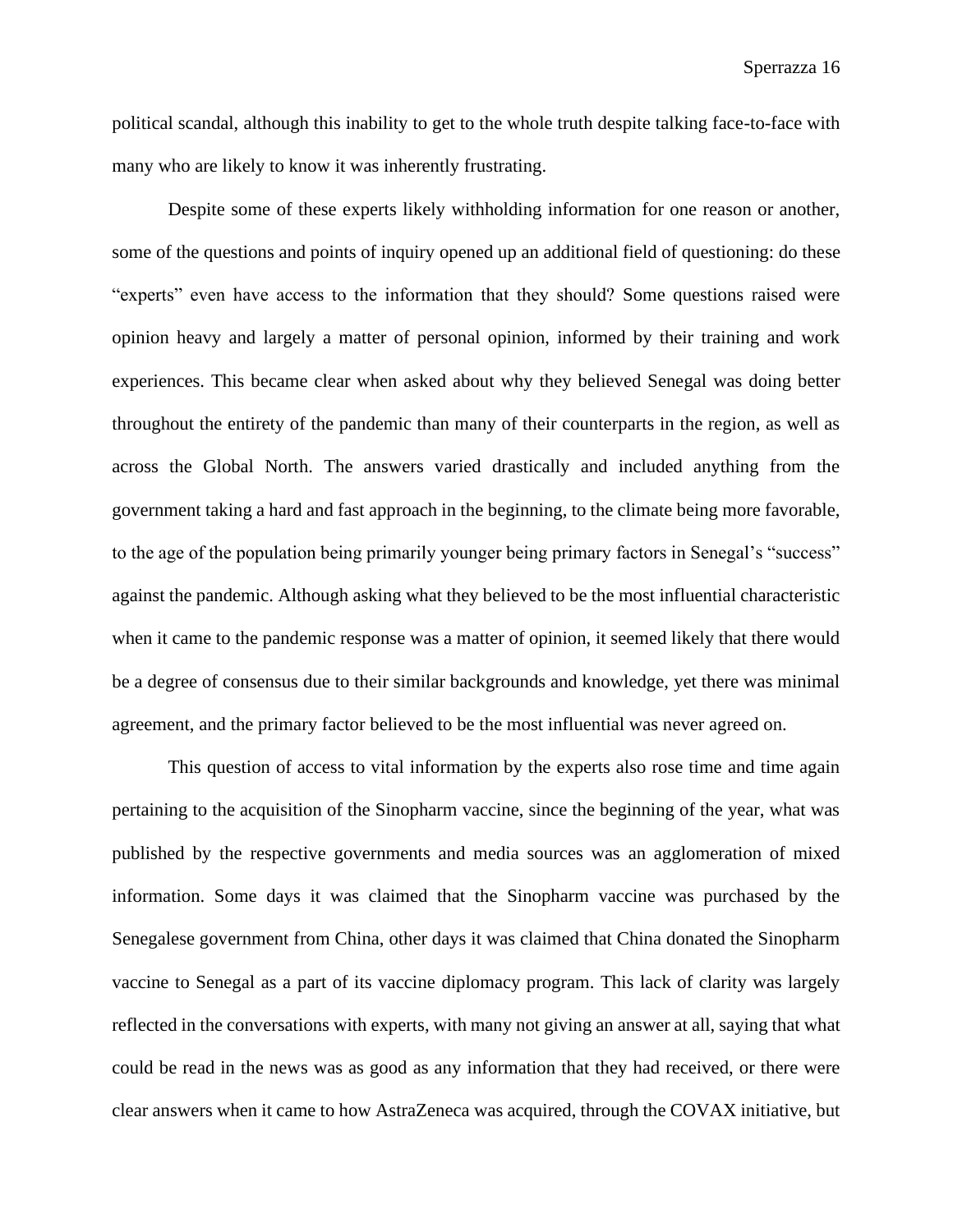that the truth of Sinopharm had yet to be revealed. Further, this lack of knowledge sharing and the mixed information given presented a unique roadblock; yes, there is information to be had and understood, but digging deep into the truth of the pandemic and vaccination of Senegal is more difficult than anticipated.

#### <span id="page-18-0"></span>*Vaccine Acquisition in Senegal*

From various media sources, it became clear that the AstraZeneca vaccine was acquired for use in Senegal through the COVAX initiative; this was universally agreed upon by the experts interviewed. However, when asked about how the Sinopharm vaccine was acquired, the answers became dubious and inconsistent at best. Different news sources indicated different things: some claimed that the Sinopharm vaccine was donated by China to Senegal, others claim that Senegal purchased the Sinopharm vaccine from China, meanwhile many said that it was likely to be a combination of the two. Although finding the truth is difficult, one thing is clear: the inconsistencies speak for themselves, whatever the truth is, the difficulty to access it speaks volumes. Many sources indicate that the initial 200,000 doses of Sinopharm in Senegal were purchased, but others claim that it was merely the next step in China's medical diplomacy over the past year, so the truth is questionable (Prentice, "Senegal Expects…").

However, the experts interviewed were not so certain about the accuracy of their answers, if they chose to answer at all. Dr. Ousseynou Badiane, Head of Senegal's Division of Immunization stated that "On a eu le vaccin chinois, Sinopharm c'est là t'as qui a acheté (We had the Chinese vaccine, Sinopharm is the one that we bought)." Likewise, Professor Moussa Seydi, Head of Senegal's Division of Infectious and Tropical Diseases stated that "Sinopharm was bought by Senegal, but I have heard people say that isn't true, but I can't know that," emphasizing his hesitancy to definitively say how it was acquired. This lack of certainty for those intimately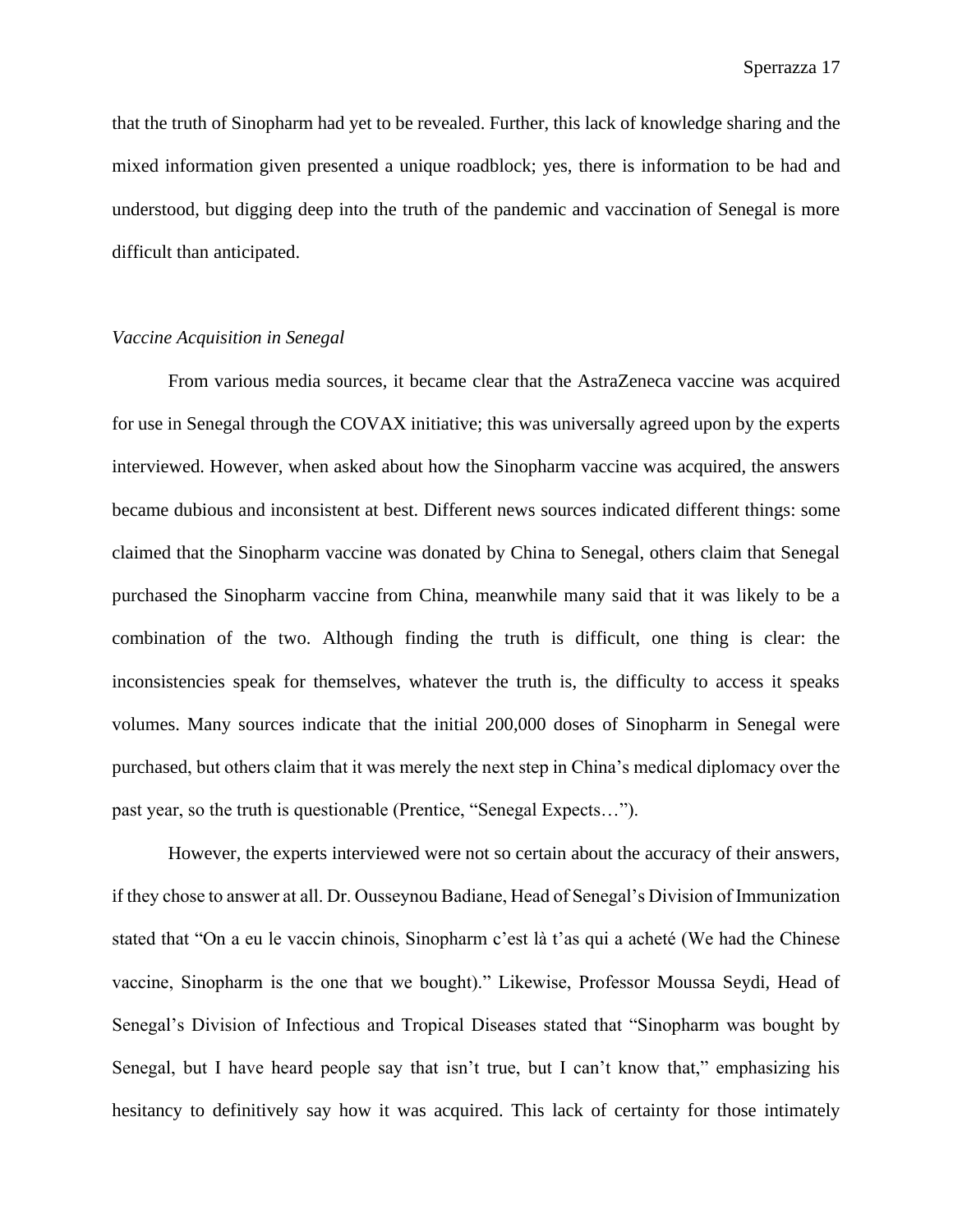involved in the pandemic response further emphasizes the need to question the information that is publicly available. In the words of Professor Seydi, "politicians are politicians," and skepticism runs deep, even in those with deep connections to the politicians, such as Professor Seydi's relationship with President Macky Sall.

Since discussing the questionable nature of the acquisition of vaccines with these experts, another announcement in the vaccine distribution to Senegal has been announced: as of mid-May, China has donated 300,000 additional doses of Sinopharm to Senegal (AFP). This news has been almost exclusively delivered by Chinese news sources, but President Sall stated via Twitter that "Je remercie vivement mon ami, le Président Xi Jinping, pour l'important don de 300.000 doses de vaccins Sinopharm anti COVID19 et 300.800 seringues avec aiguilles. J'apprécie ce geste de solidarité de la Chine en appui à nos efforts de lutte contre la pandémie. (I warmly thank my friend, President Xi Jinping, for the important donation of 300,000 doses of Sinopharm vaccine and 300,800 syringes with needles. I appreciate this gesture of solidarity from China in support of our efforts to fight the pandemic)" (Sall). This seemingly agreed upon new piece of information on Chinese vaccine donation provides some insight into what some Chinese vaccine diplomacy could look like when honestly discussed, but also leaves more room to question the legitimacy of previous claims, since truthful claims seem to be confirmed from multiple sources on all sides.

#### <span id="page-19-0"></span>*Types of Vaccine Diplomacy: COVAX, Chinese Aid, & More*

In the fight against the COVID-19 pandemic, many countries and organizations saw an opportunity to shine through as a savior, through vaccine distribution and diplomacy. The methods of vaccine diplomacy exist in many different forms, some of which have more desirable outlooks than others. In 2021, three main forms of vaccine diplomacy exist: multilateral aid through preexisting organizations, bilateral aid and agreements, and financial aid. The two prior are the most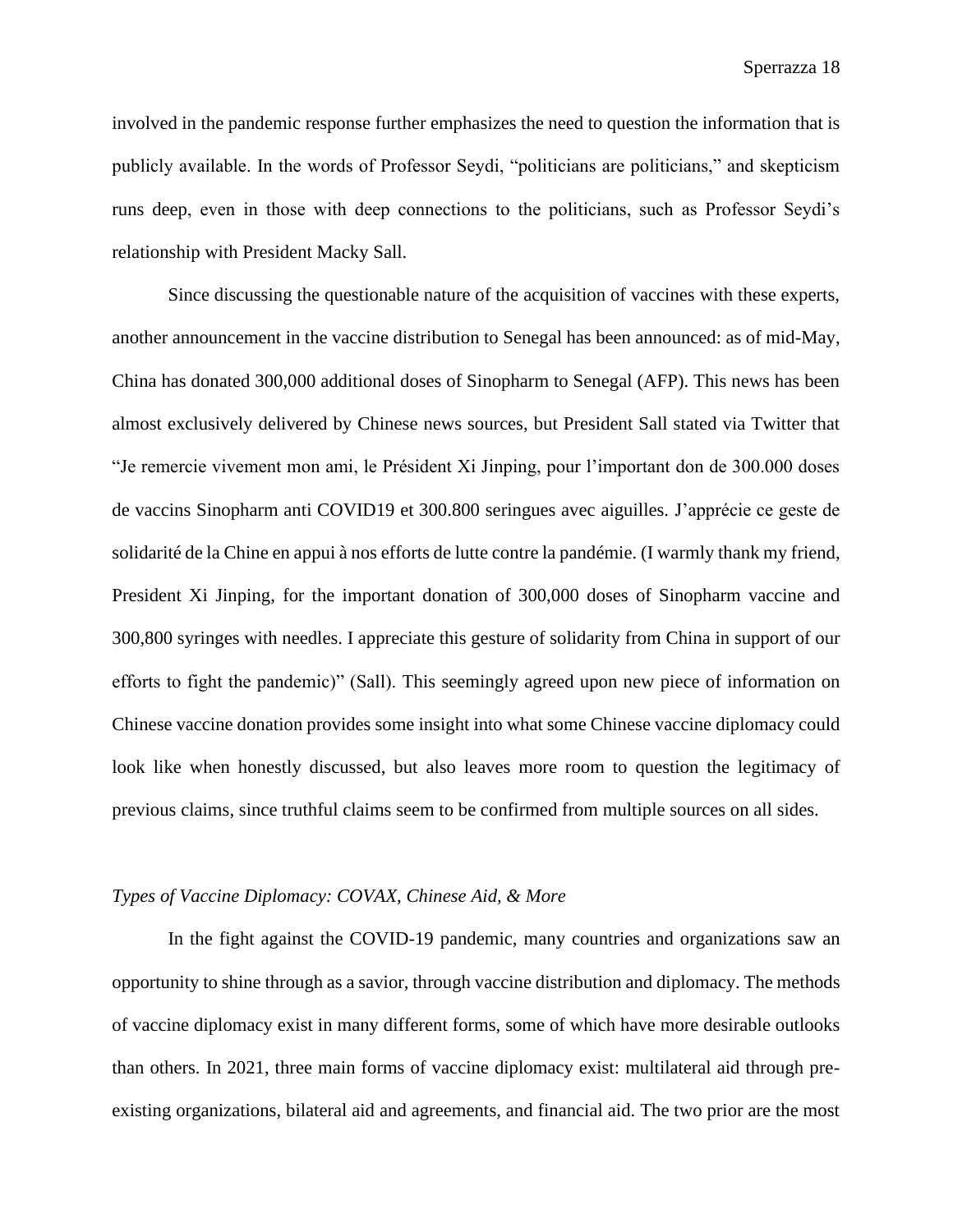chiefly used publicly in the fight against the COVID-19 pandemic, with the COVAX initiative being the most notable player in the field of multilateral aid through pre-existing organizations, and Chinese vaccine diplomacy being the most notable, at this moment in Africa, for bilateral aid and agreements. Additionally, donations by the European Union and, now on the rise, the United States, are additional forms of multilateral and bilateral aid, although they are currently both more prominent players in the COVAX initiative.

The COVAX initiative is a unique multilateral initiative in that it is composed of Gavi, the Vaccine Alliance; the Coalition for Epidemic Preparedness Innovations (CEPI); and the WHO (Berkley). This composition of COVAX as an initiative that is inherently composed of much of the world's population through the participation of the WHO begs to question how any other program could be successful when one of such caliber already exists. Further, COVAX is beneficial to almost every country in the world in that it helps lower-income states afford the vaccines, provides a liaison for higher-income states without direct deals with vaccine manufacturers to access resources, and it also serves as an insurance policy for countries that have deals with vaccine manufacturers, that have yet to complete vaccine trials and may be unsuccessful (Berkley). This position of COVAX being truly beneficial to almost every country in the world makes it evident as to why the initiative is hopeful of success. Additionally, with the use of the COVAX initiative, more of the world's population will have access to the COVID-19 vaccines in the time immediately following their approval thus ending the pandemic faster (Berkley). When it comes to pandemics and highly communicable viruses, this is especially important, as no one is protected from the virus until we are all protected from the virus.

Chinese aid is the most prominent actor in the realm of bilateral aid and vaccine diplomacy. As the country that had the viral structure first, they were able to jump on the creation of vaccines well in advance of every other country attempting research and development (Cohen 1263).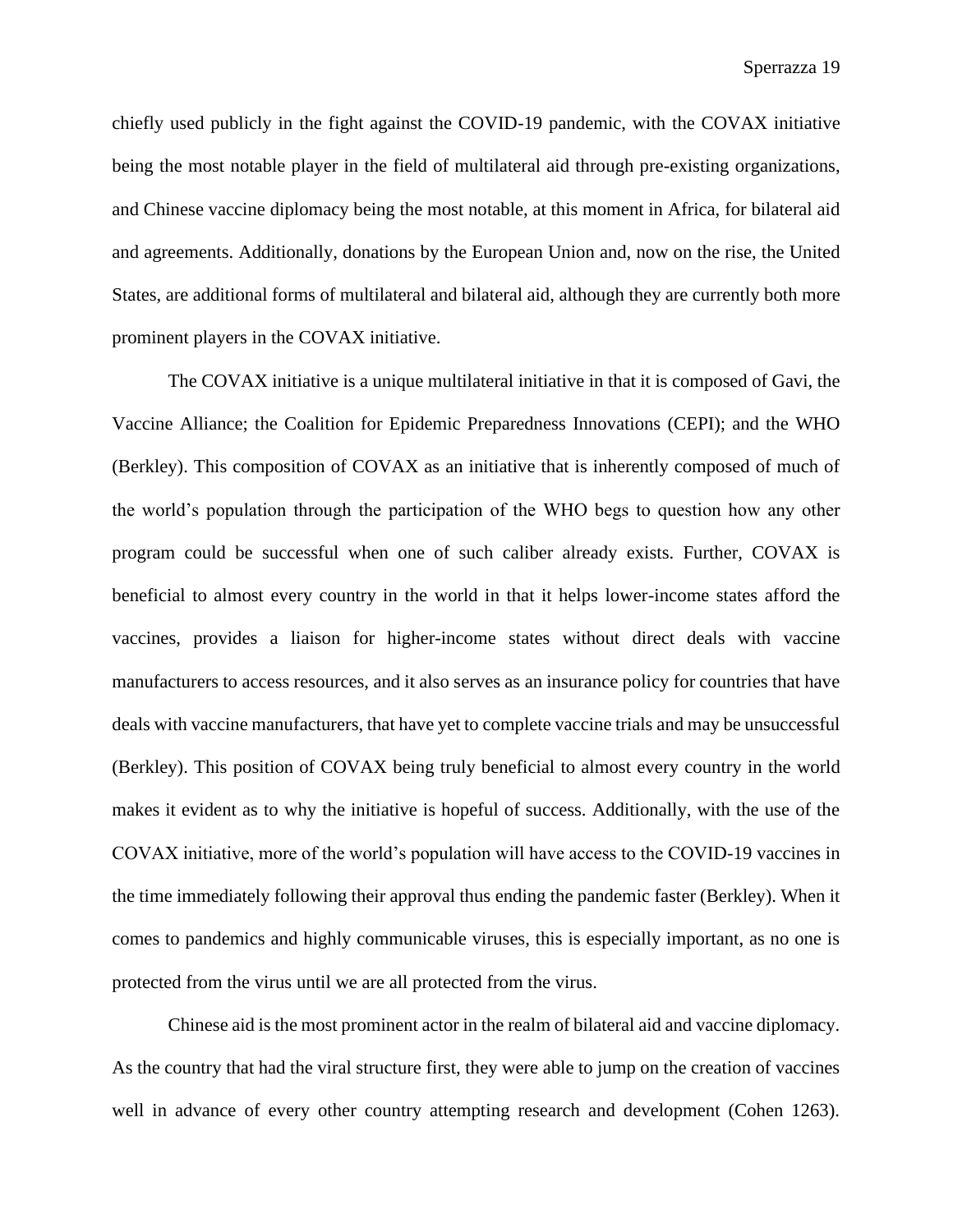However, this time in advance did not alter China's course with vaccine diplomacy, as their beginnings of vaccine diplomacy started around the same time as every other country's, the Fall of 2020. From the time of clinical trials, China was forced to send their vaccines overseas to test their efficacy due to the lack of community transmission of the virus domestically, sending them across Latin America and into the Middle East and North Africa (MENA) (Cohen 1264). Following successful trials, China began sending their vaccines abroad in the form of donations, as well as selling them to some countries. However, China's choice to facilitate the distribution of their vaccines on their own and not through a multilateral initiative, such as COVAX, stood in stark contrast to many other countries. This is increasingly more interesting when it is considered that China joined the COVAX initiative in October of 2020 (Cohen 1267). This choice is interesting in that it benefits China in two known ways: it works as an insurance policy to ensure that China will have vaccines regardless of the success of their own, and it is a diplomatic move, since many other global powers had not joined the COVAX initiative at the time (Cohen 1267). Thus, it can be seen that Chinese aid, although different from many other forms of aid seen from different countries at this time, is promising and strong in its own right; for some countries prefer to keep things simpler with bilateral cooperation, and others just prefer knowing who the source is single handedly, instead of it being a group of unanswered questions.

Whenever China is discussed in terms of foreign aid, the question always lies, well what about the other side of the table, in particular, the United States? When it comes to vaccine diplomacy, the United States has chosen the route of a lack thereof and adopted their age-old isolationist policies. The United States, using Operation Warp Speed under former President Trump, prioritized the vaccination of all people within the United States before even considering donating or selling doses of their vaccines overseas (Cohen 1263). This, however, changed as of mid-May with the announcement that the United States will be donating 60 million doses of the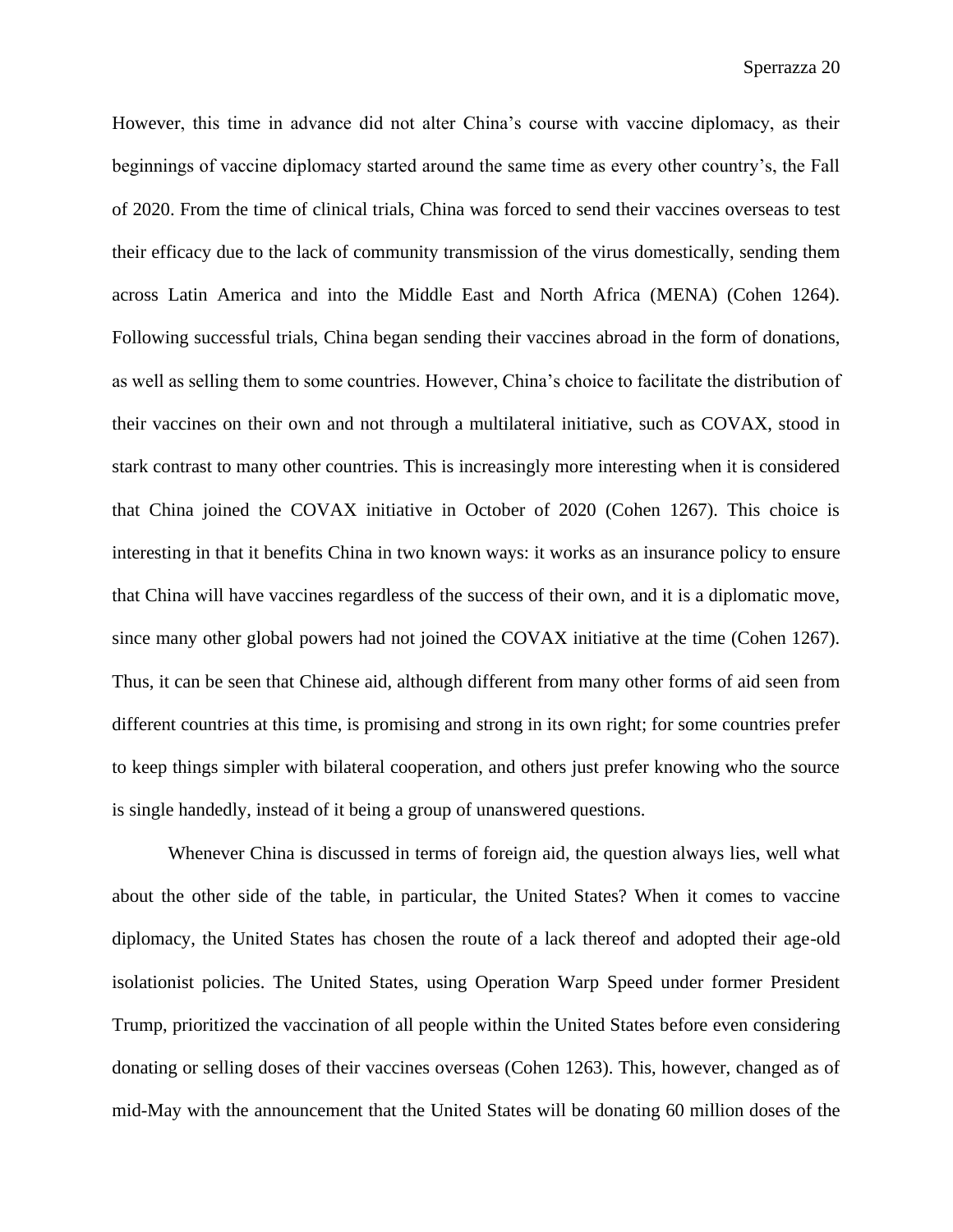AstraZeneca vaccine to Mexico and Canada, with an additional 20 million doses of Pfizer-BioNTech, Moderna, and Johnson & Johnson to be donated overseas by the end of June of 2021, with no countries or regions named as of late (Slotnik). This transition towards engaging in vaccine diplomacy by the United States is an improvement for the international community and pandemic management at large. However, this late start will likely not bode well for the United States' image on a global scale, as well as the initial attempts at pandemic mitigation through vaccination. This is not the first time we have seen vaccine distribution go awry on the way from the Global North to the Global South, and it will likely not be the last.

#### <span id="page-22-0"></span>*Vaccine Diplomacy in Africa at Large*

Vaccine diplomacy in Africa has been of many discourses in recent years with the ongoing battles against yellow fever and malaria, as well as the more recent bout against Ebola. With the onset of the COVID-19 pandemic, the race to create all other vaccines seemed to come to a halt with the focus for the research and development of the vaccines against COVID-19 taking center stage. This also led to a race to buy vaccines, leaving the first batches of vaccines almost exclusively to be distributed across the Global North. However, some countries of the Global North eventually chose to pledge some of the vaccine doses that they had purchased to be donated to other countries, either through multilateral initiatives like COVAX, or through their individual attempts at vaccine diplomacy. Additionally, some multilateral unions and IGOs have been able to receive vaccine doses, through donations or purchases, in lieu of the hoarding by the Global North. Many countries across the African continent have and will continue to be on the receiving end of vaccines from the COVAX initiative. Further, the African Union has been able to secure doses of different vaccines in the hopes of not being left behind in that "Success will require collaboration between political leaders on the continent and those elsewhere, including the WHO,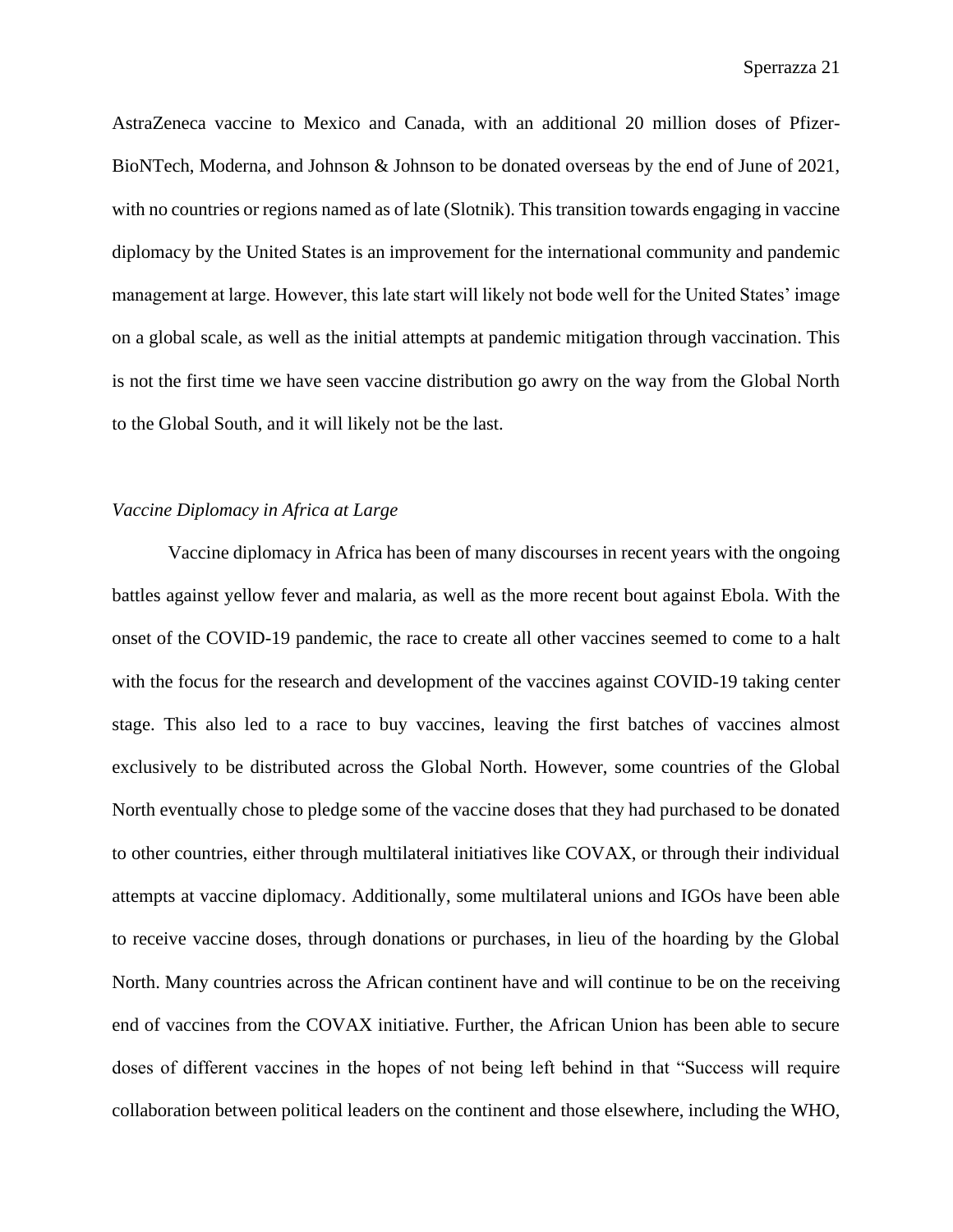Gavi, CEPI, regulatory agencies, implementing partners, donors and the private sector" (Nkengasong et al. 198). This statement, and countless more, by the African Union emphasizes the continental unity seen in the face of this period of adversity that will hopefully leave Africa in a better than predicted position.

Due to the diverse makeup of the African continent and the variation in the different country's international relationships, how vaccine diplomacy manifests in different countries varies. The COVAX initiative is not completely universal in the continent, but it is a main method of vaccine acquisition for many countries of the continent. Likewise, purchasing and receiving vaccines from China is not the chosen method of all countries, but it is of many. Additionally, some countries have chosen to purchase Russia's Sputnik V vaccine, but it is not as popular of a choice across the continent (Campbell). Of the 92 low- and middle-income countries in that world that have been deemed eligible as recipients of COVAX doses by Gavi and the WHO, 44 are in the African continent and include Senegal, the Gambia, Guinea, Guinea-Bissau, Mali, Côte d'Ivoire, among others in West Africa ("172 Countries…"). It can be clearly seen that participating in the COVAX initiative is a more ideal solution to many African countries than working on smaller scale bilateral or multilateral deals. COVAX's promises of access and speed have created an enticing deal for many countries in Africa, but at what point is it too good to be true?

#### <span id="page-23-0"></span>*The Bottom Line: Goodwill, Soft-Power, or Neocolonial Intentions?*

These attempts to gain access to vaccines sooner rather than later have been confronted by the Africa CDC. Although a trying question has been raised, does donating a life saving mechanism, such as the COVID-19 vaccines, create an inherent conflict of interest since lives cannot be repaid, thus making the implicit and explicit expectations inherently neocolonial? Even if vaccines are "donated" to a country with "no strings attached," how can the receiving country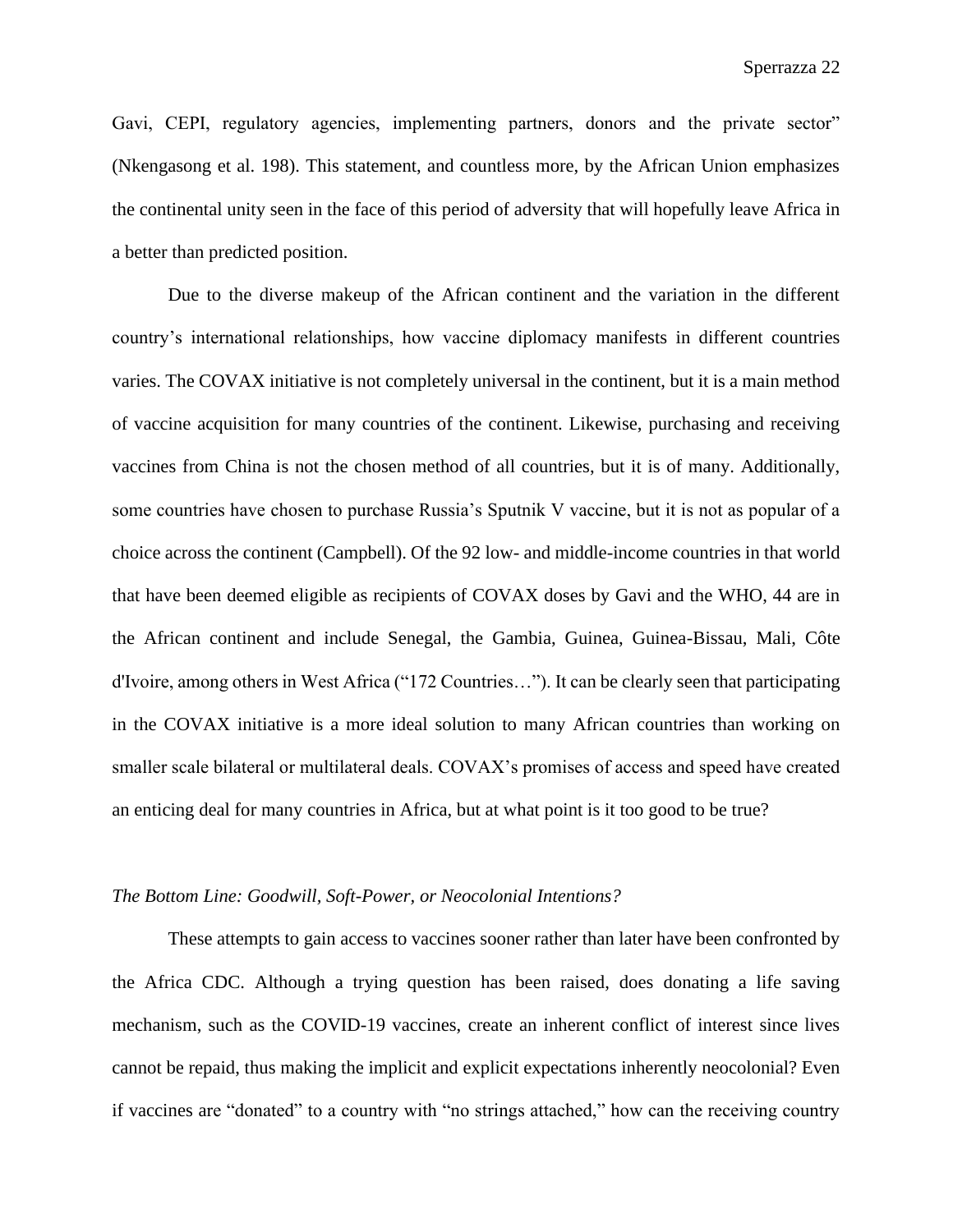be certain that the donation is a genuine donation and will never come back to haunt them with unknown strings attached? There is no guarantee that it is possible, and it comes with many risks of opening doors up to another country merely in hopes of getting access to the vaccine in a timely manner, but consequently jeopardizing their autonomy and national security. Optimistically, it can be hoped that these extreme instances will not occur; but in a time as volatile and unpredictable as the time surrounding the COVID-19 pandemic has been, a little bit of certainty goes a long way, and a lack thereof is frightening.

With these considerations of COVID-19 vaccine diplomacy, vaccine purchasing, and a general understanding of the history of colonization on the African continent, it begs to be questioned, is the "donating" and purchasing of vaccines to be distributed across the African continent a move of goodwill, soft-power, or is it inherently neocolonial? Although the lack of consistency when it comes to the acquisition of the first doses of Sinopharm in Senegal increases the difficulty of definitively stating what the fact-of-the-matter is when it comes to the vaccines, this notion also speaks for itself. With the knowledge of China's previously evident desires to yield control of the African continent coupled with the inconsistent answers on the first wave of the Sinopharm vaccines, and public knowledge that the second wave was indeed donated by China, it is alarmingly clear that something suspicious is happening. Whether these attempts by China unto Africa are merely attempts by the Chinese government with the goal of improving their image on a global scale, or if they are deeper goals rooted in neocolonial behavior is not evident at this time. However, considering the recent history of the Chinese government through aid and development in Africa, it seems that leaning on the side of neocolonial intentions would not be new.

Although China is often addressed as one of the biggest countries on the global scale that is seemingly attempting to gain neocolonial influences in Africa, they are not alone in this endeavor. Despite the COVAX initiative being a multilateral initiative with no individual donating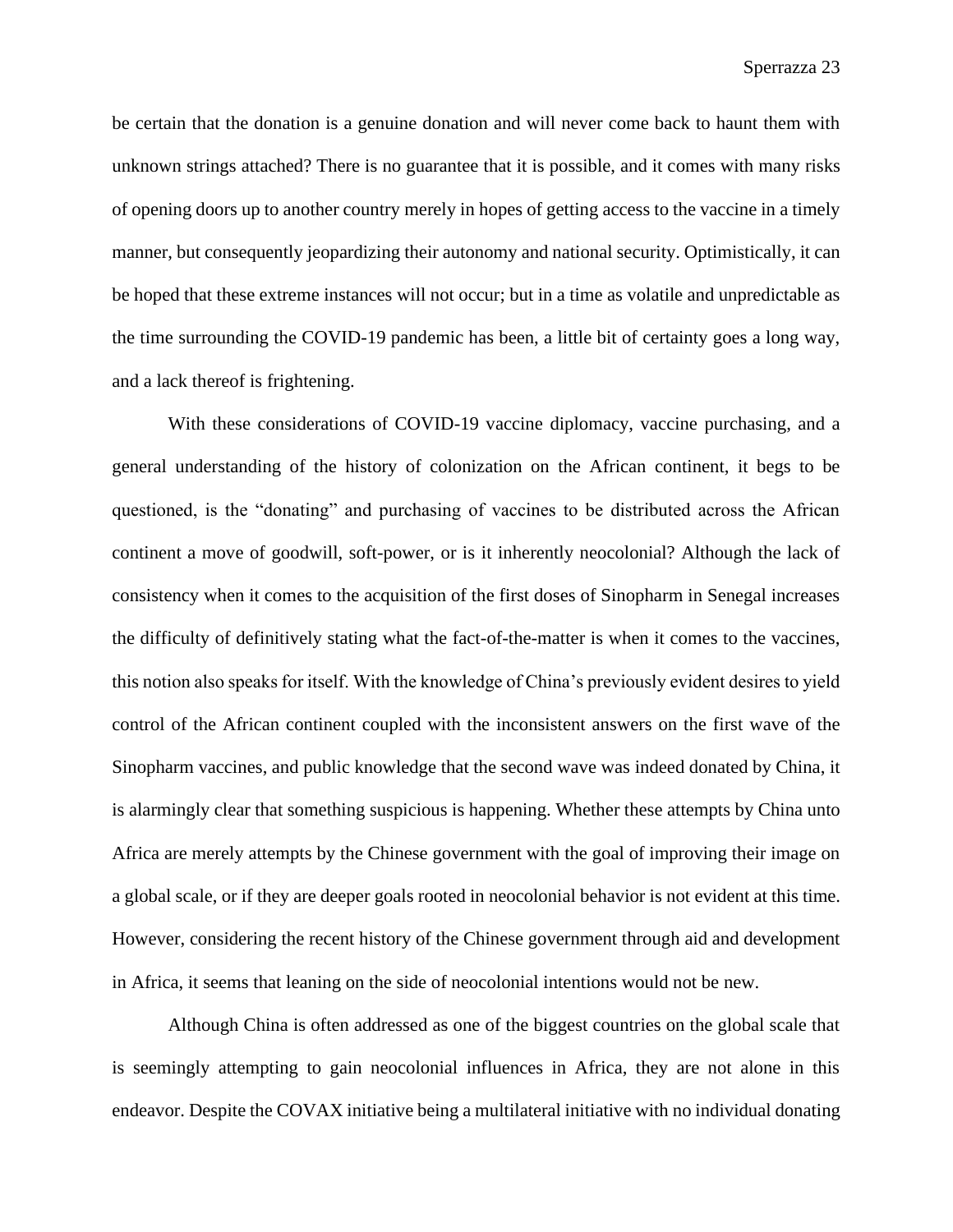country yielding the benefits exclusively, it still has many similar undertones. The COVAX initiative brings in the same question of potential strings attached and risks of loss of autonomy or detrimental impacts to national security. However, with both the COVAX initiative, as well as Chinese vaccine diplomacy, it seems that although one specific motive for donating vaccines cannot be deduced and deemed the sole motivator, it is clear that all of these motives are motivating the programs to move forward. It is clear due to the choice of many to vaccinate their own populations first, that goodwill is not at the forefront of their minds when it comes to donating supplies, but it is something that motivates the programs to subsist, thus holding some importance. Soft-power is a motive in many good-leaning acts on the global stage, and is clearly a motive with the COVID-19 vaccine diplomacy, although the degree of success is yet to be determined. Finally, neocolonial tendencies are the stronger relative to soft-power and are evident in the questions left unanswered by all players in the distribution and acquisition of the vaccines. What is said speaks for itself, but what is left unsaid speaks volumes and lives on above the rest.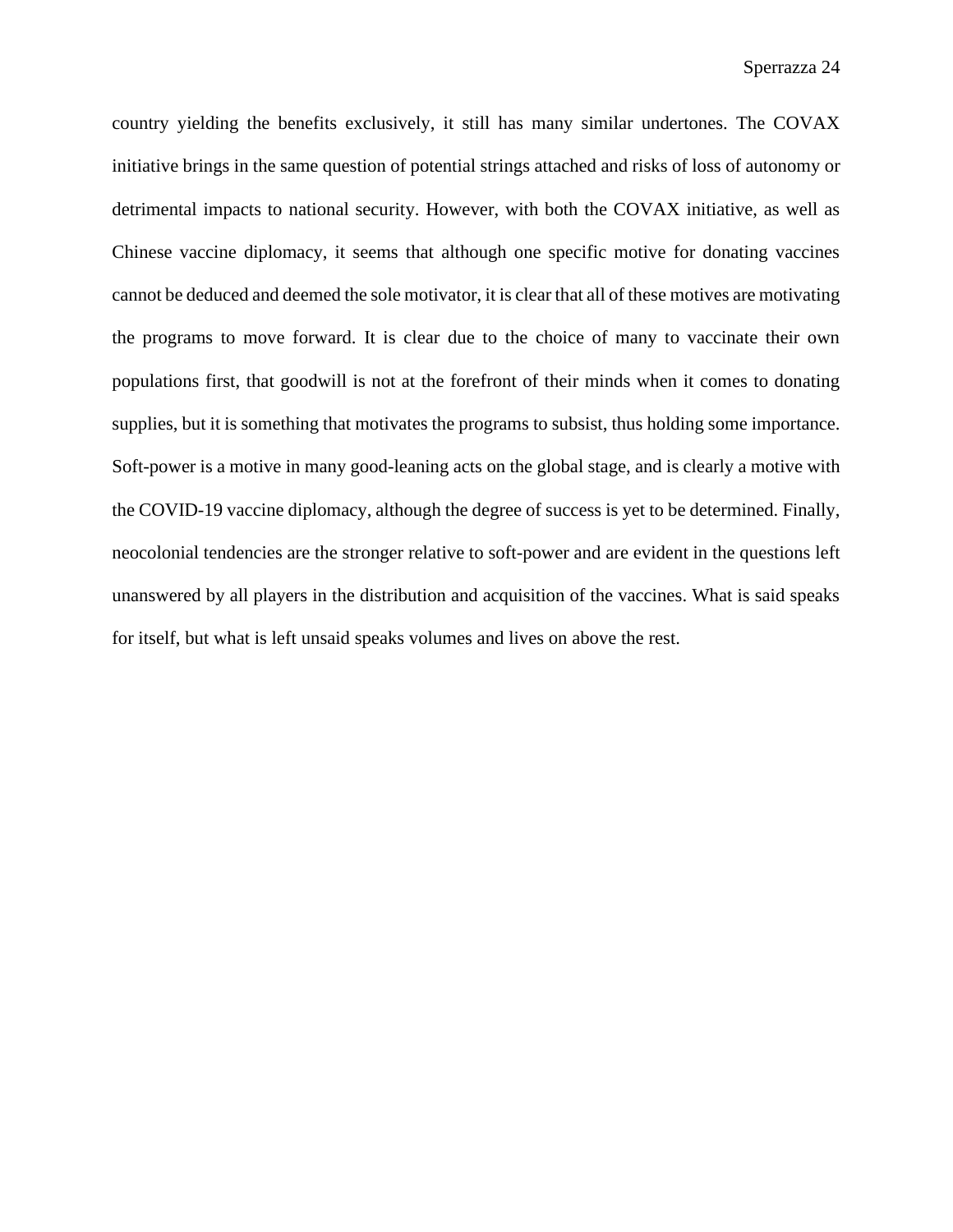#### <span id="page-26-0"></span>**Statement of Limitations**

The limitations of researching anything in the time of the COVID-19 pandemic include limited accessibility to interviewing individuals, a lack of access to various resources that may otherwise be available in Senegal, and an overall lack of literature on the topic, as it is a new one. The primary goal of this project is to achieve an improved understanding of the true implications of the distribution of the COVID-19 vaccine across the Global South, through the lense of vaccine diplomacy in West Africa. Additionally, this research will provide a new perspective in the understanding of the distribution of this potential course altering vaccine, and what it may mean in the future. Further, this research is of ample importance in the current state of the world, as it is highly relevant to one of the current challenges facing the population, that of distributing the vaccine, as well as the overwhelming and long process of actual decolonization. By understanding the decolonial context of this issue, as well as the potentially neocolonial methods, this research is an important addition to the current discourses surrounding the COVID-19 vaccine distribution.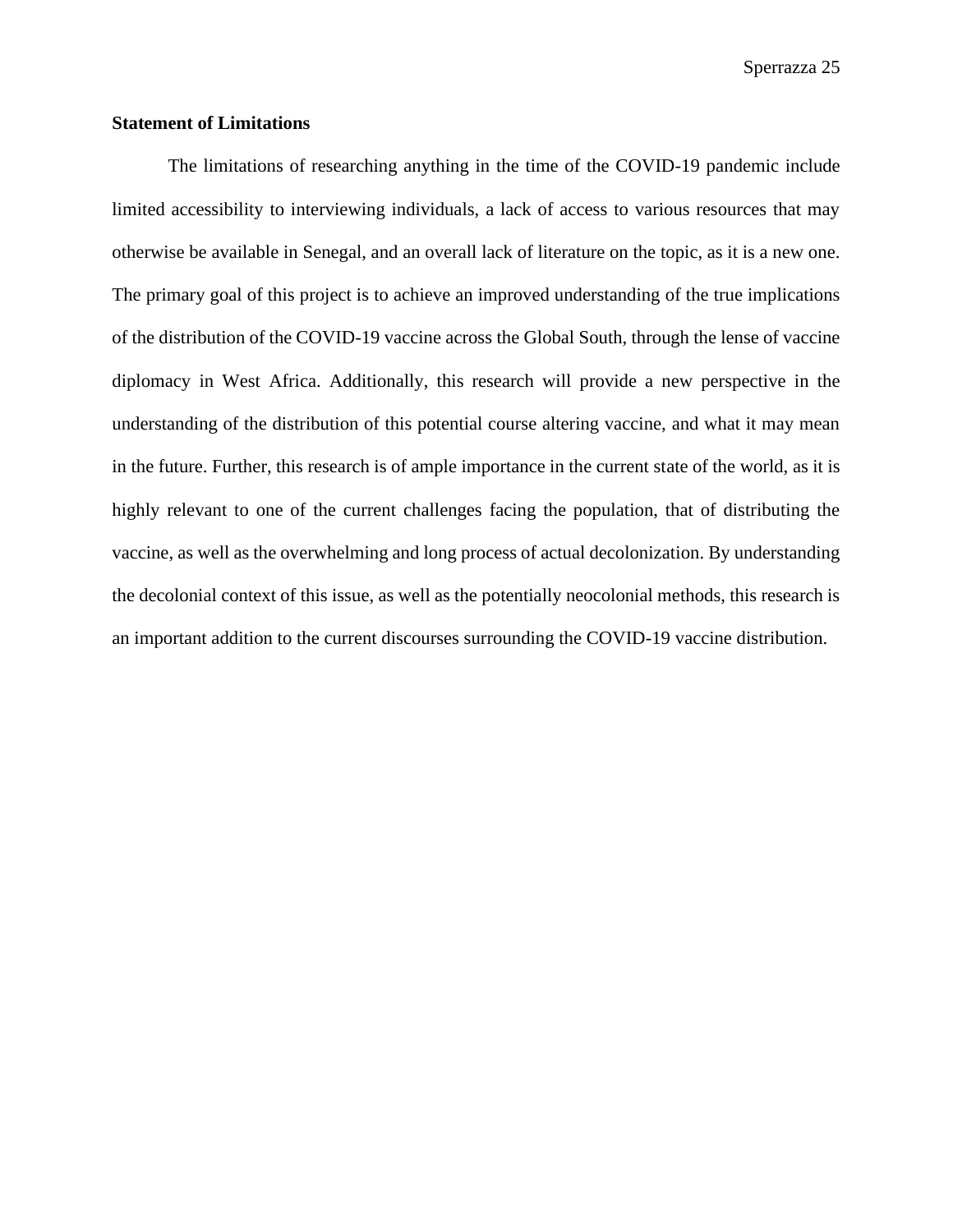#### <span id="page-27-0"></span>**Conclusion & Further Questions**

Although the true intentions of any country engaging in vaccine diplomacy, be it as a bilateral agreement or through a multilateral initiative, cannot be fully understood without published and absolute transparency, the trends indicate that all efforts of vaccine diplomacy are rooted in goodwill, soft-power, and neocolonial pursuits. The mere choice to engage in vaccine diplomacy requires a degree of goodwill, but the individual paths chosen emphasize different countries and powers' desires to utilize soft-power or engage in neocolonial actions. Thus it can be seen that all of these motives have merit in the actions of vaccine diplomacy when it comes to COVID-19 vaccines. At this time, the published and agreed upon information on the various forms of vaccine diplomacy emphasize the common desires of all of the donating countries to do one thing, improve their image on a global scale. This is true for many countries, China and those donating through COVAX, as well as different companies that are producing vaccines and have dubious histories in particular countries, many of which happen to be in Africa. Despite no decisive conclusions being made, as the vaccines continue to roll-out and are distributed in various countries through different programs, all aforementioned information will continue to evolve.

Ultimately, inconsistent and contradictory information in the literature and coming directly from sources within the industries has led to a lack of conclusive evidence, but has given rise to countless more questions, including but not limited to:

- Will vaccine diplomacy ramp up in the coming months to create an "arms race" between China and the US, and potentially additional players?
- Would COVAX be more effective if they considered using more vaccines?
- What known biases exist with the WHO and their vaccine approval process?
- How has the lack of transparency on all fronts impacted trust within various sectors, in Senegal and beyond?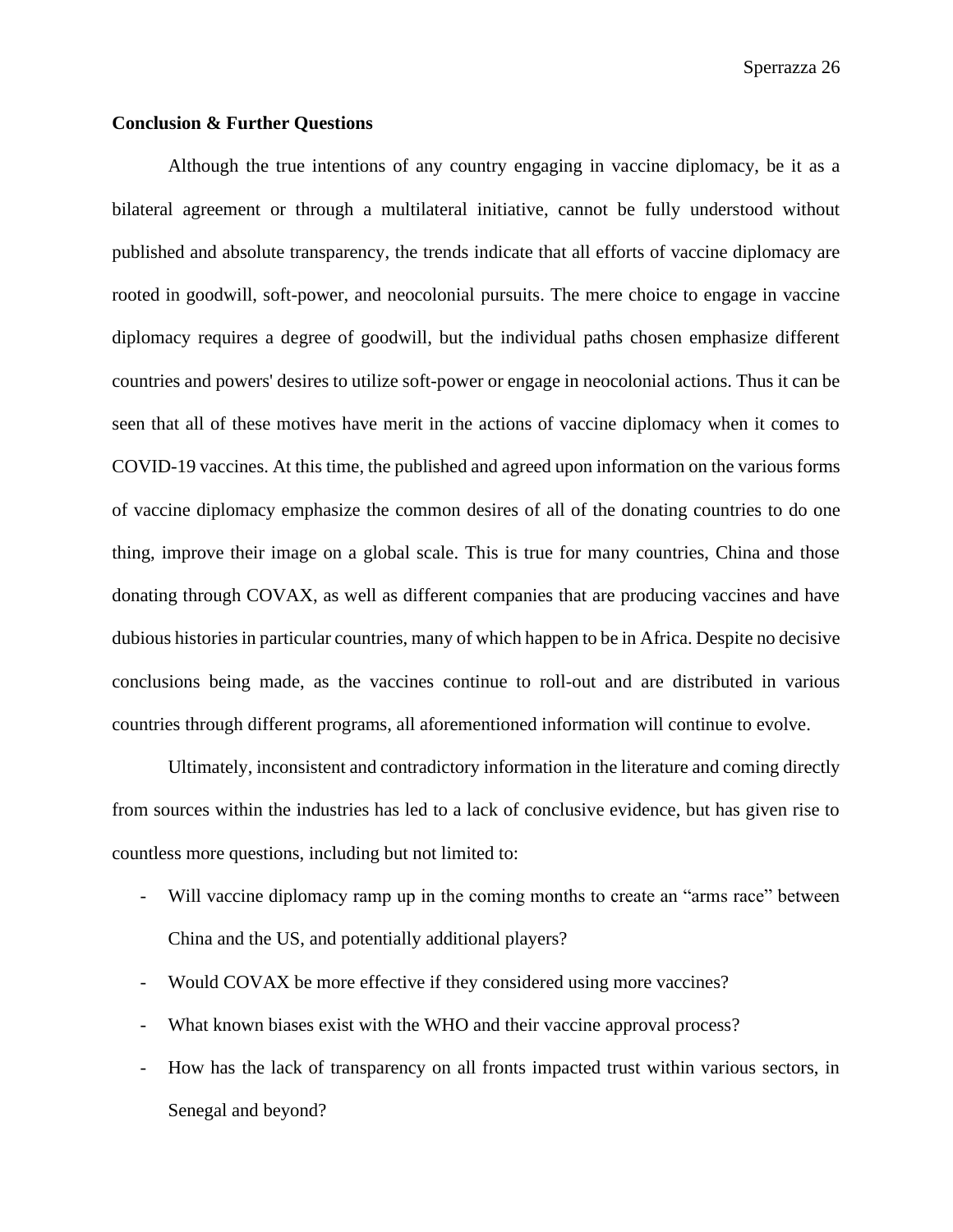- How has this lack of transparency also impacted the public's confidence and trust in their governments and medical fields?
- How has the pandemic shaped the future of public health?

With these questions in mind, and considering countless others, the future conclusions to be drawn will provide immense clarity on the subject and will ultimately decide, is the distribution of COVID-19 vaccines through programs of vaccine diplomacy primarily an act of goodwill, softpower, or is it inherently neocolonial?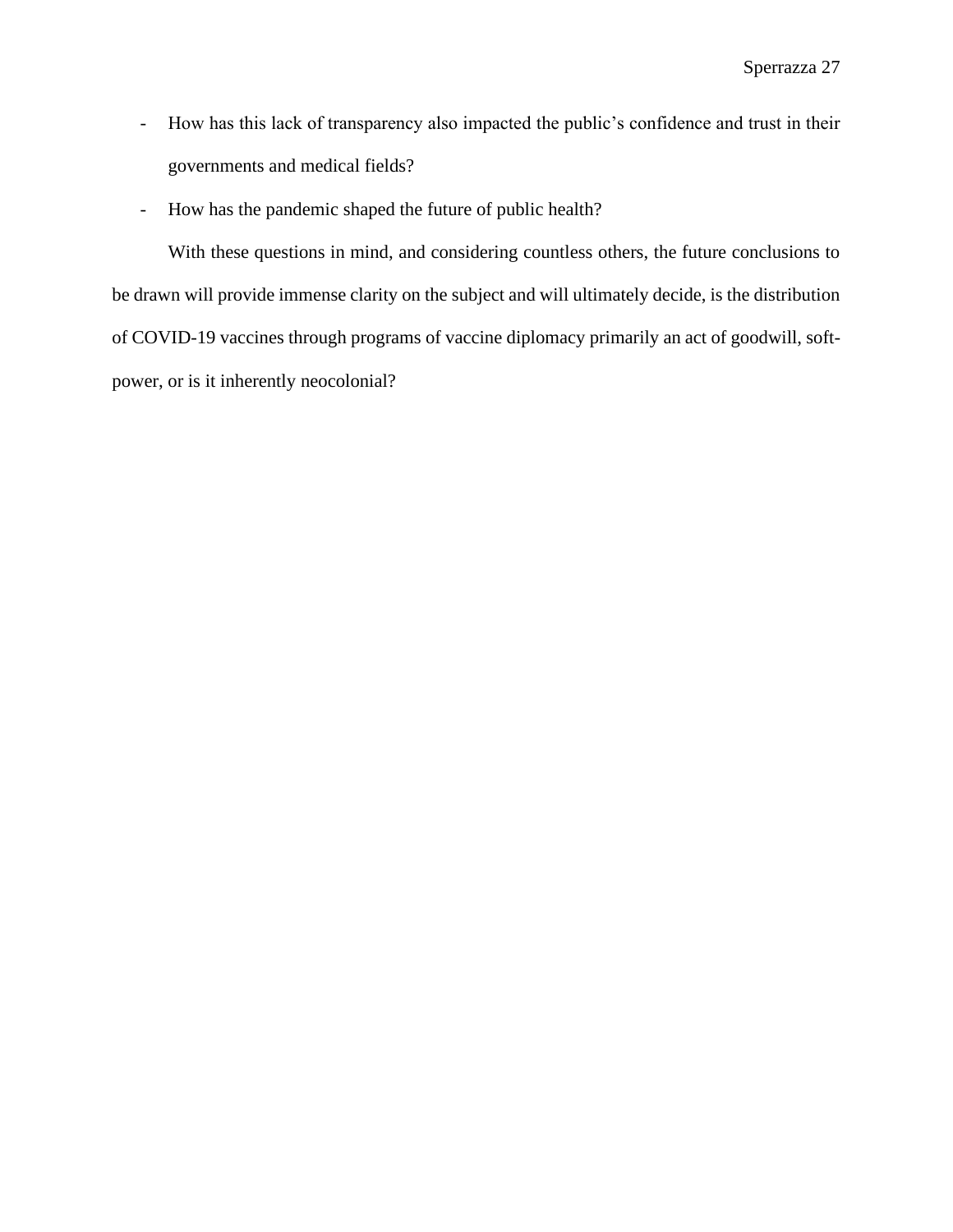### <span id="page-29-0"></span>**Works Cited**

- "172 Countries and Multiple Candidate Vaccines Engaged in COVID-19 Vaccine Global Access Facility." *World Health Organization*, WHO, 24 Aug. 2020[, https://bit.ly/3hBIe5O.](https://bit.ly/3hBIe5O)
- "Hegemony." *Cambridge Dictionary*, Cambridge University Press, [https://dictionary.cambridge.org/us/dictionary/english/hegemony.](https://dictionary.cambridge.org/us/dictionary/english/hegemony)
- "How Russia and China Are Winning the Vaccine Diplomacy Race: DW News." YouTube, *DW News*, 5 Feb. 2021, [https://youtu.be/iEHzXP2j2AM.](https://youtu.be/iEHzXP2j2AM)
- Afolabi, Aanuoluwapo Adeyimika, and Olayinka Stephen Ilesanmi. "Dealing with Vaccine Hesitancy in Africa: the Prospective COVID-19 Vaccine Context." *The Pan African Medical Journal*, 5 Jan. 2021, [https://bit.ly/3u8B78N.](https://bit.ly/3u8B78N)
- AFP. "China Donates 300,000 Vaccine Doses to Senegal." *Barron's*, Dow Jones & Company, Inc., 12 May 2021, [https://bit.ly/3hAf3zT.](https://bit.ly/3hAf3zT)
- Benabdallah, Lina. "Don't Believe the Hype About China's 'Vaccine Diplomacy' in Africa." *The Washington Post*, The Washington Post, 5 March 2021[. https://wapo.st/2RGuPOG.](https://wapo.st/2RGuPOG)
- Berkley, Dr. Seth. "COVAX Explained." *Gavi, the Vaccine Alliance*, Gavi, 3 Sept. 2020, [www.gavi.org/vaccineswork/covax-explained.](http://www.gavi.org/vaccineswork/covax-explained)
- Campbell, John. "Vaccine Diplomacy: China and SinoPharm in Africa." *Council on Foreign Relations*, Council on Foreign Relations, 6 Jan. 2021, [https://on.cfr.org/3k24Lrm.](https://on.cfr.org/3k24Lrm)
- Cohen, Jon. "China's Vaccine Gambit." *Science*, vol. 370, no. 6252, 11 Dec. 2020, pp. 1263-1267, [https://bit.ly/39dTOit.](https://bit.ly/39dTOit)
- François, Wassouni. "La Présence Chinoise au Cameroun et Son Influence sur les Pratiques de Santé." *Université Cheikh Anta Diop de Dakar Département de Sociologie*, Presses Universitaires de Dakar, 2009, pp. 95-116.
- Gostin, Lawrence O., et al. "Reimagining Global Health Governance in the Age of COVID-19." *American Journal of Public Health*, vol. 110, no. 11, Nov. 2020, pp. 1615–1619, [https://ajph.aphapublications.org/doi/full/10.2105/AJPH.2020.305933.](https://ajph.aphapublications.org/doi/full/10.2105/AJPH.2020.305933)
- Halperin, Sandra. "Neocolonialism". *Encyclopedia Britannica*, 6 May 2020, [https://www.britannica.com/topic/neocolonialism.](https://www.britannica.com/topic/neocolonialism)
- Hotez, Peter J. "COVID-19 and the Antipoverty Vaccines." *Molecular Frontiers Journal*, World Scientific Publishing Company, June 2020, [https://doi.org/10.1142/S2529732520400027.](https://doi.org/10.1142/S2529732520400027)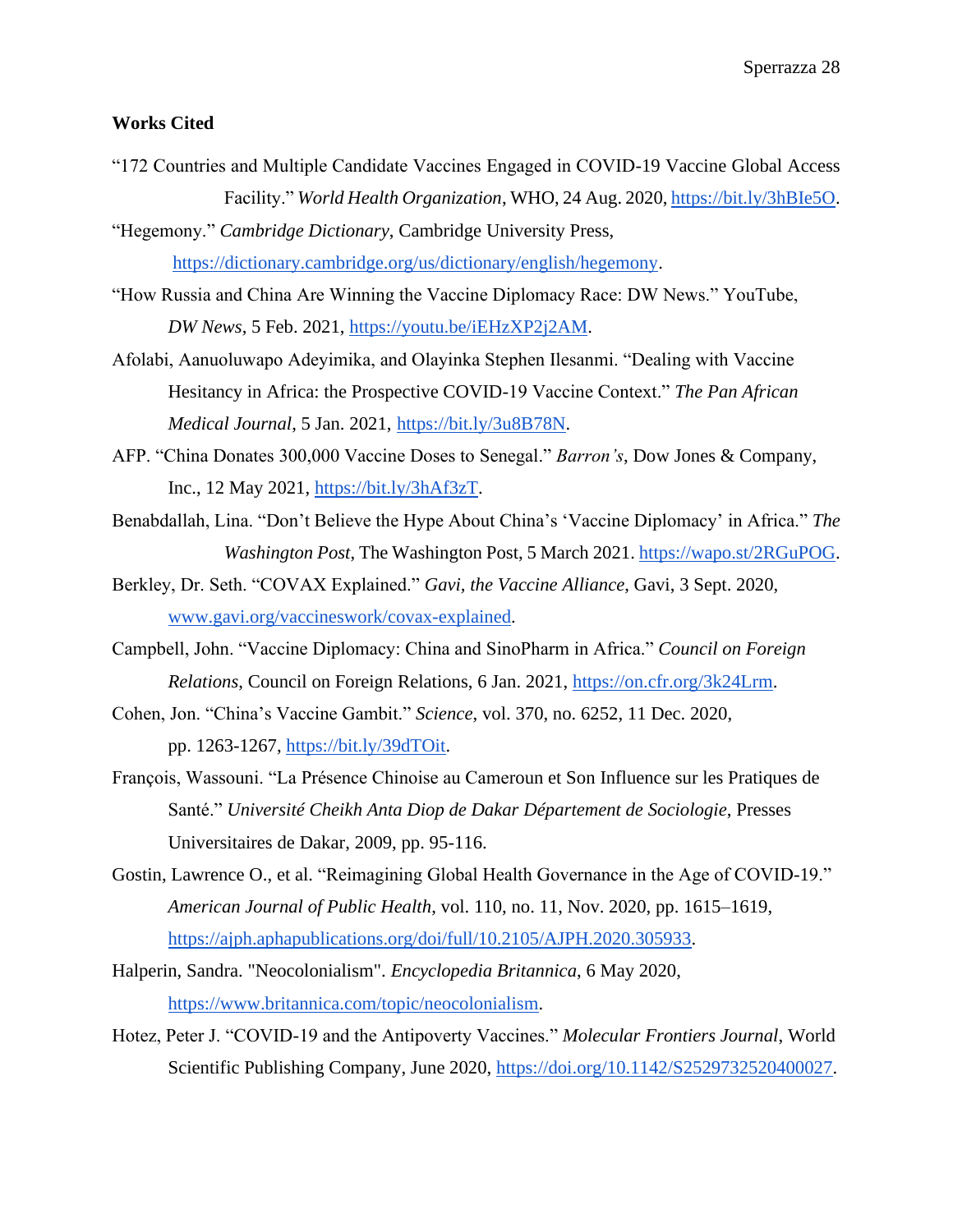- —— "'Vaccine Diplomacy': Historical Perspectives and Future Directions." *PLoS Neglected Tropical Diseases*, vol. 8, no. 6 e2808, 16 Jun. 2014, [https://doi.org/10.1371/journal.pntd.0002808.](about:blank)
- Ikenberry, G. John. "Capsule Review: 'Soft Power: The Means to Success in World Politics.'" *Foreign Affairs*, Council on Foreign Relations, 3 June 2020, [https://fam.ag/3fnifMB.](https://fam.ag/3fnifMB)
- Inveen, Cooper. "Senegal Receives Its First AstraZeneca Vaccines Under COVAX." *Reuters*, 3 Mar. 2021. [https://reut.rs/3lLytBQ.](https://reut.rs/3lLytBQ)
- Lucero-Prisno III, Don Eliseo, et al. "Ensuring Access to COVID-19 Vaccines Among Marginalised Populations in Africa." *The Royal Society for Public Health*, Elsevier, 11 Jan. 2021, [https://doi.org/10.1016/j.puhe.2021.01.008.](https://doi.org/10.1016/j.puhe.2021.01.008)
- Nkengasong, John N., et al. "COVID-19 Vaccines: How to Ensure Africa Has Access." *Nature News*, Nature Publishing Group, 6 Oct. 2020, [https://go.nature.com/2ZyJAni.](https://go.nature.com/2ZyJAni)
- Olander, Eric Claude. "Chinese Vaccine Deliveries to Africa Lag Far Behind the Rest of the World." *The China-Africa Project*, The China-Africa Project, 15 Apr. 2021. [https://bit.ly/2P3bKFu.](https://bit.ly/2P3bKFu)
- Paun, Carmen. "In Race for Vaccine, African Countries Fear Coming in Last." *POLITICO*, POLITICO, 31 July 2020, [https://politi.co/3s7MZWv.](https://politi.co/3s7MZWv)
- Prentice, Alessandra, et al. "Database Reveals Secrets of China's Loans to Developing Nations, Says Study." *Reuters*, Thomson Reuters, 31 Mar. 2021, [https://reut.rs/2ObOvsn.](https://reut.rs/2ObOvsn)
- —— "Senegal Expects First Delivery of China's Sinopharm Vaccine." *Reuters*, Thomson Reuters, 17 Feb. 2021. [https://reut.rs/3wfHDKV.](https://reut.rs/3wfHDKV)
- Sall, Macky [@Macky\_Sall]. "Je remercie vivement mon ami, le Président Xi Jinping, pour l'important don de 300.000 doses de vaccins Sinopharm anti COVID19 et 300.800 seringues avec aiguilles. J'apprécie ce geste de solidarité de la Chine en appui à nos efforts de lutte contre la pandémie." *Twitter*, 11 May 2021. [https://bit.ly/33RQQwU.](https://bit.ly/33RQQwU)
- Schwab, Klaus, and Thierry Malleret. "COVID-19 : La Grande Réinitialisation." *Forum Économique Mondial*, Forum Publishing, 2020, pp. 85-108.
- Slotnik, Daniel E. "The U.S. Plans to Send 20 Million Doses of Vaccine Abroad in June to Help Struggling Countries." *The New York Times*, The New York Times Company, 17 May 2021, [https://www.nytimes.com/2021/05/17/world/covid-vaccine-global-doses.html.](https://www.nytimes.com/2021/05/17/world/covid-vaccine-global-doses.html)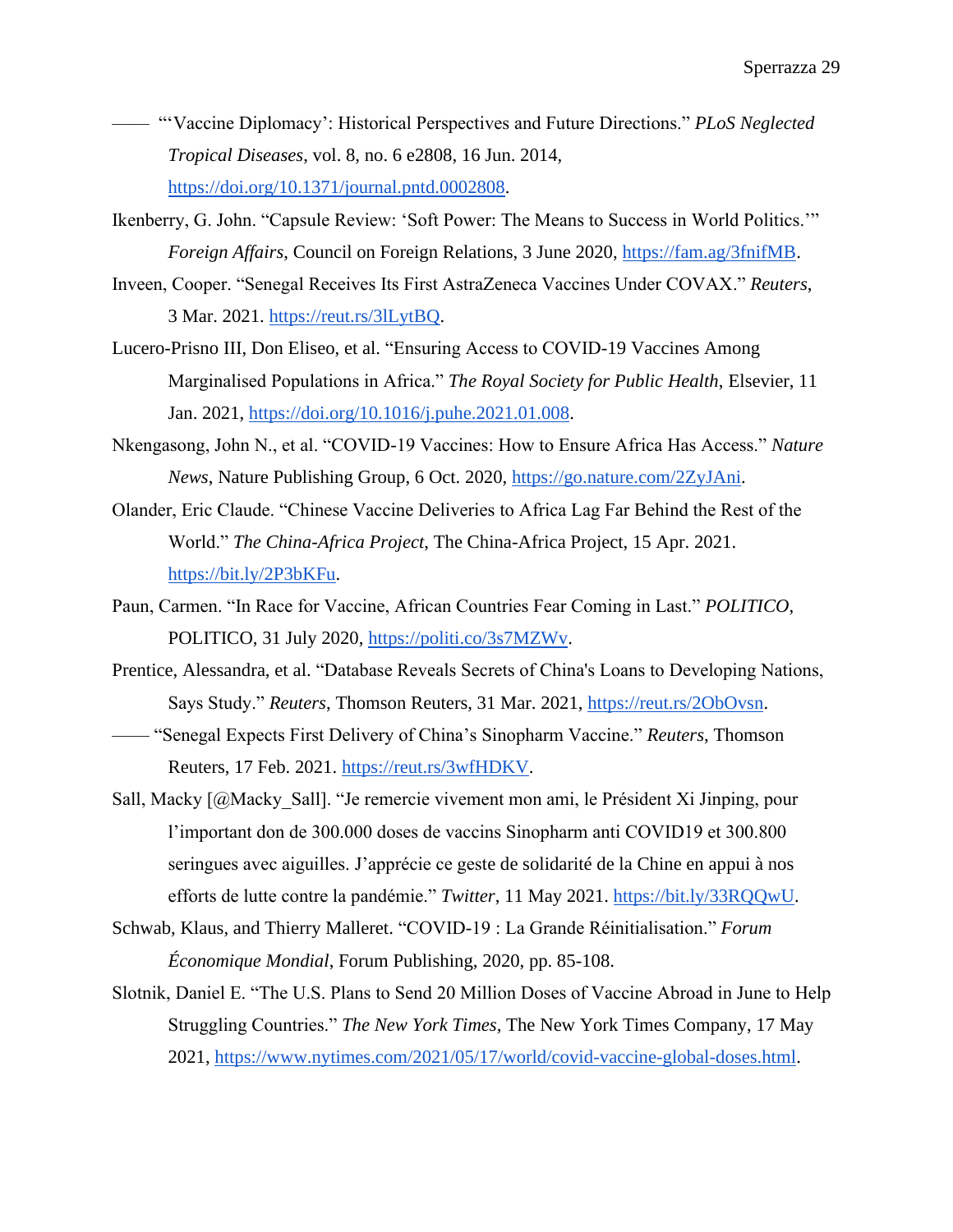## <span id="page-31-0"></span>**Appendix A: Excerpted Transcriptions**

<span id="page-31-1"></span>**Name of Respondent**: Dr. Ousseynou Badiane **Title**: Chef de la Division Immunisation & Coordinator of Vaccine Program **Interview Date and Time**: Tuesday, May 4, 2021 at 11h30 **Length of Interview Audio**: 17 minutes 50 seconds

MaryCate: "First, how do you feel about the COVID-19 vaccines? Are you confident in their efficacy? Do you have concerns about the vaccines?" (0:45)

Dr. Badiane : « Les vaccinations anti-COVID ah, donc le Sénégal a démarré sa campagne des vaccinations depuis le mois de février pour rappeler que le Sénégal fait partie l'initiative COVAX et aussi il acquit avoir des vaccinés aussi par la coopération bilatérale [inaudible 1:07]. Donc, on a débuté avec la première dose de vaccin qui vient du Chine avec le Sinopharm et après on a reçu de l'initiative COVAX et aussi un don de l'ADN et aussi de l'Union Africain. C'était le vaccin qui vient d'Afrique du Sud. Donc, on a commencé depuis le mois de février. Donc on a administré pratiquement la totalité des doses de Sinopharm. Et à quelle temps, pratiquement puis de 85% des doses d'AstraZeneca étaient administrées. C'est ce qui fait qu'on a appris 84,000 personnes qui ont déjà reçu la première dose du vaccin. Donc la campagne c'est [inaudible 1:54] normalement mais il y a quand même quelques difficultés. C'est vrai qu'il y avait un grand temps donc y avait vraiment un échantillon presque quasi totale de la population. Mais avec la polémique au tous les vaccins AstraZeneca il y a t-il comme même des hésitations comme fait comme des vaccinations à beaucoup blessés et c'est aussi ajoute le mois de Ramadan. Beaucoup de personnes ne préfèrent pas recevoir le vaccin. Donc je pense que pour tous il y a une partie vraiment négative de la polémique au tous les vaccins, AstraZeneca n'est pas un rapport. Il y a beaucoup de personnes qui étaient déjà volontaires pour se faire vacciner et changer sa vie. Mais plus en plus maintenant des gens a de région les gens au même on a pratiquement le vaccin. On a du Dakar, du Saint-Louis un peu, et du Thies. Et des autres régions qui on a vacciné un plus mois. C'est qu'on est en train de faire actuellement des vaccins à partir des autres régions là où il n'y a pas les vaccins. On a de temps de temps pour vacciner à l'avenir les autres régions et vacciner correctement. » (3:16)

MaryCate: "Have you personally been vaccinated?" (3:23)

Dr. Badiane : « Yes, I was on the first day. I got it the first day. Parce qu'en fait les autorités et des personnes ont reçu ses vaccins pour donner l'exemple. C'était un acte de confiance. Mais aussi dans la première phase, c'était les personnels de santé qui étaient ciblés. Je me suis fait vacciner le premier jour. » (3:41)

MaryCate: "Did you get AstraZeneca or Sinopharm? Which vaccine" (3:50)

Dr. Badiane : « Pour les officiels, on a reçu le Sinopharm parce que c'était le seule vaccin, c'était avant les vaccins de COVAX. » (4:15)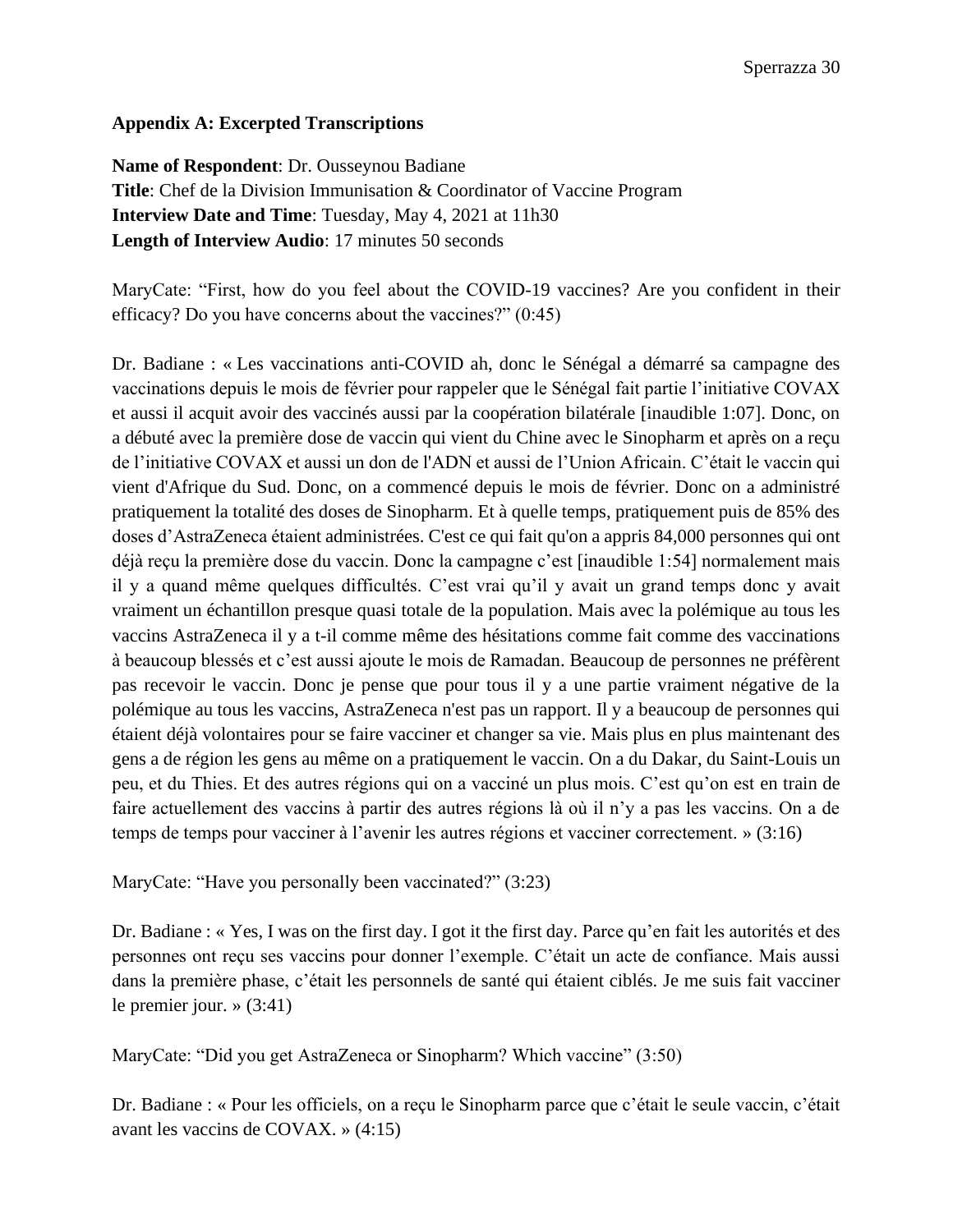MaryCate: "AstraZeneca was through the COVAX initiative, is my understanding. Did Senegal receive AstraZeneca exclusively through the COVAX initiative, or was it donated, purchased?" (4:31)

Dr. Badiane : « On a dit plusieurs dose de vaccins. On a eu le vaccin chinois, Sinopharm c'est là t'as qui a acheté. L'initiative COVAX ils ont donné 380,000 doses d'AstraZeneca. Et l'ADN qu'ils ont donné 25,000 doses et l'Union Africain aussi ils ont donné 82,000 doses. Donc c'est quatre sources actuellement de vaccins. » (5:06)

MaryCate: "Was Senegal's choice to join the COVAX initiative an obvious one? Or was there any resistance within the government that you know of?" (5:25)

Dr. Badiane : « Oui c'était logical. Les gens adoraient totalement les vaccinations mais après quelques difficultés et la polémique sur le vaccin AstraZeneca, c'était un peu différent. Aussi le mois de Ramadan, mais pour rejoindre, c'était clair. » (6:03)

MaryCate: "Do you know, in Senegal, if there are any vaccine manufacturers or countries of origin that patients, or people getting it, tend to want or have a more favorable view of, prefer?" (6:25)

Dr. Badiane: "Speak slowly." (6:40)

MaryCate: "So, in Senegal are there any vaccine manufacturers that patients tend to have a less favorable view of? Like in Nigeria, there are cases of people not wanting something from Pfizer because they have a bad history with Pfizer. In other countries, people don't want Chinese products because of other things." (7:15)

Dr. Badiane : « Non, au Sénégal il n'y a pas un affixation dans le producteur de vaccin. Parce qu'on a des vaccinations normales partout. Mais même comme le vaccin d'AstraZeneca, les gens ne veulent pas ce vaccin après beaucoup de pays développés ont dû polémique. C'est tout de la sécurité du vaccin. Ce n'est pas un rapport d'un pays ou le rapport d'un producteur. Mais on a combien de deux vaccins, il y avait le Sinopharm et AstraZeneca. Il y a des personnes qui préfèrent le Sinopharm. C'est pas parce que c'est chinois. Mais c'est parce qu'il y a deux possibilités, ce n'est pas le producteur ou le pays. Souvent les gens veulent juste le vaccin le plus efficace. » (8:13)

MaryCate: "How was personal protective equipment (PPE) — masks, gloves, face shields, all of that — acquired from March of 2020 through now? Was there a steady supply of PPE within Senegal already? Was it purchased from overseas, donated from a specific country, manufactured here, etc.?" (8:40)

Dr. Badiane : « Pour les équipements de protections, ce n'est pas un ligne directement. Il y a des groupes opérationnels — COS. C'était comme les vaccins qui viennent de plusieurs sources. On a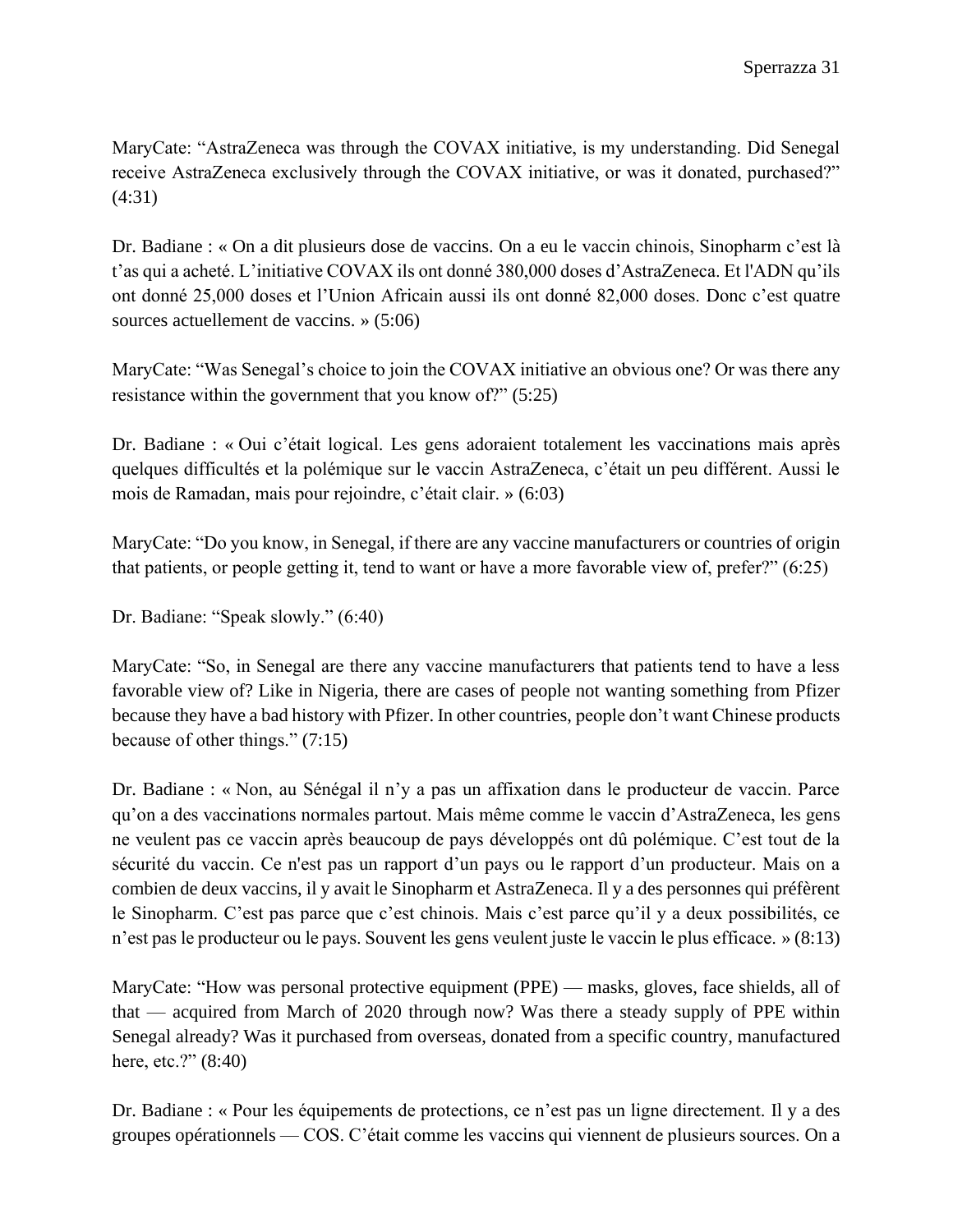acheté, donné, donc le Chine a fait donner, le Maroc, des bonnes volontaires aussi. Acheter, donner, tout. La puis de partenaires comme la Banque Mondiale il y a aussi les organisations et les coopérations bilatérales de pays. C'est vraiment pas du tout. Il y a qu'on fait comme la même quantité assez de recevoir de protection. » (9:28)

MaryCate: "How was the public response to the rules and regulations throughout the pandemic? Were they followed, did people actually care, do you think it made a difference to have the rules? Comment le public a-t-il réagi aux diverses règles et réglementations tout au long de la pandémie ? Les règles et règlements ont-ils été suivis ou largement défiés ?" (10:10)

Dr. Badiane : « Non, mais c'est comme tous les pays, donc voilà ! Les gens quand il y a des motifs respectifs pour s'il n'y a pas de policiers, les gens ne respectent pas de porter des masques. C'est comme ça, si ce n'est pas respecter et verbaliser, c'est juste comme ça. Au première vague c'était un peu respecté pour porter des masques, mais les gens sont devenus fatigués et ne portent pas les masques après ça. » (11:05)

MaryCate : « C'était comme ça au début ? » (11:08)

Dr. Badiane : « Non, au début il y avait des phases. Y a-t-il du moment quand on avait porté des masques obligatoires. Si tu ne portais pas une masque, tu payais. Donc les gens étaient obligés, c'était obligatoire de garder. C'était obligatoire au public, au transport, etc. Et les gens suivaient pour la sécurité et c'était vrai. Au même temps si vous ne voulez pas porter, c'était obligé de le porter. Au première vague, les gens suivaient. Mais en été, les gens étaient fatigués et s'arrêtaient. » (11:50)

MaryCate : « Selon vous, quels sont les facteurs qui ont le plus contribué à ce que le Sénégal ait un faible taux de transmission communautaire pendant la majeure partie de la pandémie, en particulier en 2021, alors que de nombreux pays connaissent leur « troisième vague » ? » (12:20)

Dr. Badiane : « Bon, le façon n'y a pas quelques choses spécifiques étaient fait au Sénégal. Je pense que c'est comme au Sud région. Donc, la situation au Sénégal était comme la situation dans tous les pays. Il y a des efforts dans la rue, et beaucoup de choses qui expliquent des facteurs majeurs. La population est très jeune donc peut-être que l'infection est très élevée. Parce que les différences, selon moi, est la pyramide d'âge. On a une population jeune, ce n'est pas âgé. Donc ici, c'est possible que les infections soient plus évidentes, mais ce n'est pas sans fautes. Donc si toutes les populations du monde sont jeunes et asymptomatiques, ce n'est pas éliminé, mais ce n'est pas la même. Donc le COVID existe, mais ce n'est pas la même impacte au monde. Moi, je pense que l'âge est le plus important facteur. Il y a d'autres facteurs, mais les conditions sont différentes. Y aussi en Afrique il y a de polémique de santé et il y a des problèmes différents que les pays développés. C'est un facteur extraordinaire. » (14:07)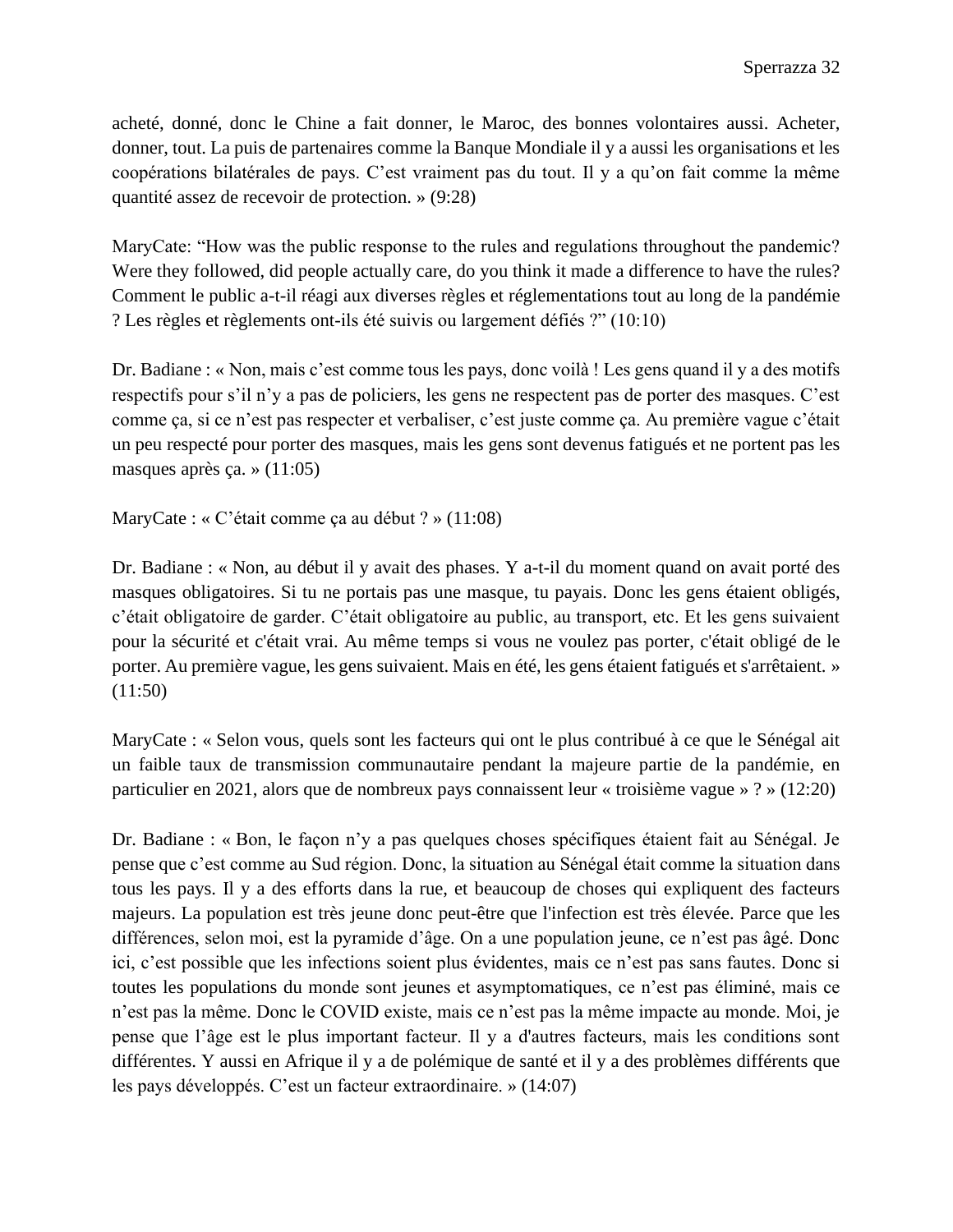MaryCate : « Pensez-vous que l'initiative COVAX sera en mesure de distribuer les vaccins assez rapidement pour mettre fin efficacement à la pandémie ? » (14:23)

Dr. Badiane : « Ouais, mais bon actuellement même de la distribution est garantie parce que nous avons les doses mais qui sont en retard pour verser. Parce que l'Inde est le principal producteur pour COVAX et tous les pays Africains. Actuellement, l'Inde n'exporte pas les vaccins parce qu'il veut les distribuer chez eux. Donc COVAX sera distribué des vaccins mais en retard, cette distribution. Et ce n'est pas parfait, c'est une partie négative de l'initiative. » (14:55)

MaryCate : « Et comme ça, avez-vous davantage confiance dans la capacité de l'initiative COVAX, en tant qu'initiative multilatérale, ou dans la « diplomatie du vaccin » de chaque pays à mettre fin à la pandémie ? » (15:13)

Dr. Badiane : « Parce qu'en fait COVAX… moi, je pense que c'est bien organisé et c'est une groupe qui est prêt commande et bonne pour financier une idée très importante et poser plus que les pays également. C'est plus facile pour avoir des vaccins pour les pays en développement. » (15:40)

MaryCate : « Est-ce que vous croyez que la « diplomatie vaccinale » est uniquement basée sur la bonne volonté, ou s'agit-il d'un néocolonialisme voilé, oui comme ça ? » (15:56)

Dr. Badiane : « Comme les vaccins sont une routine. Parce que les pays veulent que l'égalité est pratiquement le même mécanisme pour tous. Du financement COVAX, des pays, tous. Parce que c'est la même organiser de la vaccinations nationale et pour les vaccins. Je pense que ce n'est pas quelque chose de mal, c'est bien. Je pense que les pays, comme la Chine, pour la diplomatie vaccinale… ça c'est vraiment spécial… Il utilise la puissance soft douce. Mais je pense que pour l'initiative COVAX est juste une organisation mondiale de la santé, c'est comme le WHO, l'UNICEF, et tous qui facilitent un monde équitable comme les Nations Unis. » (16:53)

MaryCate : « Au Sénégal, l'aide multilatérale, l'aide française ou l'aide chinoise — comme des programmes des vaccins et tous comme ça — sont-elles considérées comme les plus préférables  $? \times (17:08)$ 

Dr. Badiane : « J'en pas compris. » (17:12)

MaryCate : « L'aide multilatérale, l'aide française, l'aide chinoise… » (17:22)

Dr. Badiane : « Ici on utilise deux mécanismes, COVAX et l'aide bilatéral aussi. On n'est pas fermé aux options, mais on les utilise tous pour ça. » (17:40)

MaryCate : « Okay, c'était la dernière question. Merci à vous ! » (17:50)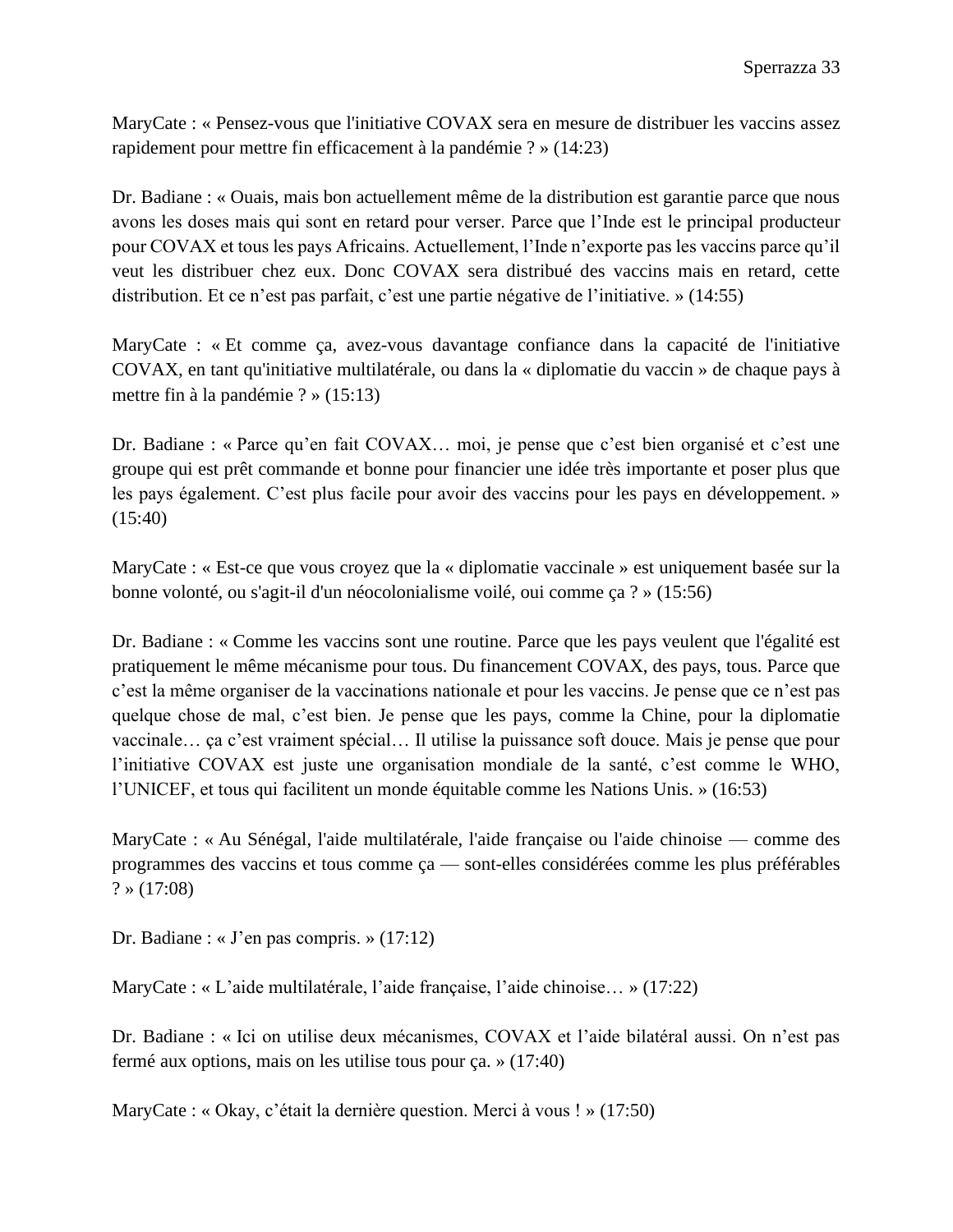<span id="page-35-0"></span>**Name of Respondent:** Professor Moussa Seydi **Title:** Chef du Service des Maladies Infectieuses et Tropicales de l'Hôpital Fann **Interview Date and Time**: Tuesday, May 4, 2021 at 16h00 **Length of Interview Audio**: 33 minutes 14 seconds

MaryCate: "So, I read that there was some controversy with people claiming that AstraZeneca and Sinopharm vaccines were donated or purchased. People were kind of disagreeing on how they were actually acquired, so can just clarify? Like AstraZeneca, was it from COVAX only?" (0:40)

Professor Seydi: "Yes, what I know from the media, like you, is that AstraZeneca is from COVAX. Sinopharm was bought by Senegal, but I have heard people say that isn't true, but I can't know that."  $(1:04)$ 

MaryCate: "It seems that people are disagreeing on it." (1:10)

Professor Seydi: "Yes, on the [inter]net, you can see that. Because I read also that the Minister of Health put a treat after debating. You know, some kind of behavior. Politicians are politicians." (1:28)

MaryCate: "Finding the truth to that is not easy. Did you experience or see any resistance within the government or in the political side of joining COVAX or was…" (1:45)

Professor Seydi: "Did I experience what?" (1:48)

MaryCate: "Did you see any resistance within the government or political sector over joining COVAX or was it an obvious choice?" (1:55)

Professor Seydi: "No, no, there was not any resistance. They all agreed on that. But it was only the President who was the first that [said] we cannot wait on COVAX, we have to try to find other ways to get other vaccines. We need several types of vaccines, not only one." (2:18)

MaryCate: "Yes, that's very important. With that, are there certain vaccine manufacturers or countries that patients tend to want more or less. Like Pfizer has a bad reputation in Nigeria because of [previous] trials. Are there some that people don't trust [in Senegal]? For instance, are there people that do not want Sinopharm because it came from China?" (2:42)

Professor Seydi: "I'm not sure that I understand your question. Like people are not going to trust it because of the origin of the vaccine?" (2:48)

MaryCate: "Yes." (2:49)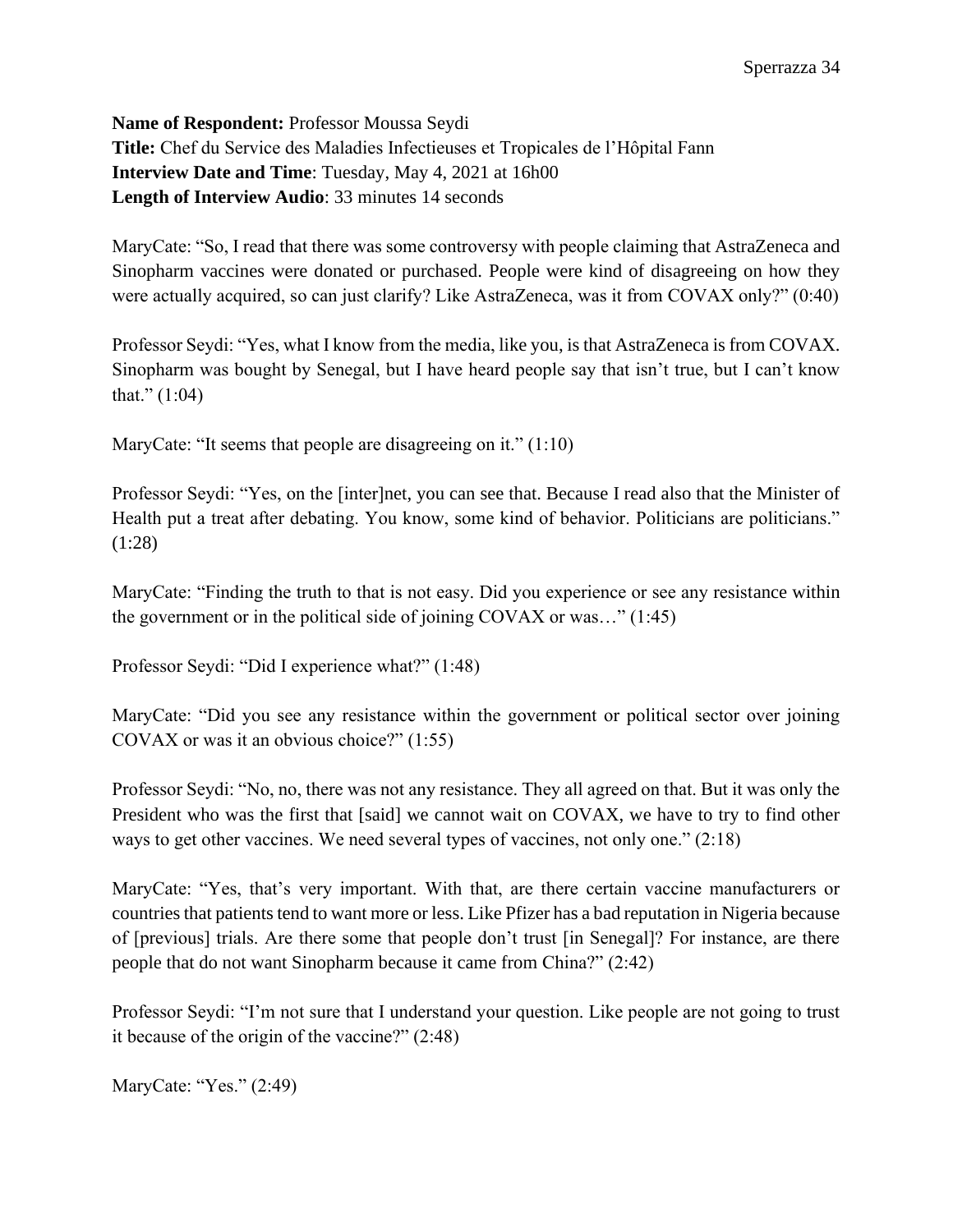Professor Seydi: "No, we don't have this sort of problem here. What is very surprising, really, is that most Senegalese people called me and preferred Sinopharm to AstraZeneca, even if it is from China. I don't know why. Some people, I had to convince them that they can use both. All of the vaccines that are in the market can be used." (3:28)

MaryCate: "Wow, that's good. They're all good, people need to get what they can." (3:30)

Professor Seydi: "About the efficacy, I tell them also that we have the studies, but by scaling up in the country, you [will start to] see the real efficacy. I know that the clinical trials are really good, but by experiencing that you will see what we have found. For example, Israel found better results by scaling up than what the trials said; 97 percent, in the study, it was 95 percent. For Sinopharm also, if you go to the United Arab Emirates, they had 85 percent efficacy, but in the trial it was 79 percent. But in Brazil, they had less than what the clinical trials found. But, we don't have this kind of problem here. If the vaccines come here, it is not because it is coming from France it is good and China it is not good, no. I did not see this. Even some French people that I know here, who did not want to take AstraZeneca, they wanted to take Sinopharm. I told them that we do not have Sinopharm. I really had to convince them because they were ready to go to Spain or France to take Pfizer or other kinds of vaccines there. They did not want to [spend the time] their. I told them no, you have to wait three weeks or four weeks." (6:04)

MaryCate: "Yeah, it's not easy. In France for AstraZeneca, you have to be 55 or older now to get it. They aren't giving it to younger people." (6:15)

Professor Seydi: "Yeah, 55 years and Johnson & Johnson, you [need to be] 30 years old I think." (6:22)

MaryCate: "Yeah, I can't get most of them. How was personal protective equipment — masks, face shields, PPE in general — acquired from March of 2020 through now? Was there a steady supply here beyond just the medical industry, was it purchased, donated? Was PPE donated from other countries? I read that China donated some in many countries in Africa." (6:58)

Professor Seydi: "That kind of information, the Ministry has good information. I am not aware of that. I do not really know. I only know that there are some tissue masks in the country and we had to order some masks. Some rich person donated more than 300,000 to me. I gave them to all of my staff. But if other countries donated to us, I do not know." (7:48)

MaryCate: "What factors do you personally believe contributed most to Senegal having a low-rate of community transmission? From the beginning and in the first wave, but also now as a lot of countries are in their third wave and [transmission] is still low here. What do you think is causing that?" (8:11)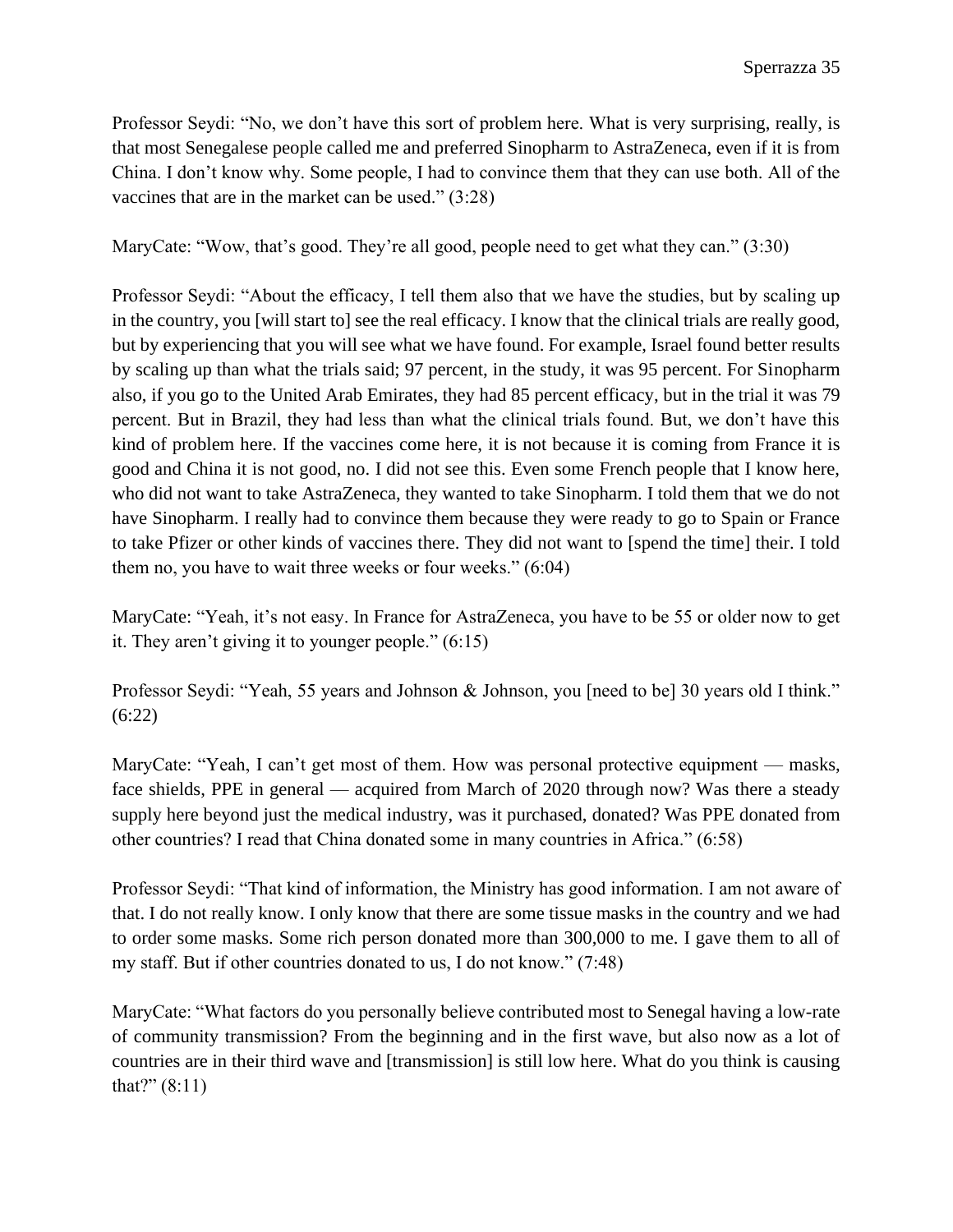Professor Seydi: "For me, the first factor is the response. At the beginning, we had a strong political decision and we didn't have local transmission. It was logical to take strong measures like curfew, forbidding mass gatherings, shutting schools and universities, all those kinds of measures. Second, we did everything to go very fast since at the beginning we had only 12 beds in Senegal. Very quickly, we did what we [could] to increase the number of available beds. Even at the beginning, I sent some of my colleagues to open other treatment centers in [inaudible 9:25], in Touba, and in [inaudible 9:29]. We were the only people who were able to be in charge of the patients. We trained a lot of people in three days by using what we call immersion and coaching. They had to come into our clinic and stay for three days to see how we were taking care of the patients and if they went to their side they could call us any time if they needed advice. We organized in a way that we responded very very quickly. I think that it's the most important factor. But in the second wave, since we have local transmission everywhere, it is not necessary, for example to take very strong measures. For example, if you shut the university, people are going to have the disease within the community. Only to explain why the first decision can be good for the first wave, but not really for the second wave. But for the second wave, we did not behave as well as we were supposed to do. For example, the Ministry of Health waited four weeks before reopening the first treatment center. I told that to them in a journal in the news and during a lecture in a conference, they waited, they didn't react quickly in the second wave. They waited, we had unity in the first wave, everyone was saying the same things, they agreed on [everything]. But in the second wave, they were very divided. Some people agreed on the curfew, the others were not agreeing. All of the leaders accepted at the beginning to stop mass gatherings for religious reasons. In the second, some people were saying religious ceremonies [were okay]. They changed also the procedures. At the beginning we had COUS (Centres des Opérations d'Urgence Sanitaires) who were in charge of some of the operational levels. But they changed it, they gave it to the Director of Prevention. They changed all of the procedures without telling anyone. It was confusing for weeks, without knowing exactly what to do and how to do it. Our behavior helped us a lot for the first wave. Also, our behavior was a big concern, for me, for the second wave. Even if we can accept that there are other factors, like the youth of the population. A lot of them can have COVID without symptoms. We don't have a very big number of cases like in the US. We don't have that. The population is very young, they don't have symptoms but they can have COVID without any symptoms. I also think that this is an important factor. But I can't tell that the climate is very important. Because in the first wave we had the peak in a hot season, and I know even in [the] US you had a lot of cases. I don't know. Even if there is a chance, according to the climate, I can't tell it clearly. Other people think that maybe it's because Black people are more resistant. But in the US, that is not the case. I don't think it's reliable. For me it was the organization, we were very quick in our response, we were very organized, we were united, all of the people were doing the same thing, all of the people were following the advice. But now, they don't want to follow, they are fighting against the advice. The human behavior is very important." (14:50)

MaryCate: "Do you think that the way that the pandemic response ended up happening here right now will help for future pandemics, or do you think that all of the viruses are just their own?" (15:02)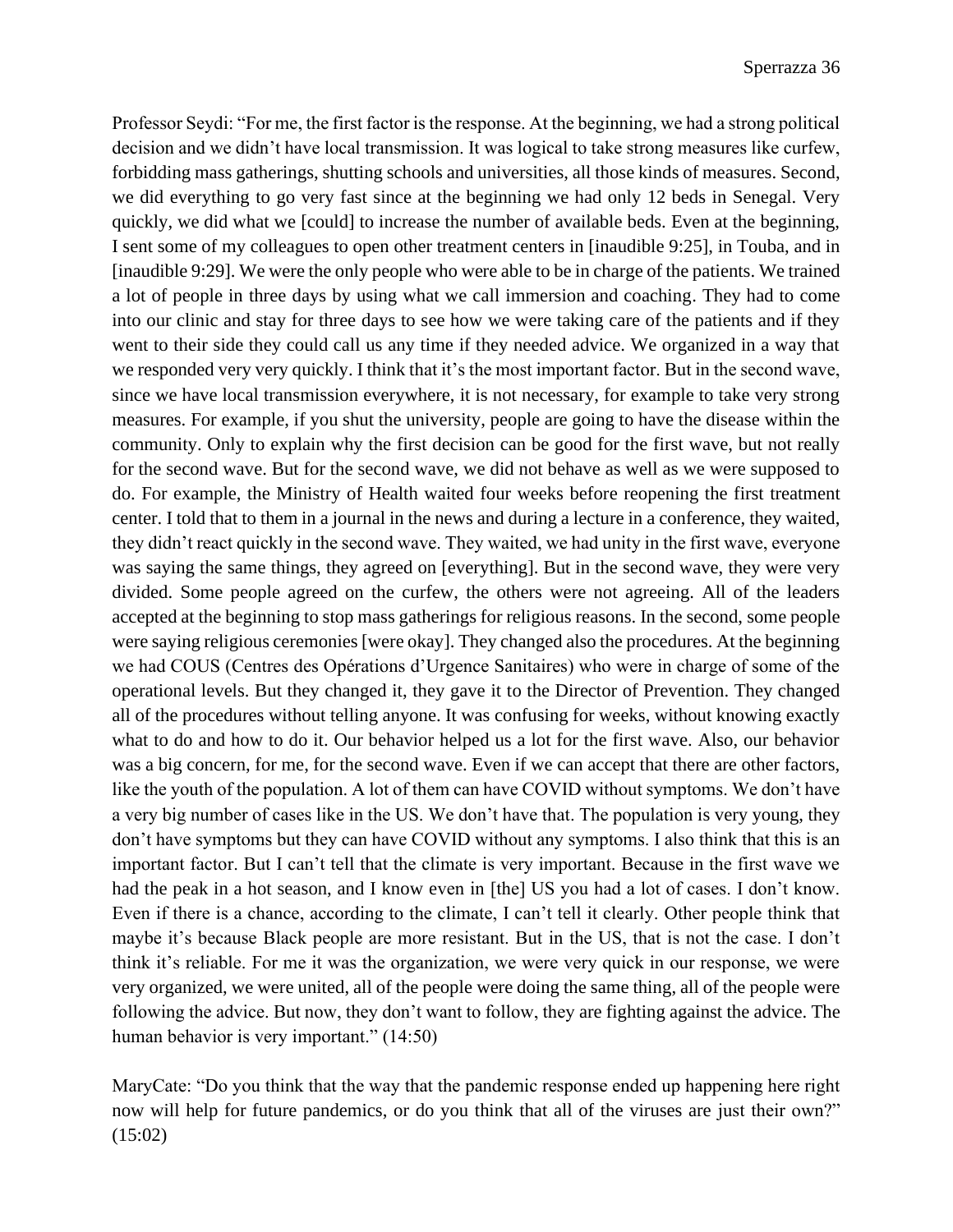Professor Seydi: "No, it will help. I want to take into account the experience. Our experience with the Ebola epidemic/outbreak was very very helpful in managing cases in Senegal. My team was also in Guinea and Liberia to help them take care of it. That helped us a lot. It was also one of the elements that helped us to succeed during the first wave. Now if you want to do things right, if we happen to have a third wave, we can take into account our failures and our successes to see what we can do better." (16:00)

MaryCate: "Do you think that the COVAX initiative and other vaccine acquiring methods will be able to distribute vaccines quickly enough to end the pandemic, or do you think that it will be a long process, especially within the countries that are having more difficulties?" (16:24)

Professor Seydi: "Yes, they can distribute it very quickly, it is possible. They used to do that. In less than one week they would have the vaccines everywhere in the country. But there are some decisions, not depending on the Director, but depending on the Ministry. For example, at the beginning, they said loudly that it was not them who said we should only use the Internet to take appointments, it was a very big mistake in Senegal. You have to use the Internet, but also people can show up and get vaccinated. I think that if they let the specialists and technicians do their jobs, it is not complicated. It is very easy for them to vaccinate all of the Senegalese people in just one month. I know that it is possible, the system is here. In two days they could have the vaccine everywhere, in 2 days. The country is not so big, it's not like the US, it's not so big. They can do it." (18:08)

MaryCate: "It's a matter of want. With that, do you believe that the access, or lack thereof, if they just don't even come, to the vaccine could leave countries of the Global South further behind? Especially with Senegal, but also neighboring countries? Economically, developmentally, etc., is it going to get worse?" (18:33)

Professor Seydi: "Yes, we have to do that. We have to do that, it's mandatory. How can you protect Senegal if [the] Gambia is not protected? Even if you are very protected in the US, in Israel, everywhere, if you leave Africa without vaccines, one day we are going to have a variant, a very very serious variant. And we are going to go there with that. Why do we have CDC everywhere? Because we know that a disease here in Senegal can come and find you in California and spread in California. This is from China, and it's everywhere in the world. If you don't have solidarity between us, we are all going to survive together or die together, that's the truth. I know that every country has to do a lot of effort but the country that has more money, more means, more vaccines, has to help other countries. Senegal has to help other countries. It's mandatory." (20:30)

MaryCate: "That's right now. India is one of the biggest producers of a lot of the vaccines, just manufacturing. But they're going through a terrible second wave right now. That could be detrimental." (20:44)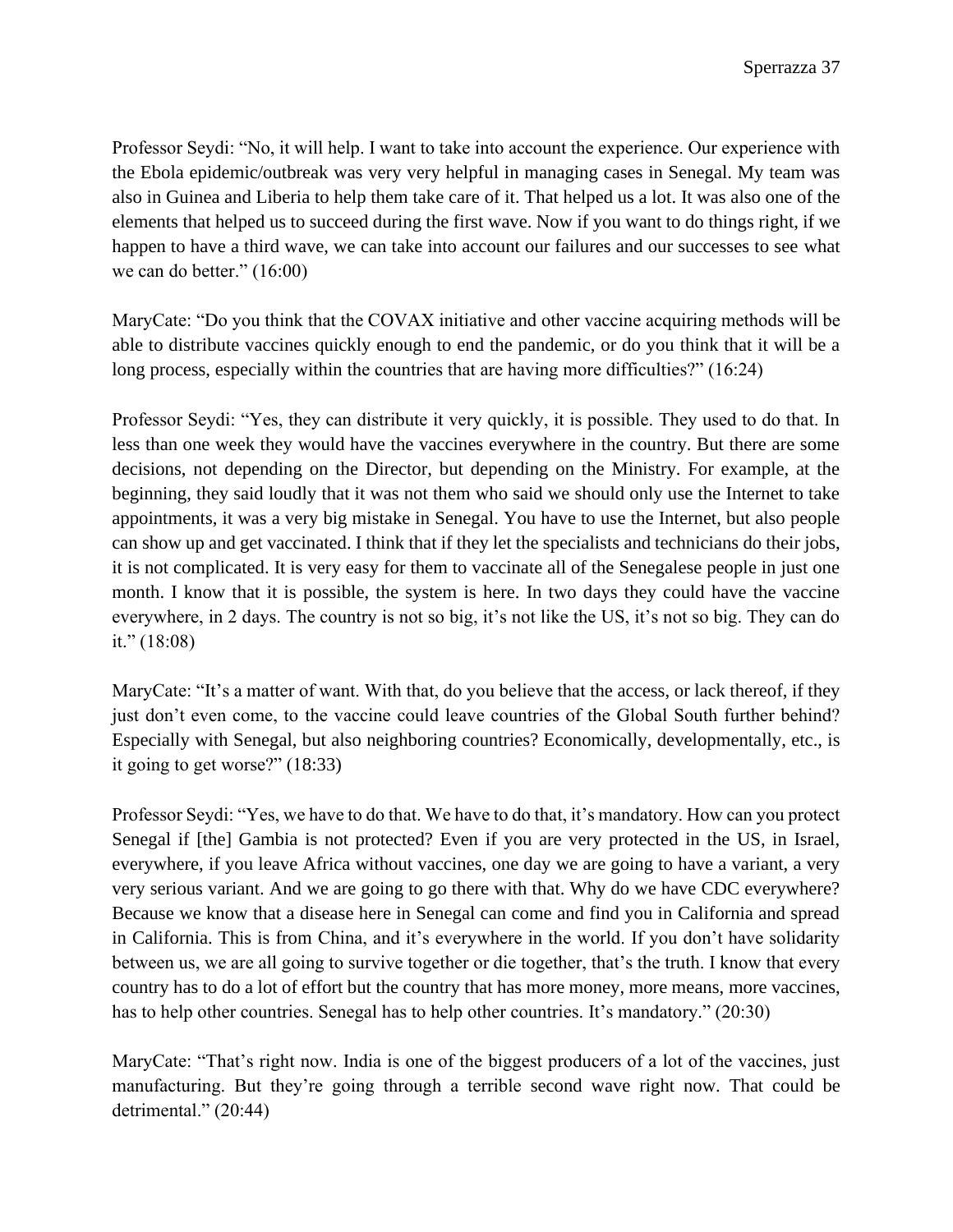Professor Seydi: "That's not surprising. I already told you that the human behavior is very important in that part. The human behavior [is] going to drive you to success or a very big failure. You know, in India, they are talking about the variant but we don't know. They are doing religious celebrations, very big gatherings, without hygiene, and they have a lack of oxygen. What people saw there is terrible, even if you ask people to vaccinate. They are producing vaccines, but people don't get the vaccine because they don't have access to the vaccine. People don't follow the advice, the healthcare accommodations. Before vaccinating them, the virus is going to [spread] more quickly than the vaccines. You have to put all [of it] together. For me it's that the [inaudible 22:09] human behavior is going to drive us to success or not. Yes. Even in Senegal we don't know what will happen if people don't accept to be vaccinated or not. At the beginning, they accepted. I knew several people that wanted to be vaccinated but they couldn't get the vaccine. But now people are talking about resisting, I don't know." (22:45)

MaryCate: "From the past year, from the pandemic overall, what do you think that the biggest lesson is for pandemic response, but also just healthcare in general?" (22:59)

Professor Seydi: "Big, difficult question." (23:02)

MaryCate: "Yes, but you're qualified!" (23:05)

Professor Seydi: "For me, the biggest lesson is [to] invest in early detection. Early detection of viruses. If you do that, early detection and early reports [are] required, if you do that very quickly and very early, you can avoid a lot of pandemics in the world. In Senegal, we have a surveillance system, and the system is good. Sometimes it detects one Yellow Fever case. It can do that. We have one case and we have a quick response. They can vaccinate 300,000 people very quickly, no problem. But if you can't detect the disease very quickly, you have Touba, you have [inaudible 24:29], you have other kinds of mass gatherings, and the infected person goes there, you have a very big outbreak. For me, the biggest lesson is the quick detection and the quick response. In the world, if you do that, you can prepare a system that can prevent us [from] having other kinds of pandemics like that. [The] WHO did a very good job, but we didn't follow. They were very slow. They were lazy. For me, it is the biggest loss. You know, every year, we have the fever here, but the clinics alert and the Ministry of Health responds very quickly, and Alhamdulillah, up until now, we have few cases. We have a lot of lessons, but it's the biggest one. To avoid, to invest, even billions and billions of dollars, to detect earlier and to kill the pandemic at the beginning. For me, it's very important. C'est pas un [inaudible 23:51]. C'est quoi, pandémie si on investit milliards de dollars, si on crée un système solide avec le surveillance bonne, c'est direct et ça va éliminer la pandémie. And I think that it is very very helpful. And even with Zika, Zika for example. Before the outbreak in Brazil, Senegal, more than 20 years ago, used to have some cases of Zika here. If you go to the Ministry in Dakar, they are doing surveillance with the Ministry of Health. They detect it. That's why even in Brazil they called Senegal to go there to help them understand some things about Zika and its surveillance. Sometimes we are taking samples to check for the virus.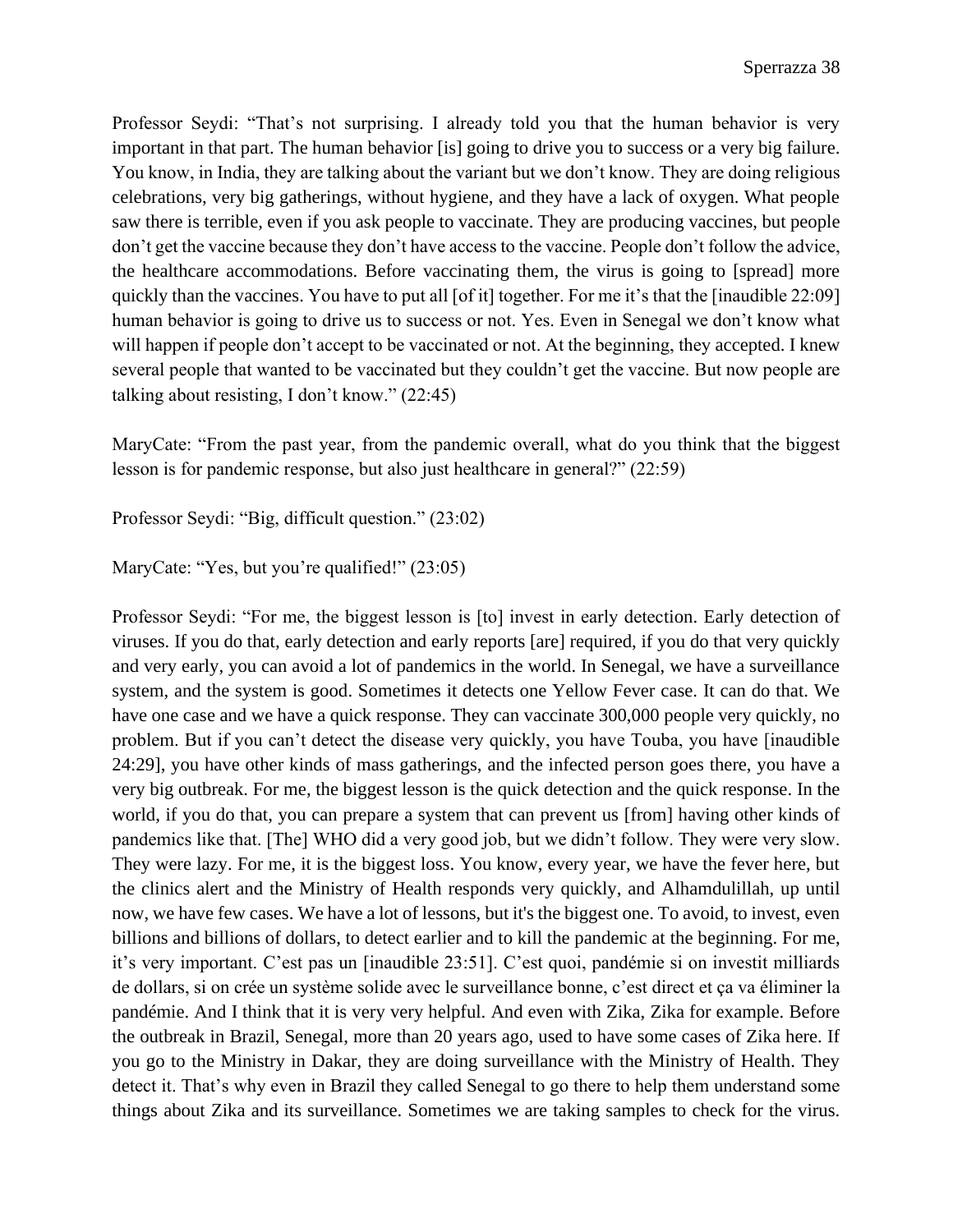There are new viruses appearing, and we are identifying them. If a new one is identified, we can respond to it quickly." (27:08)

MaryCate: "That's efficient." (27:10)

Professor Seydi: "It's like every system, you need to have a surveillance of your country. You do everything so that another country cannot invade yours. They're the biggest ones." (27:28)

MaryCate: "That's important though. It's more beneficial to individual people with health instead of the military. We benefit more. And with this center and your foundation, what are your goals, what do you see in the next five years?" (27:55)

Professor Seydi: "Yes, you know, I am always going to try to develop what I am doing here, and to build it better and better and better. For example, I am going to try to have a certification. Any public health center should have it in Senegal, they even don't try to have it. But we are going to try and have the certification ESO, for the entire building, for the [inaudible 28:44], for the intensive care unit. It is not only trying to build the things, but trying to do things better. If you have a big, nice building without taking care of the patients, it's not important. My view is very simple. I wanted to do my job as good as possible. I want to do things in a very perfect way, even if it is only God on my side. In five years, I am going to — if you come here, you are going to find other extensions here. It's my wish, it is what I wish to have. You are going to find people respecting all of the patients inside the center. I wanted to do that and not to be blocked by a system, that's why I want to try to have the foundation. Because I know that the politicians are developing the country. Since they are developing the country, they are doing very good things, but the truth is that some of them don't mind what we are doing here. They only care about their interests. That means that you can have a director here that blocks your activities. You can have a Minister of Health who can block your activities, all of those people. That is why I am working on the foundation. It was not me who had to go and try to find money. It was done properly. It is me who wants to build a foundation. But you know, for me, you have to be resilient. I have [been] in every situation. Even in bad situations, bad conditions, you have to try and do your job well. Not only to tell politicians that are doing these things, no. Even if it is a war, you have to proceed to do your job well. Yes, I am working like it is my own house. In a few years I am going to be retired, and I have the foundation and it is going to support it. Even if I am not here, Inshallah, all will be fine. But, if I don't have the foundation, I [would be] asking the President to support me. If the President is not here in five years or ten years, I don't know. I'm not sure if the person here is going to have the same relationship that I have with the former President. I'm not sure if you understand what I am saying." (31:39)

MaryCate: "Yes." (31:41)

Professor Seydi: "It's my objective, it's my vision. To do things always well and right. Not for other people, but for me. I am comfortable working like that." (32:01)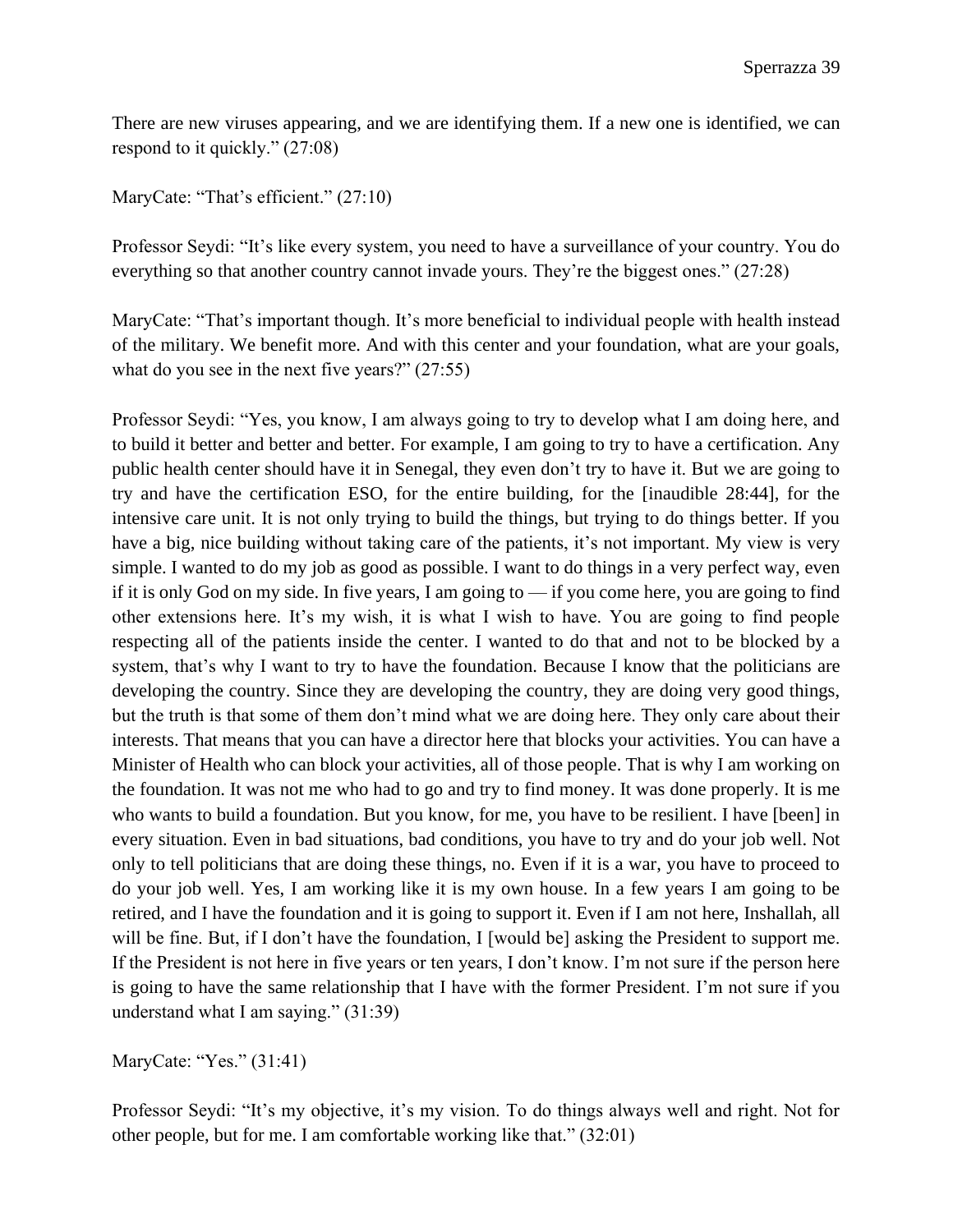MaryCate: "It sounds like in the past you dealt with a lot of bureaucracy and people trying to corrupt you, and you got through it and are going to end up on the better side. Which is impressive." (32:16)

Professor Seydi: "I have my principles, I am keeping my principles. But I am not criticizing other people. I am very open. Every person has their own principles. Politicians think that politics is the better way. I respect his opinion, but it is not my opinion. And I am a scientist, so I do not need to do [other] things. I am comfortable with what I am doing, taking care of patients, doing research, teaching, medicine. It's my passion. I don't need anything else." (33:12)

MaryCate: "That's my last question, thank you." (33:14)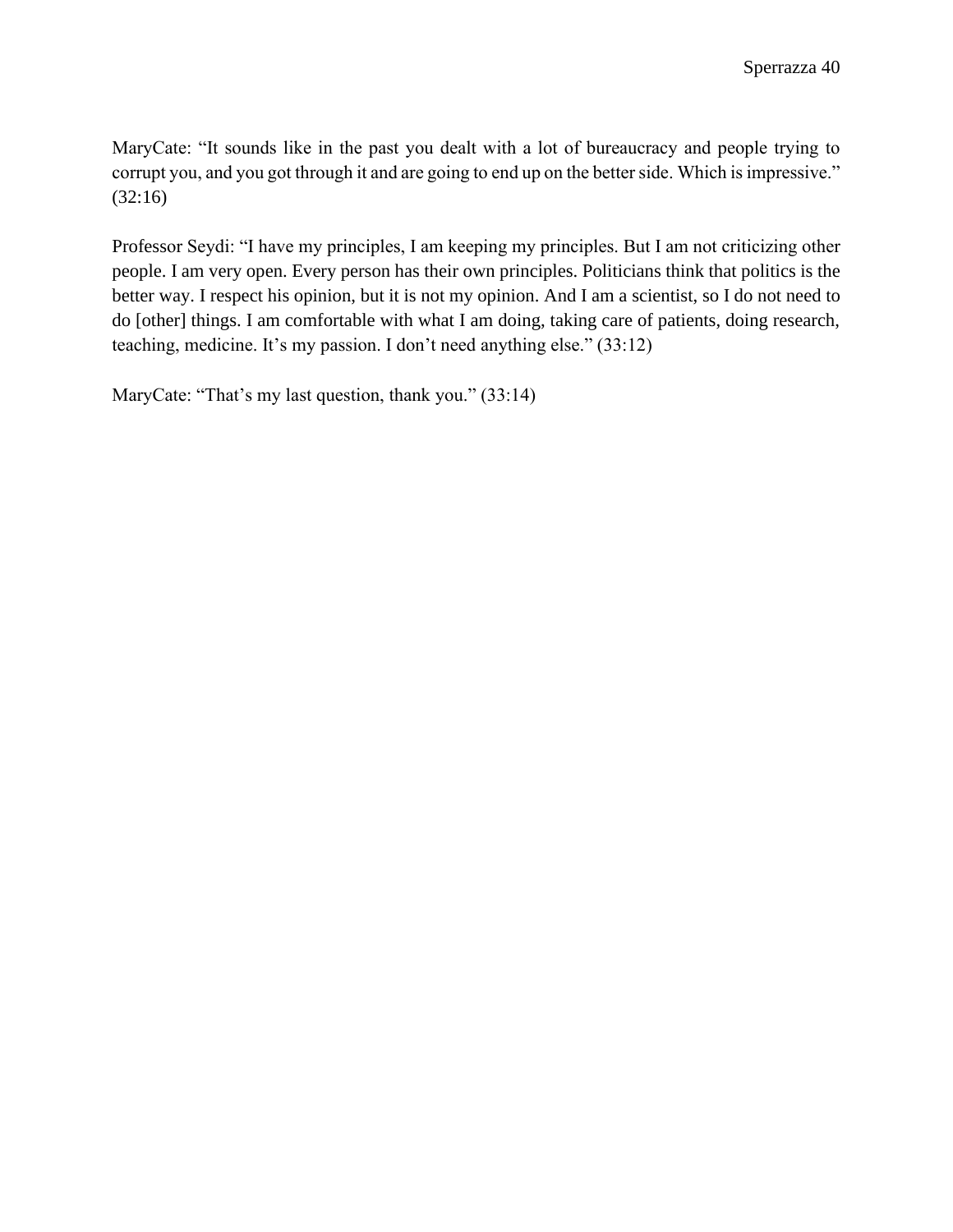<span id="page-42-0"></span>**Name of Respondent**: Dr. Abou Sy **Title**: Psychiatrist & Coordonnateur National de la Cellule Psychosociale **Interview Date and Time**: Thursday, May 6, 2021 at 11h45 **Length of Interview Audio**: 20 minutes 35 seconds

MaryCate : « Okay, je vais commencer. Est-ce que vous pensez aux vaccins COVID-19 ? Est-ce que vous avez confiance en leur efficacité ou vous avez des inquiétudes concernant les vaccins ? » (0:24)

Dr. Sy : « Bon, pour le vaccin, moi — personnellement, j'ai inquiète confiance pour vaccin. Parce qu'on parle des maladies virales, des maladies infectieuses, et pour la plupart des maladies infectieuses, on était la situation était améliorée avec un vaccin. Donc, j'ai confiance aux vaccins, spécifiquement dans la [inaudible 1:03] j'ai beaucoup de confiance en ce vaccin parce que c'est un vaccin qui a amené beaucoup de choses. Mais si après j'ai compris de réserver parce qu'effectivement, dans le temps du COVID, le COVID est une maladie qui du point du vu du delay. Donc à la découverte du vaccin, c'était assez cool, donc c'est qui peut quelquefois préparer efficacement parce que classiquement c'était beaucoup plus long. Mais ça aussi c'est aussi avec beaucoup d'ajustements et beaucoup de recherche et la façon… De part aussi j'ai une deuxième réserve, c'est juste la technique utilisée, la technique du messager. Donc qu'était une nouvelle technique donc qui n'est pas très très développée, n'est pas très utilisée. Donc, ça aussi un inquiète pour moi, mais ce n'arrête pas pour recevoir. J'ai confiance aux vaccins parce que moi, j'étais vacciné. » (2:20)

MaryCate : « Quel vaccin avez-vous reçu ? » (2:24)

Dr. Sy : « Le vaccin chinois, le Sinopharm. » (2:29)

MaryCate : « Et, comment la majorité de vos patients perçoit-elle les vaccins COVID-19 ? Si vous connaissez... »  $(2:34)$ 

Dr. Sy : « C'est vrai que les gens qui ne sont pas de médecins, les personnels de santé. De même, il y a beaucoup de personnes qui réservent pour le vaccin parce que le développement était super rapide, beaucoup de rumeurs, beaucoup de fausses informations. Qu'il faut que les gens soient résistants pour le vaccin. Donc, globalement, je pense que dans la population, les gens sont beaucoup plus, un plus de réserves pour le vaccin. Mais la plupart, ils vont accepter. Il y a plus de gens qui refusent le vaccin au monde que la population du Sénégal. » (3:25)

MaryCate : « Pour ça, y'a-t-il des vaccins spécifiques, outre les vaccins COVID-19, que les patients ont tendance à rejeter ou à éviter ? » (3:35)

Dr. Sy : « Il faut ça va qu'en Afrique, pas seulement au Sénégal, y'a eu toujours d'après les vaccins. Parce que y'a toujours, c'est des rumeurs, des fausses informations comme ça que les vaccins vont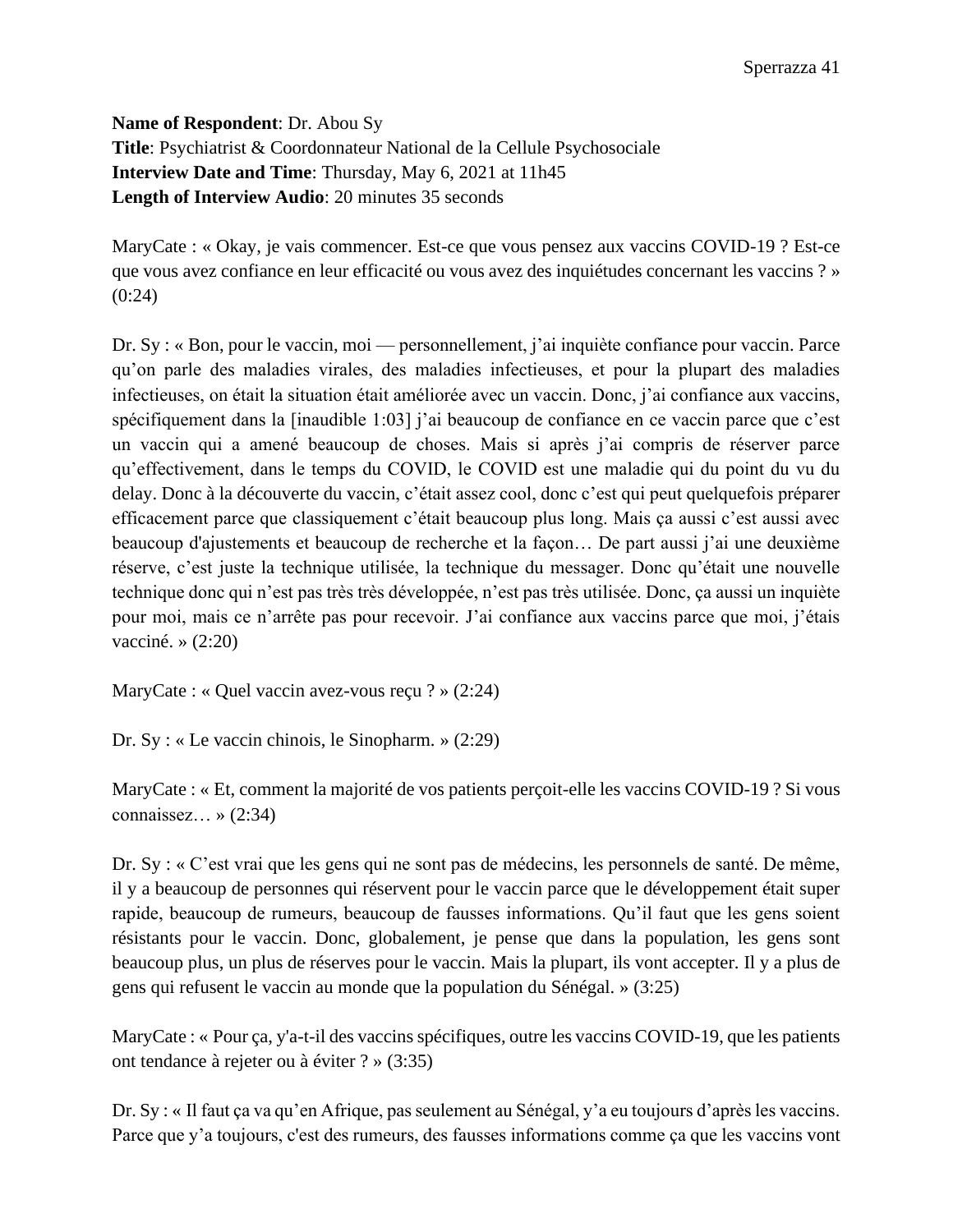contrôler la population mondiale. C'est des gens qui pensent que l'Afrique est plus [inaudible 3:59]. Il y a plus de rumeurs que ce qu'ils font qu'augmenter. La crainte de nos professionnels de la santé, et qui va la plusieur avoir à tout sympa. Ça c'est spécifique pour le COVID. Y'a tous les vaccins qui sont distribués au Sénégal, et au début c'est un problème. Et même pour de l'âge, quelques fois les vaccins sont utilisés pour quelques années dans les gens et c'est utilisé la même quelques fois. Il y a une partie de la population qui refuse en Afrique après quelques années. On va vacciner les enfants et aux écoles coranique, ils sont refuser de faire vacciner les enfants parce que voilà. C'est une crainte du vaccin. Donc globalement, je pense que c'est un problème de perception des vaccins ici. » (5:04)

MaryCate : « Et pour les vaccins de COVID-19, les patients ont-ils demandé spécifiquement un vaccin pour un fabricant ou un pays ou un autre ? » (5:19)

Dr. Sy : « Y'a y dans la population y de sept échanges. Au début, les gens n'ont pas de vaccin. Et quand la première était ici, le vaccin, le Sinopharm qui vient de Chine, et les gens, la population, ils disaient non, il faut que les autorités et les médecins vont commencer avec le vacciner. Donc du cours les médecins et les autorités ont commencé à se vacciner et beaucoup des secondaires. Donc aujourd'hui les autres ont [été] vaccinés. Malheureusement, la quantité qui était dispensable du vaccin Sinopharm n'était pas très très importante, c'était une quantité qui était restée, c'était 400.000 doses et 380.000 qui était réservés aux personnels de santé et à quelques autorités. Après quand le vaccin d'AstraZeneca, certaines Sénégalaises ont accepté de vacciner parce que quelques [inaudible 6:38] ont vacciné. Mais certaines ne veulent pas vacciner en avance les idées de maintenant et ils veulent le vaccin de la Chine est beaucoup plus sûres. Mais, parce qu'on avait plus. Donc certains ont reçu le vaccin mais ont un peu refusé le vaccin d'AstraZeneca. Et aujourd'hui on a déjà amené ordre nouveau vaccin et ils allaient économiser AstraZeneca on a plus parce que maintenant AstraZeneca ou plus de vaccins. Il y a une certaine logique d'acceptation ou pas de la population pour refuser. Je pense que c'est psychologiquement s'on comprend. » (7:28)

MaryCate : « Et vous pensez que des gens qui refusent le vaccin d'AstraZeneca c'est parce qu'on connaît qu'il y a beaucoup de problèmes et beaucoup de pays en Europe et aussi aux États-Unis n'utilisent pas le vaccin ou c'est pour les autres raisons ? » (7:51)

Dr. Sy : « Donc au début on n'avait beaucoup d'information. Donc les gens commencent avec [inaudible 7:58]. Je pense que ça a éliminé la peur de la population. Mais il faut aussi qu'il y ait des gens qui réfractaire, y a des gens qui à moins du tout. Okay ? Il y a des gens qui acceptent de faire les vaccins et il y a des gens qui était indécis, qu'ils ne sait pas. Je pense que pour les gens qui a réfractaire en faire et les gens qui accept et se prendre le vaccin, c'était même que les gens [inaudible 8:34] on y va, on y va. Je pense que c'était l'information est c'était comme ça. Parce que, malheureusement, c'est la plus grande partie de la population. Et que les fausses informations créent les rumeurs et plus fausses informations, à partir entraîner de sens en population là. Mais moi, aujourd'hui, je pense que le [inaudible 9:00] des gens veulent le vaccin. C'est pas spécifiquement pour un vaccin, mais c'est l'idée, c'est le concept du vaccination. C'est pas un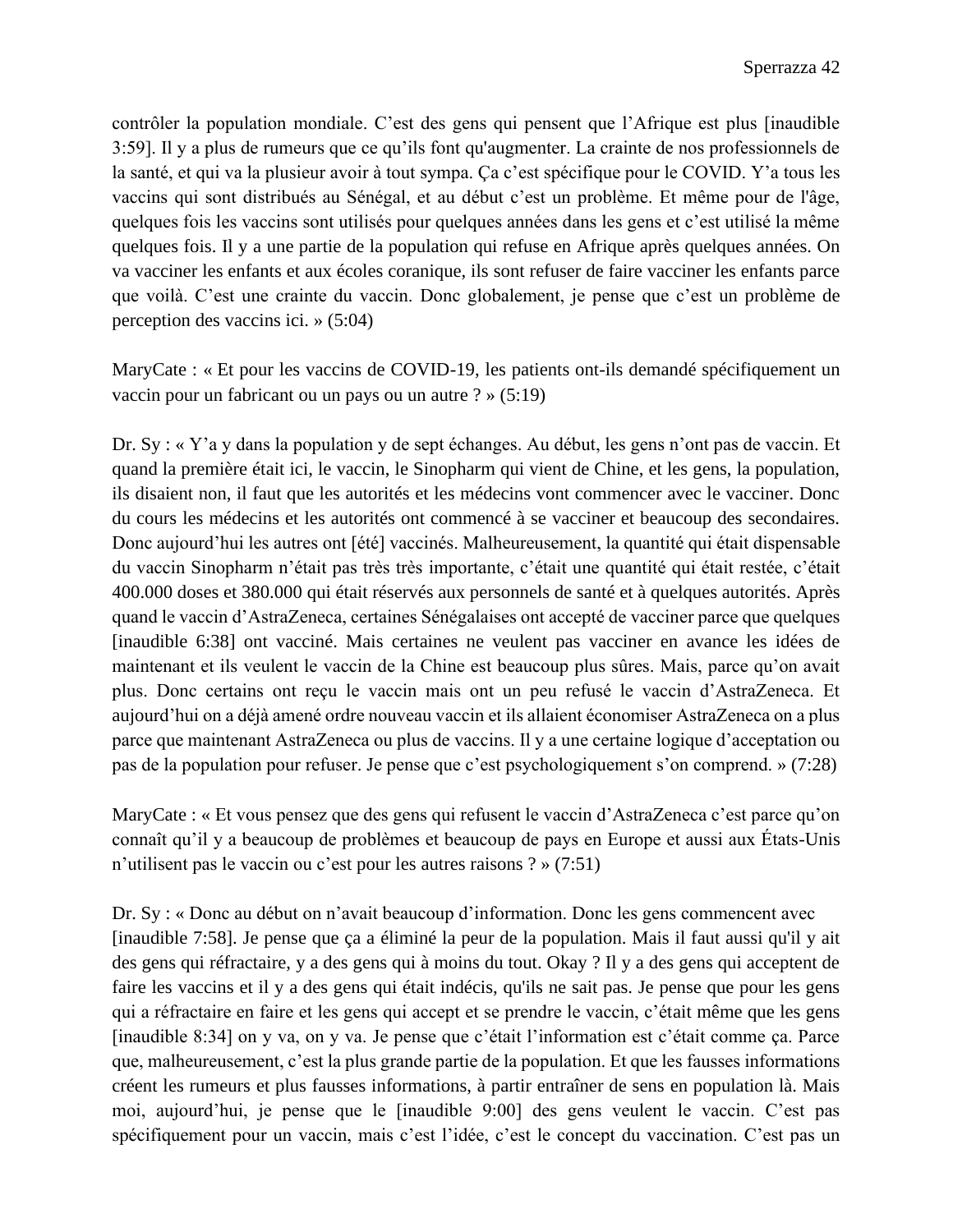problème si le vaccin est chinois, c'est un français vaccin, c'est un américain vaccin, mais le concept du vaccin. Il y a des gens qui sont contre le concept de vaccination. Et ça, c'est pas nouveau, c'est pas nouveau. Et donc c'est gens là, malheureusement, ils vont tout faire pour la alimenter des rumeurs pour ce que dire d'argent d' hier, de financer, tout le monde sait que c'est du financier. Donc, mais là aujourd'hui pour moi, c'est claire la question quand tu as te poser, qu'est-ce qu'on qu'en a se vacciner et qu'est-ce qu'on fait en si ne vaccine pas ? » (9:54)

MaryCate : « Et, y'a-t-il eu un changement majeur dans le nombre de patients dans les hôpitaux au cours de l'année dernière ? » (10:06)

Dr. Sy : « Oui, oui. Y'a eu une phase où les activités étaient vraiment en bas et là on a utilisé des activités au nouveaux des autres temps. » (10:20)

MaryCate : « Et puis… Au Sénégal, quels ont été les impacts de la pandémie sur la santé mentale  $? \times (10:29)$ 

Dr. Sy : « Oui, ça c'est une très bonne question parce qu'au début dans ce première phase, on avait, quand la pandémie a commencé, y'a eu deux missions [inaudible 10:45]. Mais, le contexte de la pandémie, n'est vraiment de plus nouveau. Le c'était, donc la majeure du confinement le c'était de restrictions de liberté et la sous-communication sur le Ministre a contribué à en terminer beaucoup d'envois. Et donc, ça était l'objet de compassions de personnes avec le très anxieuses et on a un augmentation des consultations et tous des activités des augmentations des consultations pour aider en relaxer. Et c'était un peur de tout s'inquiéter de la pandémie. Donc la peur de la maladie, la peur, c'est normal, tout ça. Il faut noter aussi que le faux des gens, malheureusement, a contribué aussi à la fin de sortie. Et c'est la situation de la pandémie aussi [qui] a décalée certaines personnes qui a quelques ans et les résultantes sont comme ça. Tous les gens qui ont peur de la maladie et [de] la civilisation. Évidemment, ça diffère entre personnes. Donc et mais c'est les personnes qui étaient sorties et ne regardaient pas du tout. Et je pense que c'est une tradition qu'on avait. Les gens [inaudible 12:44] déjà certains mois il y a plus de consultations sémantiques. À la prochaine mois [prochain], je fais des impacts de la pandémie. C'est le sentiment de la question. » (13:07)

MaryCate : « Et c'était comme ça en des autres épidémies ou pandémies récentes, comme Ebola ou comme ça ? » (13:17)

Dr. Sy : « Non, qu'on a regardé Ebola on a eu un cas et c'est passé comme ça. Je pense que sans tromper ça va être différent. » (13:37)

MaryCate : « Des symptômes à long terme du COVID-19, physical ou mentale, ont-ils été observés chez des patients ici ? » (13:49)

Dr. Sy : « Désolé, répétez. » (13:51)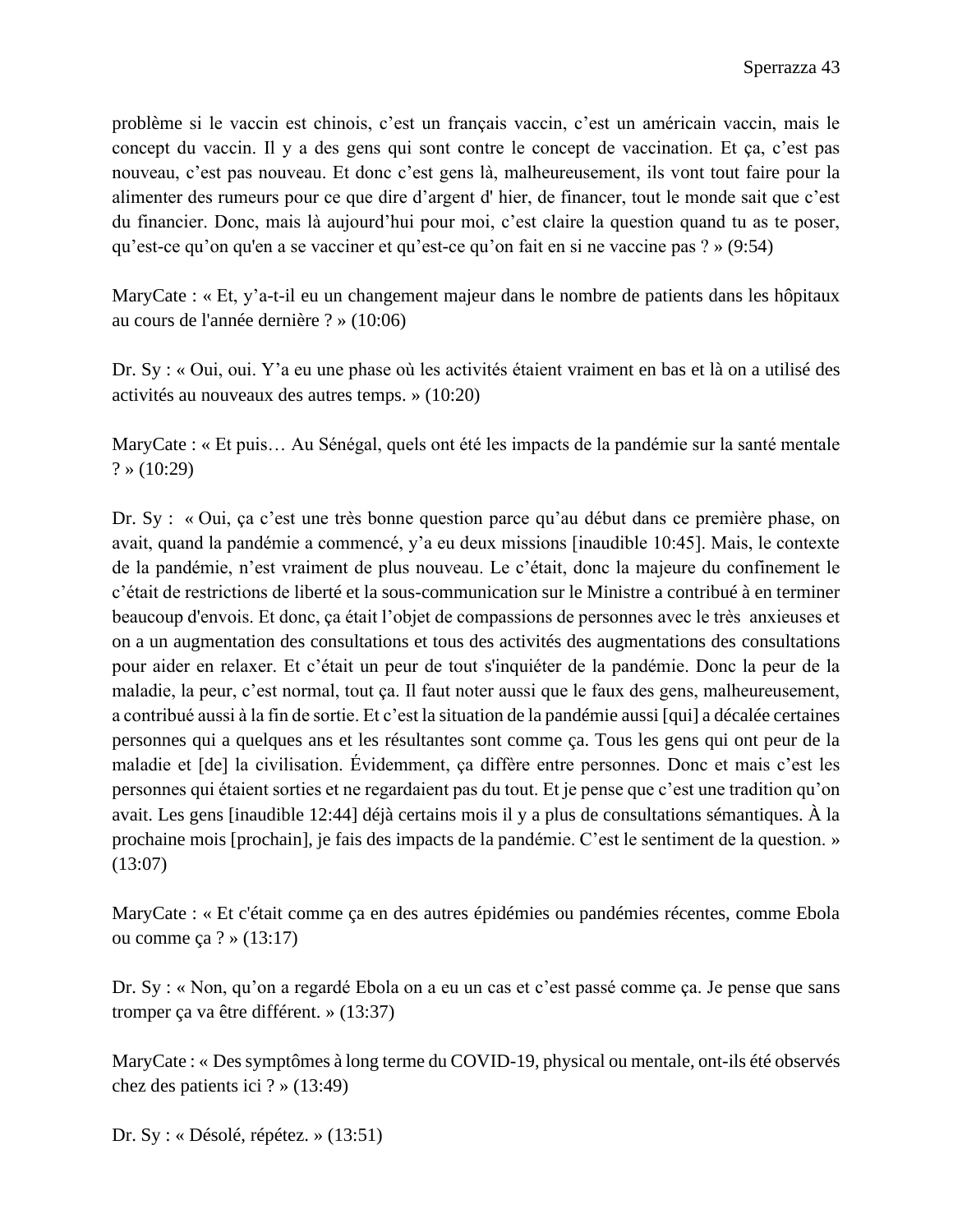MaryCate : « Ahh, des symptômes à long terme du COVID-19, physical ou mental, ont-ils été observés chez des patients au Sénégal ? Parce que beaucoup de la population sont jeunes donc peut-être c'est différent ? » (14:04)

Dr. Sy : « Oui, si l'impact physique ou mentale de la COVID-19 ? » (14:08)

MaryCate : « Ouais. » (14:09)

Dr. Sy : « Oui oui, c'est utile. On a eu des manifestations, si si. Chez des personnes qui n'étaient pas infectées mais qui avaient de peur de infectieuse ils sont passés à toutes les manifestations anxieuses. C'est la personne qui n'était pas en santé grand. Et on a eu aussi des complications symptomatiques de la… chez des personnes qui étaient distinguées et stressées, et aussi des complications psychiatriques. Oui, il y a eu des compassions de évidents des certaines. » (14:48)

MaryCate : « Et avec plus de mental et tout comme ça, est-ce qu'il y a des stigmas ou des problèmes avec l'accès pour des personnes. » (15:00)

Dr. Sy : « Non. L'accès n'est pas en changer. Sauf les nombres, l'accès est facile. » (15:10)

MaryCate : « Et quel a été l'impact de la pandémie sur les structures… » (15:18)

Dr. Sy : « Sur les…? » (15:20)

MaryCate : « Les structures des soins de santé ? » (15:26)

Dr. Sy : « Oui. Peut-être dans la première impacte, c'est un impact financier. Parce que beaucoup de personnes ne viennent pas à l'hôpital parce que cette impacte. La deuxième impacte c'est une impacte d'infection. Parce qu'il y eu un mobilisation de personnelles dans les centres… et des personnels étaient infectés, les personnels ont fait du burnout, et ils étaient fatigués. Je pense que c'était une question de beaucoup de choses. Ça impacte totalement financière et aussi sociale. Donc je pense que y'a eu un impact. » (16:15)

MaryCate : « Et de nouvelles approches des différentes formes de médecine ont-elles été envisagées à la suite des événements… » (16:30)

Dr. Sy : « Des différents approches ont les…? » (16:32)

MaryCate : « Envisagées a la différente chose ? Est-ce qu'il y a des nouvelles approches en médecine depuis la dernière année ? » (16:45)

Dr. Sy : « Oui, des nouvelles approches en terme de traitement ou en train de quoi ? » (16:51)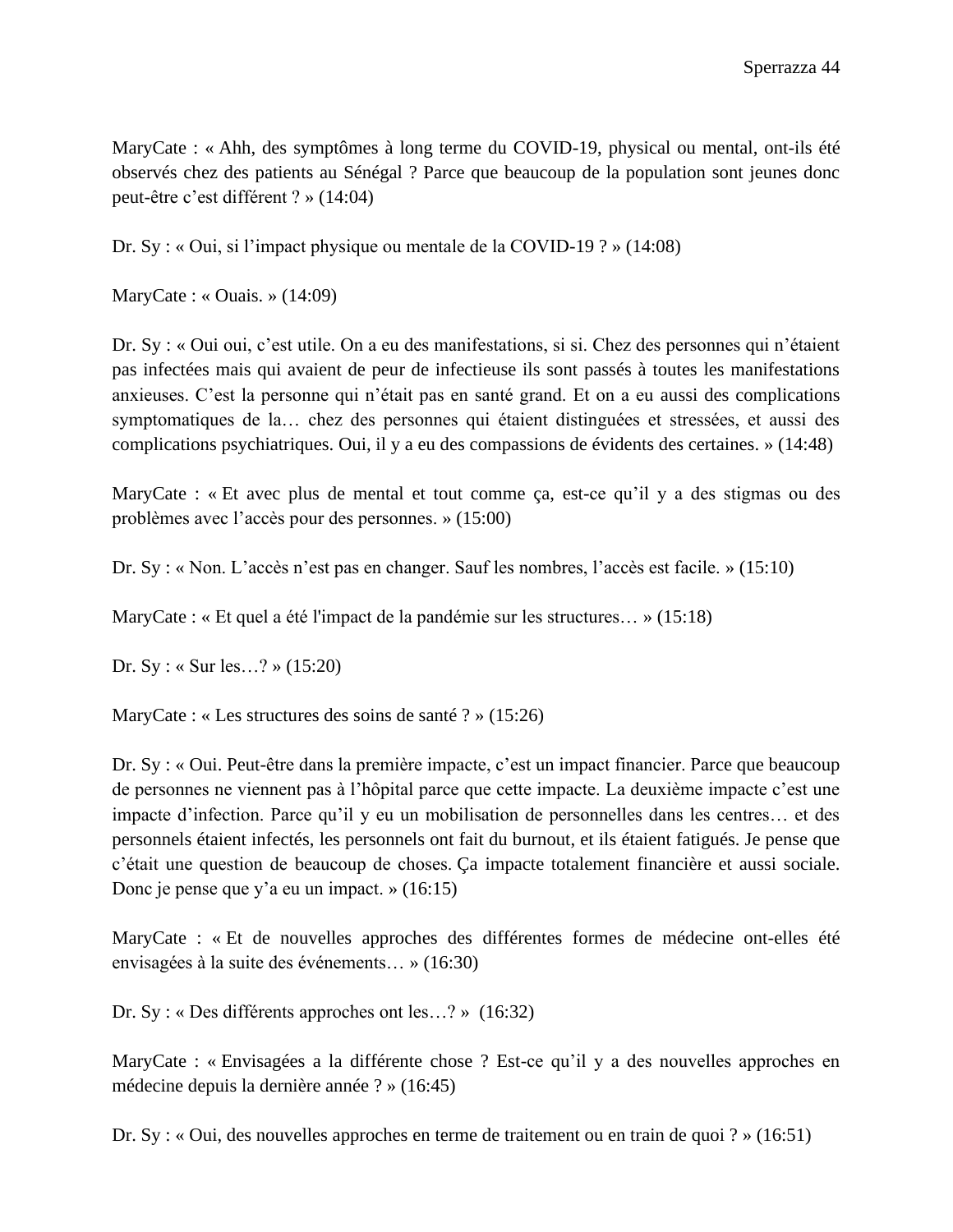MaryCate : « Traitement, pour faire quelque chose ? » (16:55)

Dr. Sy : « Ah oui. Je pense qu'y a, je pense que les gens… la pandémie a montré les modes de point ferme dans l'approche de la santé ou je pense que beaucoup plus de connaissances dans la condition psychosociale de la malade et donc si la condition ça existe pour la condition et pour travailler de la médecine avec ses limites. Je pense que certaines de nous ont montré des phrases utiles. Donc la phrase utile de recherche et tout. » (17:44)

MaryCate : « Selon vous, quels sont les facteurs qui ont le plus contribué à ce que le Sénégal ait un faible taux de transmission communautaire pendant la majeure partie de la pandémie, en particulier en 2021, alors que de nombreux pays connaissent leur « troisième vague » ? (18:07)

Dr. Sy : « En car, c'est pas en spécifique ma montré mais je pense qu'il y a le climat. C'est la raison pour n'avait pas une deuxième vague ou une troisième fois. Le Sénégal est un pays qui est chaud et je pense que le climat a beaucoup aidé. Je pense que aussi, Dieu parce que c'est incroyable. Y a eu beaucoup… y n'a pas une chose qui était évident parce que c'est le contexte. Parce qu'en Chine, aux États-Unis, je pense que c'est différent globalement, mais c'est quelque chose. Mais premier est la climat chaud peut-être. » (19:14)

MaryCate : « C'est intéressant parce que beaucoup de personnes pensent de différentes choses pour ça. Quelque personne a dit c'est le climat, c'est l'âge de la population parce que la majorité de la population sont jeunes. C'est différent, c'est intéressant. » (19:32)

Dr. Sy : « Oui, oui. L'âge aussi parce que c'est des populations différentes. Donc je fais des études avec les spécialistes et oui. » (19:45)

MaryCate : « Oui, c'est très intéressant. Et selon vous, quelle est la plus grande leçon à tirer de la pandémie ? » (19:58)

Dr. Sy : « Selon moi, la plus grande leçon à tirer de la pandémie, c'est de prendre le temps pour la santé parce qu'on est tous différents. C'est la plus grande leçon. C'était exposé à des problèmes. Mais si on va travailler pour améliorer, ça va devenir meilleur. » (20:35)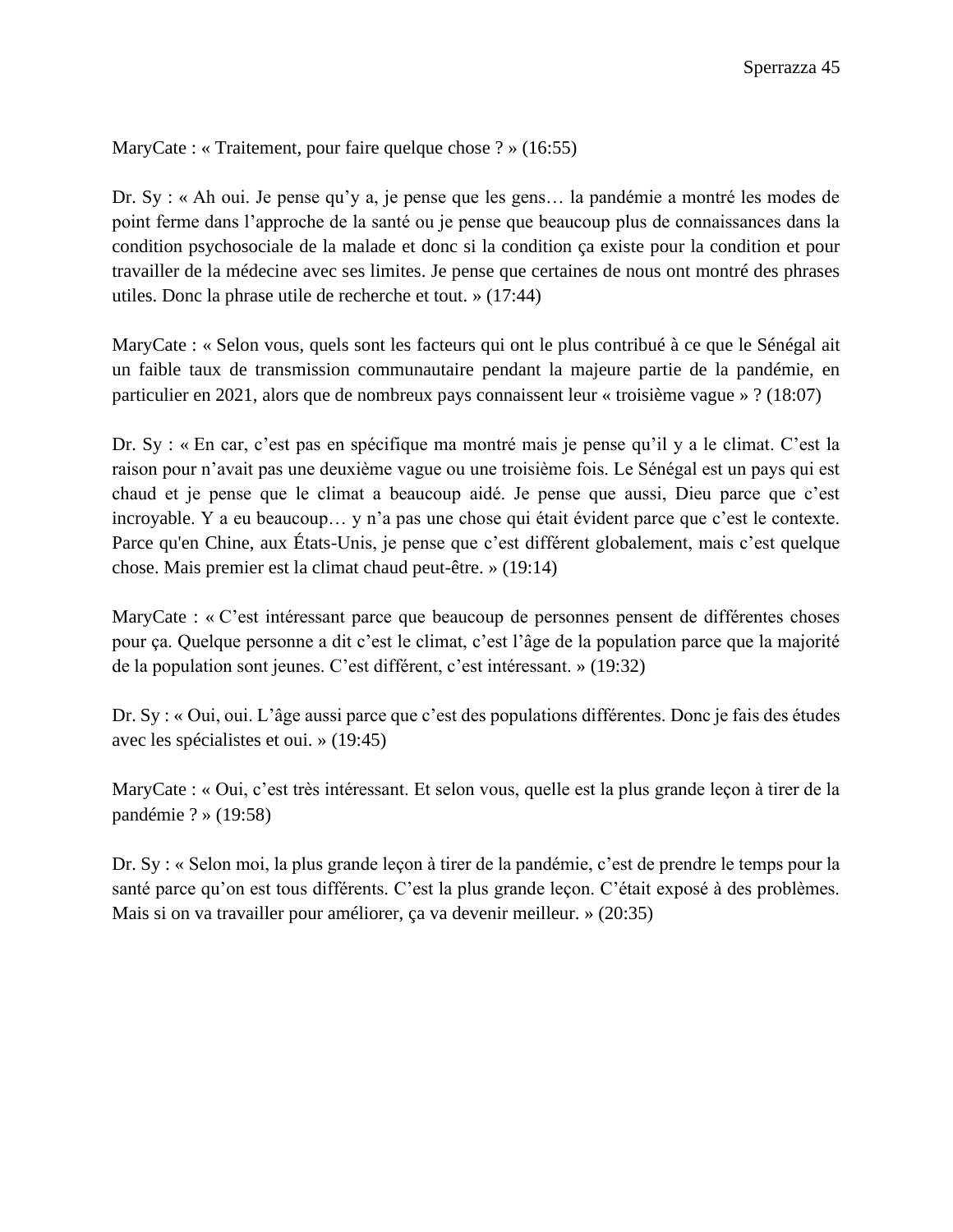<span id="page-47-0"></span>**Name of Respondent:** Dr. Ibrahima Niang **Title**: Chinese-Africa Scholar & Project Advisor **Responses Received**: Saturday, May 1, 2021

How do you feel about the COVID-19 vaccine(s)? Are you confident in their efficacy or do you have concerns about the vaccine(s)?

"According to the statistics concerning people who have been vaccinated. I am confident with their efficacy even if there is a complex debate between all of these vaccines and their indesirables effects."

Have you been vaccinated yet? If yes, which vaccine did you receive? If not, do you plan to get vaccinated?

"I have been vaccinated. I received the AstraZeneca one."

Do you classify Chinese aid in Africa as South-South Development? Why? "[Yes], China considered itself as a member of Global South with India, this philosophy has a history since the Bandung Conference which has gathered African countries and Asian countries."

Do you believe that Chinese aid is a new form of colonization, or is it truly of goodwill?

"It is not a kind of colonization for me because colonization means a lot for people who have experienced it. When colonizers arrived they arrested, humiliated and killed people. They stole our natural resources and some objects like art and so. Colonizers implant their people where they are installed. Chinese aid is for China a way to be more accepted in [the] African continent, to have the sympathy of African leaders and people. It's one dimension of Chinese soft power in Africa."

Do you believe that a positive future is possible in Senegal, or Africa at large, without Chinese aid?

"Aid is not development. African countries have [benefited from] aid for most of them or all of them but aid is not enough for African countries. Aid is not working, since the 1970s, it is inefficient and makes Africans poorer. Loans and subsidies encourage corruption and conflict, discourage investment. There is a bright future if African countries believe in themselves and work hard. Despite more than \$1 trillion in development aid given to Africa in the past 50 years, it is argued that aid has failed to deliver sustainable economic growth and poverty reduction — and has actually made the continent worse off."

What programs and/or industries of development do you believe that China has had the biggest and best impact across all of Africa? In Senegal specifically?

"Extractive Industries, Infrastructure and Building companies, ICT also with Huawei and ZTE, Lower industries with Economics Zones in some countries like Ethiopia, Nigeria, Zambia, Egypt and Mauritius. These are the sectors that China has a great impact across the continent."

What do you believe is China's main motive in providing aid to various African countries?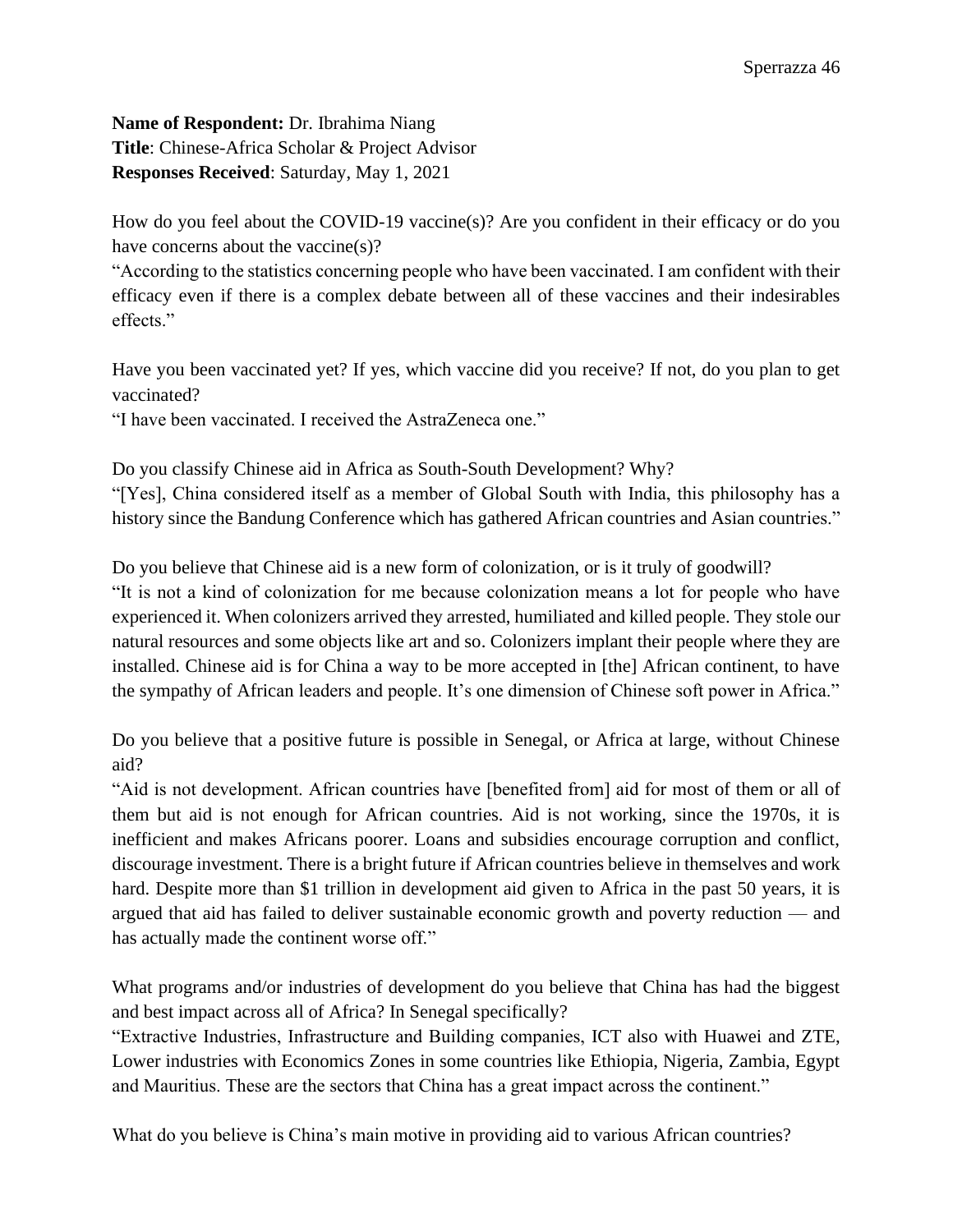« Les faits soutiennent que la nature de l'aide chinoise n'est pas désintéressée, elle est même liée. De prime abord, le soutien chinois est conditionné par une rupture des relations diplomatiques avec Taïwan qui est la condition pour disposer de l'aide publique chinoise. L'aide inclut la présence d'une main d'œuvre chinoise occupant les fonctions supérieures dans les différentes entreprises chinoises intervenant en Afrique au nom du gouvernement chinois et pour le compte de l'État bénéficiaire (Huawei-Sénégal). Dans le même temps, c'est une garantie pour les entreprises et les négociants chinois de s'ouvrir un nouveau marché et de concurrencer sur le terrain africain de grands majors de l'industrie de fourniture de service et biens en informatique comme Alcatel Lucent, Ericksson, etc. L'aide chinoise est liée, et au moins la moitié des équipements financés par ces prêts concessionnels doivent être importés de Chine. Ces prêts concessionnels ont permis la réalisation de plusieurs projets : la sucrerie de Sukala au Mali (1996, 35000 tonnes) la cimenterie China-Zimbabwe (2000, capacité de 200.000 tonnes), le Grand Théâtre au Sénégal (1800 places). »

# Do you believe that Chinese aid and French aid are different? If yes, how?

« La Chine et le CAD/OCDE c'est à dire un pays comme la France, ne partagent pas le même cadre analytique du concept de l'aide publique au développement. Le CAD inclut l'allègement de la dette et les bourses d'étudiants dans l'aide publique au développement alors que Pékin les exclut ; la Chine inclut l'aide militaire et les prêts aux projets de joint-venture et exclut les subventions destinées aux « crédits export préférentiels ». Par ailleurs, l'aide chinoise n'inclut pas la coopération décentralisée : assistance technique des autorités locales et des financements des projets des entreprises provinciales. L'aide chinoise se résume sous forme de dons, de prêts à taux zéro et de prêts concessionnels. Les dons représentent une part importante de l'aide chinoise et permettent de financer certains projets sociaux de moyenne envergure (écoles, logements, eau potable et hôpitaux) et des édifices publics comme le Centre de conférences de l'Union africaine (2011) ; l'adduction d'eau de Zinder au Niger en 2005 ; l'assistance technique agricole de la Sierra Leone depuis 2005 »

# Is China's "vaccine diplomacy" simply of goodwill, or does it have other motives?

« La chine en tant que puissance économique et aussi pays de départ de la propagation du virus ne pouvait pas rester sans rien faire dans cette crise, car elle a une image à construire et à garder intact. Elle a commencé dès les premiers mois de la pandémie à envoyer des respirateurs artificiels, des masques et gants et des équipements de protection. Tout cela entre dans la diplomatie sanitaire ou la diplomatie du vaccin qu'incarne la Chine dans cette crise. C'est une opportunité de plus pour la Chine de se positionner comme acteur incontournable dans le nouvel ordre mondial. »

# Is "vaccine diplomacy" at large simply of goodwill, or does it have other motives?

« La Chine a toujours cherché à accompagner les pays africains dans le domaine sanitaire, ce n'est pas une nouveauté. À partir du moment où les puissances développent un vaccin, il est normal que la Chine ne soit pas laissée derrière dans cette poursuite, c'est pourquoi la Chine n'a pas voulu être en reste et disposer son propre vaccin afin de garder une autonomie sanitaire et une arme diplomatique en Afrique. »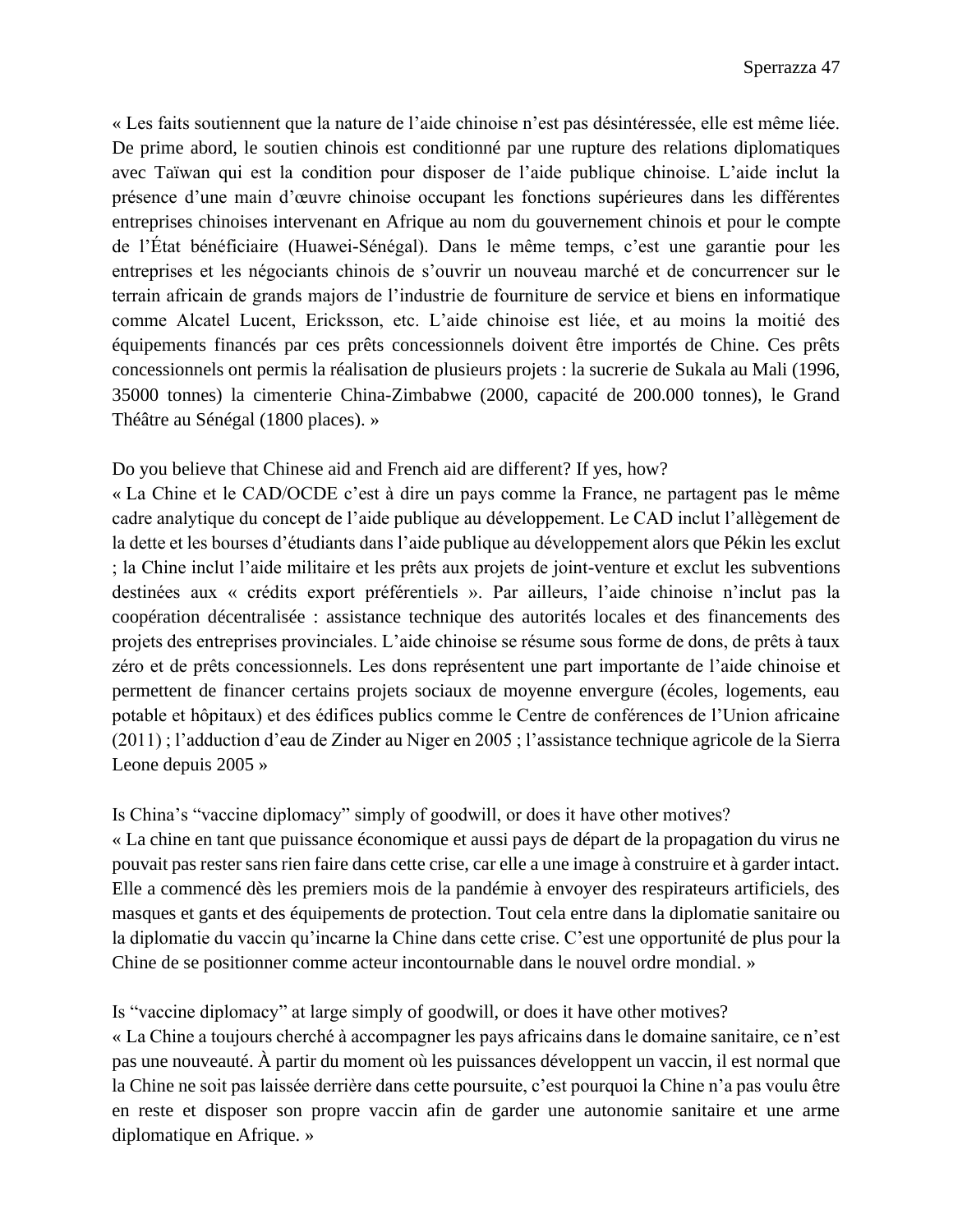Are programs and initiatives, such as COVAX, more or less effective in distributing resources, in this case the COVID-19 vaccine, more equitably than individual country's acting on their own? « L'initiative Covax a permis à un certain nombre de pays de pouvoir disposer du vaccin, sans celà je pense qu'il allait être difficile pour bon nombre de pays de disposer du vaccin dès les premiers mois? En effet, au regard des grosses commandes faites par les pays occidentaux, les pays du Sud avaient peu de chance de disposer du vaccin. Maintenant il faut reconnaître que les besoins des pays du Sud sont loin d'être satisfaits par cette initiative car entre le nombre de doses reçues et la population qui doit se faire vacciner il y' a un énorme gap à combler »

Do you have more confidence in COVAX programs or individual country's "vaccine diplomacy" to distribute the vaccines efficiently enough to end the pandemic? Do you believe that access, or a lack thereof, to the COVID-19 vaccine will leave the Global South further behind?

« Les inégalités économiques se sont traduites sur le terrain au regard des pays qui ont acquis le vaccin. Le vaccin est commercialisé et celui qui n'a pas financé la recherche ou n'a pas les moyens de pays des vaccins restera encore des mois avant de construire une immunité vaccinale. »

Do you believe that the Global South will be left further behind, economically and developmentally, as a result of the pandemic?

« Les inégalités vont se creuser encore car les économies du Sud sont très faibles et pas assez résilientes. Aujourd'hui les pays africains ont été impactés économiquement dans les secteurs comme le tourisme qui est un grand pourvoyeur de devises étrangères. Plusieurs secteurs d'activités ont été impactés avec des suppressions d'emplois sans soutien étatique, alors que dans les pays du nord des subventions sont faites aux personnes. Les économies africaines doivent apprendre de cette pandémie à repenser leurs économies. »

How was the Sinopharm vaccine acquired for distribution in Senegal? Was it purchased, donated, etc.?

« Officiellement le vaccin a été acquis et d'après toutes mes recherches auprès des médias chinois et autres, le vaccin a bel et bien été acquis. »

How was personal protective equipment (PPE) acquired from March of 2020 through now? Was there a steady supply of PPE within Senegal already, was it purchased from overseas, donated by a specific country, etc.?

« L'Etat du Sénégal a commencé à acheter des équipements nécessaires comme les ÉPI même s'ils manquaient au début de la pandémie, après il y a ce don venant de la Chine comme les respirateurs artificiels, les gants et masques, les équipements personnels de protection. »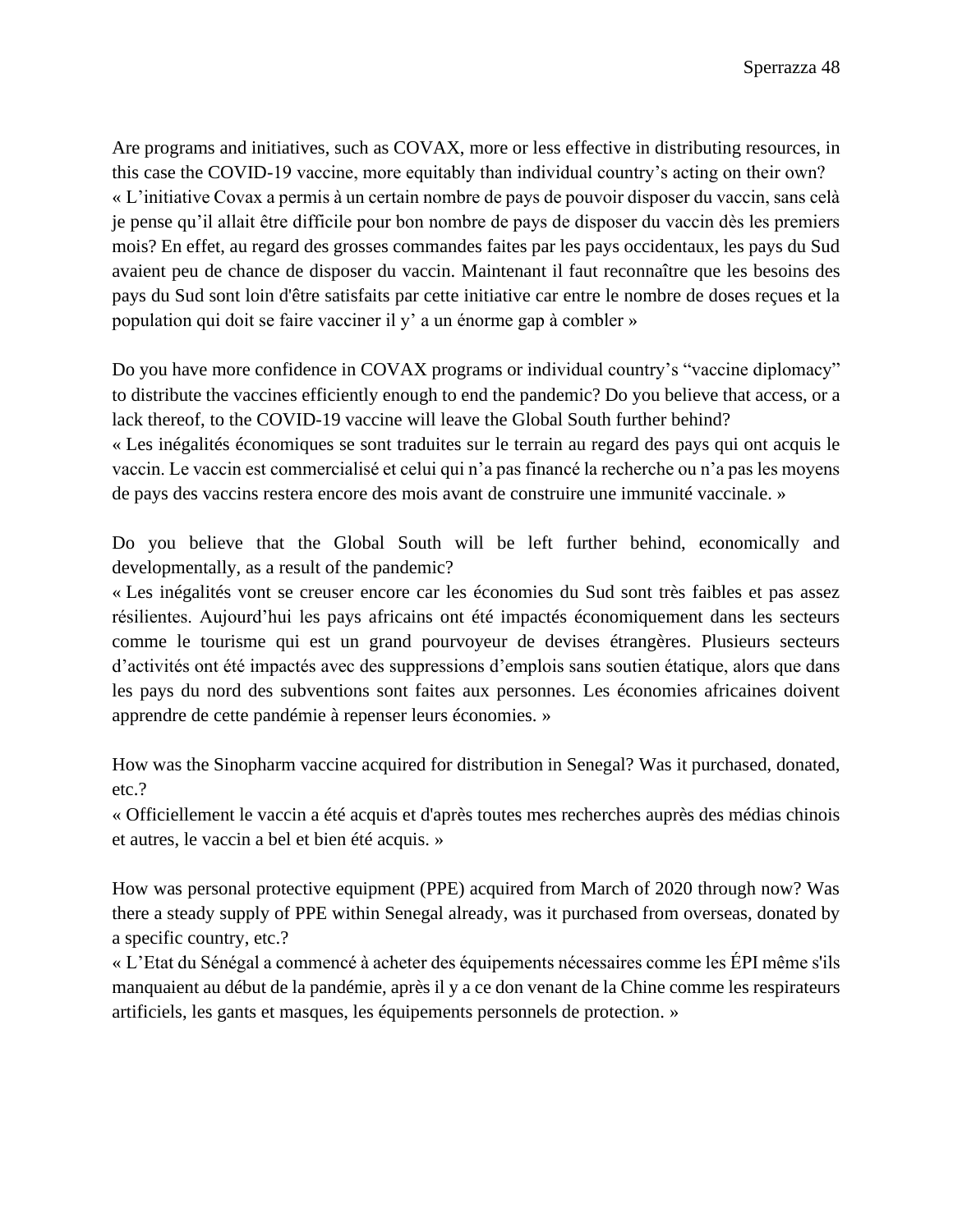## <span id="page-50-0"></span>**Appendix B: Interview & Questionnaire Questions**

How do you feel about the COVID-19 vaccine(s)? Are you confident in their efficacy or do you have concerns about the vaccine(s)? Est-ce que vous pensez aux vaccins COVID-19 ? Est-ce que vous avez confiance en leur efficacité ou vous avez des inquiétudes concernant les vaccins ?

Have you been vaccinated yet? If yes, which vaccine did you receive? If not, do you plan to get vaccinated? Est-ce que vous avez déjà été vacciné ? Si oui, quel vaccin avez-vous reçu ? Si non, avez-vous l'intention de vous faire vacciner ?

How do the majority of your patients feel about the COVID-19 vaccine(s)? Comment la majorité de vos patients perçoit-elle les vaccins COVID-19 ?

How do the majority of your patients feel about vaccines in general? Que pense la majorité de vos patients des vaccins en général ?

Are there any specific vaccines, besides the COVID-19 vaccine(s), that patients tend to reject or avoid? Y a-t-il des vaccins spécifiques, outre les vaccins COVID-19, que les patients ont tendance à rejeter ou à éviter ?

Have patients specifically asked for a vaccine for one manufacturer/country or another? If so, have they provided any reasons why? Les patients ont-ils demandé spécifiquement un vaccin pour un fabricant/pays ou un autre ? Dans l'affirmative, ont-ils donné des raisons pour cela ?

Has there been a major change in the amount of patients in the hospitals over the past year? Y a-til eu un changement majeur dans le nombre de patients dans les hôpitaux au cours de l'année dernière ?

Have there been any long-term symptoms of COVID-19 seen in patients in Senegal? Des symptômes à long terme du COVID-19 ont-ils été observés chez des patients au Sénégal ?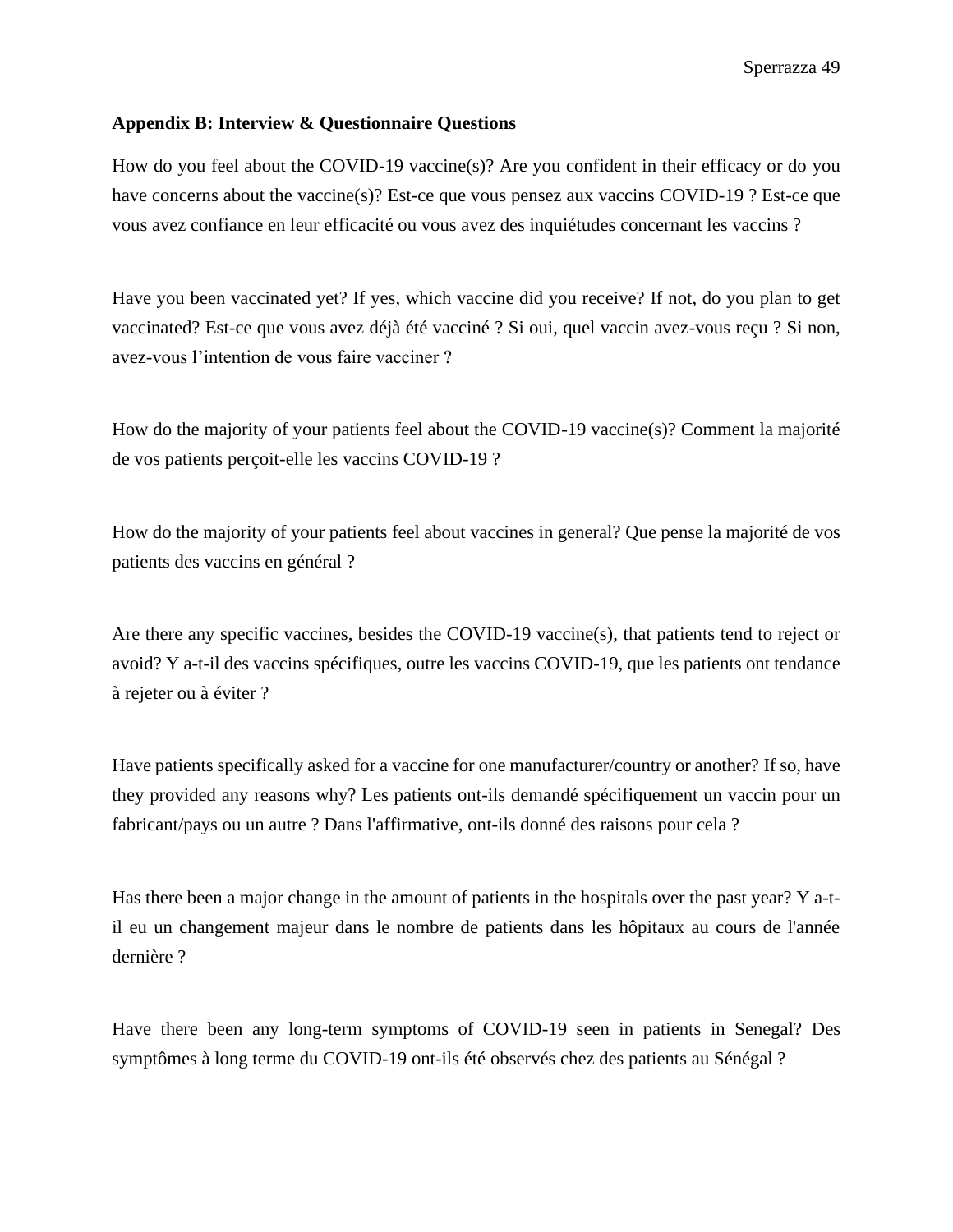In Senegal, what have the impacts of the pandemic been on mental health? Au Sénégal, quels ont été les impacts de la pandémie sur la santé mentale ?

How has the pandemic impacted the structures of healthcare? Have new approaches to various forms of medicine been considered as a result of the events of the past year? Quel a été l'impact de la pandémie sur les structures des soins de santé ? De nouvelles approches des différentes formes de médecine ont-elles été envisagées à la suite des événements de l'année écoulée ?

What factors do you believe contributed most to Senegal having a low rate of community transmission throughout much of the pandemic, especially in 2021 while many countries experience their "third-wave"? Selon vous, quels sont les facteurs qui ont le plus contribué à ce que le Sénégal ait un faible taux de transmission communautaire pendant la majeure partie de la pandémie, en particulier en 2021, alors que de nombreux pays connaissent leur « troisième vague » ?

What do you think the biggest lesson from the pandemic is? Selon yous, quelle est la plus grande leçon à tirer de la pandémie ?

How was the AstraZeneca vaccine acquired for distribution in Senegal? Was it purchased, donated, acquired through the COVAX initiative, etc.? Comment le vaccin d'AstraZeneca a-t-il été acquis pour être distribué au Sénégal ? A-t-il été acheté, donné, acquis par le biais de l'initiative COVAX, etc. ?

How was the SinoPharm vaccine acquired for distribution in Senegal? Was it purchased, donated, acquired through the COVAX initiative, etc.? Comment le vaccin de SinoPharm a-t-il été acquis pour être distribué au Sénégal ? A-t-il été acheté, donné, acquis par le biais de l'initiative COVAX, etc.

How was personal protective equipment (PPE) acquired from March of 2020 through now? Was there a steady supply of PPE within Senegal already, was it purchased from overseas, donated by a specific country, etc.? Comment les équipements de protection individuelle (EPI) ont-ils été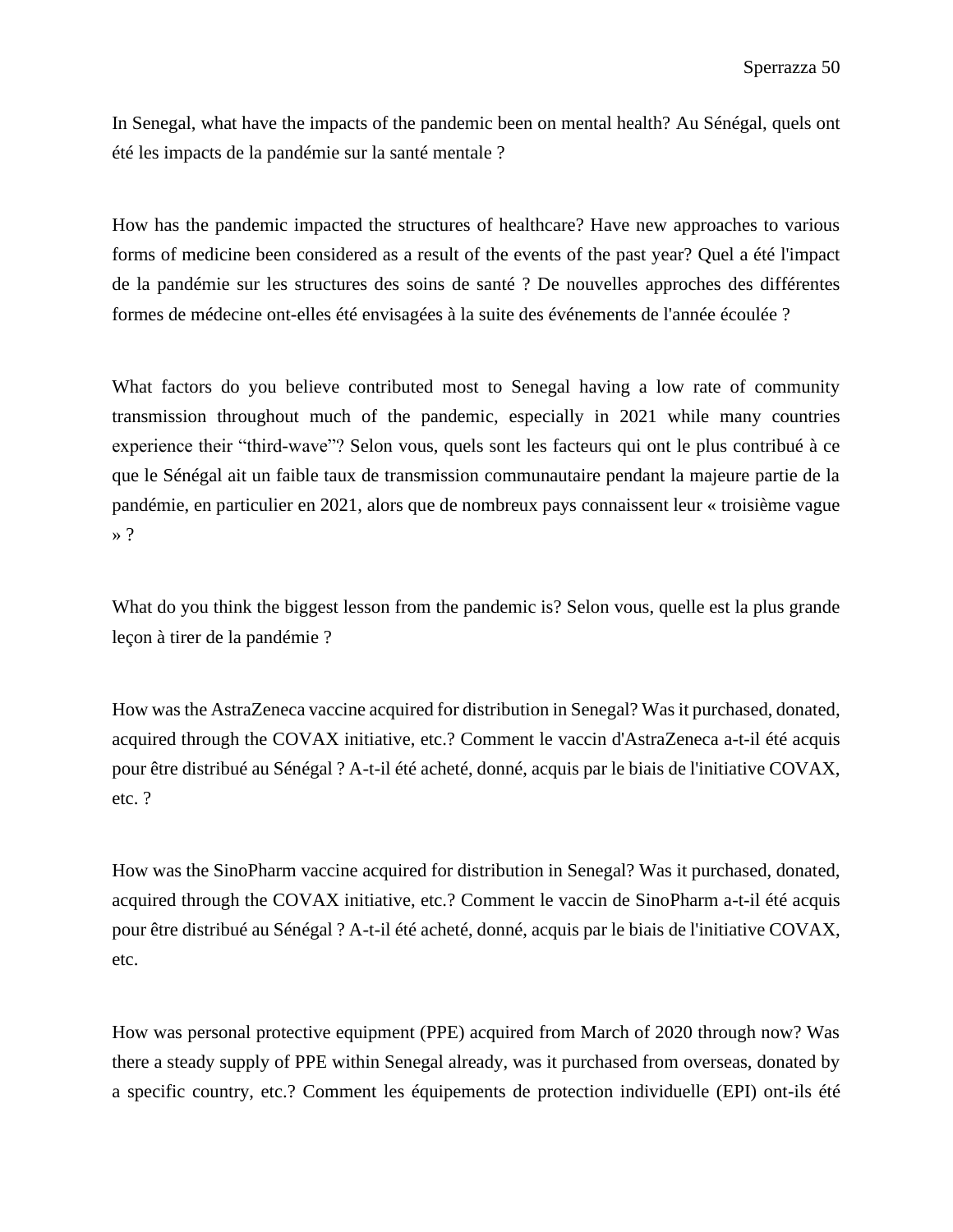acquis entre mars 2020 et aujourd'hui ? Existait-il déjà un approvisionnement régulier en ÉPI au Sénégal, a-t-il été acheté à l'étranger, donné par un pays spécifique, etc. ?

How has the public response to the various rules and regulations throughout the pandemic been? Were the rules and regulations followed or largely defied? Comment le public a-t-il réagi aux diverses règles et réglementations tout au long de la pandémie ? Les règles et règlements ont-ils été suivis ou largement défiés ?

Do you think that the COVAX initiative will be able to distribute vaccines quickly enough to efficiently end the pandemic? Pensez-vous que l'initiative COVAX sera en mesure de distribuer les vaccins assez rapidement pour mettre fin efficacement à la pandémie ?

Do you have more confidence in the ability of the COVAX initiative, as a multilateral initiative, or individual country's "vaccine diplomacy" to end the pandemic? Avez-vous davantage confiance dans la capacité de l'initiative COVAX, en tant qu'initiative multilatérale, ou dans la "diplomatie du vaccin" de chaque pays à mettre fin à la pandémie ?

To your knowledge, have China's aid programs in the past included any dangerous strings attached that mimic neocolonialism? À votre connaissance, les programmes d'aide de la Chine dans le passé ont-ils été assortis de conditions dangereuses qui imitent le néocolonialisme ?

In Senegal, is multilateral aid, French aid, or Chinese aid seen as the most preferable? Au Sénégal, l'aide multilatérale, l'aide française ou l'aide chinoise sont-elles considérées comme les plus préférables ?

What countries or aid projects do you believe have the most positive impact on Senegal? Quels pays ou projets d'aide ont, selon vous, l'impact le plus positif sur le Sénégal ?

What countries or aid projects do you believe are the most neocolonial in Senegal? Quels pays ou projets d'aide sont, selon vous, les plus néo-coloniaux au Sénégal ?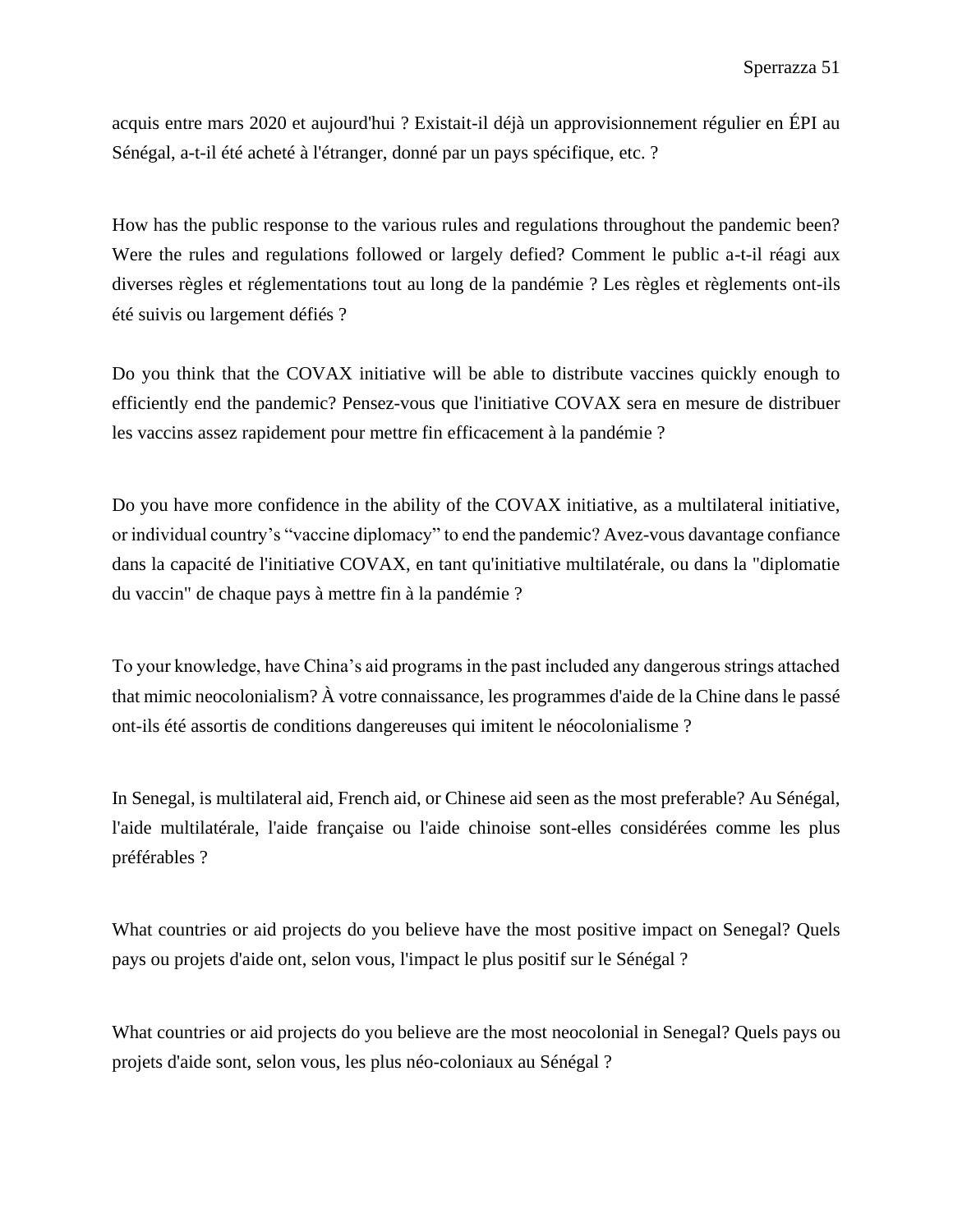Do you believe that Chinese aid is a new form of colonization, or is it truly of goodwill? Pensezvous que l'aide chinoise est une nouvelle forme de colonisation, ou est-elle vraiment de bonne volonté ?

Do you classify Chinese aid in Africa as South-South Development? Why? Classez-vous l'aide chinoise en Afrique comme un développement sud-sud ? Pourquoi ?

Are programs and initiatives, such as COVAX, more or less effective in distributing resources, in this case the COVID-19 vaccine, more equitably than individual country's acting on their own? Les programmes et initiatives, tels que COVAX, sont-ils plus ou moins efficaces pour distribuer les ressources, en l'occurrence le vaccin COVID-19, de manière plus équitable que les pays agissant de leur propre chef ?

Do you believe that access, or a lack thereof, to the COVID-19 vaccine will leave the Global South further behind? Pensez-vous que l'accès, ou le manque d'accès, au vaccin COVID-19 laissera les pays du Sud encore plus à la traîne ?

Do you believe that the Global South will be left further behind, economically and developmentally, as a result of the pandemic? Pensez-vous que les pays du Sud seront davantage laissés pour compte, sur le plan économique et du développement, à la suite de la pandémie ?

Do you believe that "vaccine diplomacy" is solely based on goodwill, or is it veiled neocolonialism? Croyez-vous que la "diplomatie vaccinale" est uniquement basée sur la bonne volonté, ou s'agit-il d'un néocolonialisme voilé ?

Do you believe that a positive future is possible in Senegal, or Africa at large, without Chinese aid? Pensez-vous qu'un avenir positif est possible au Sénégal, ou en Afrique en général, sans l'aide chinoise ?

What programs and/or industries of development do you believe that China has had the biggest and best impact across all of Africa? In Senegal specifically? Quels programmes et/ou secteurs de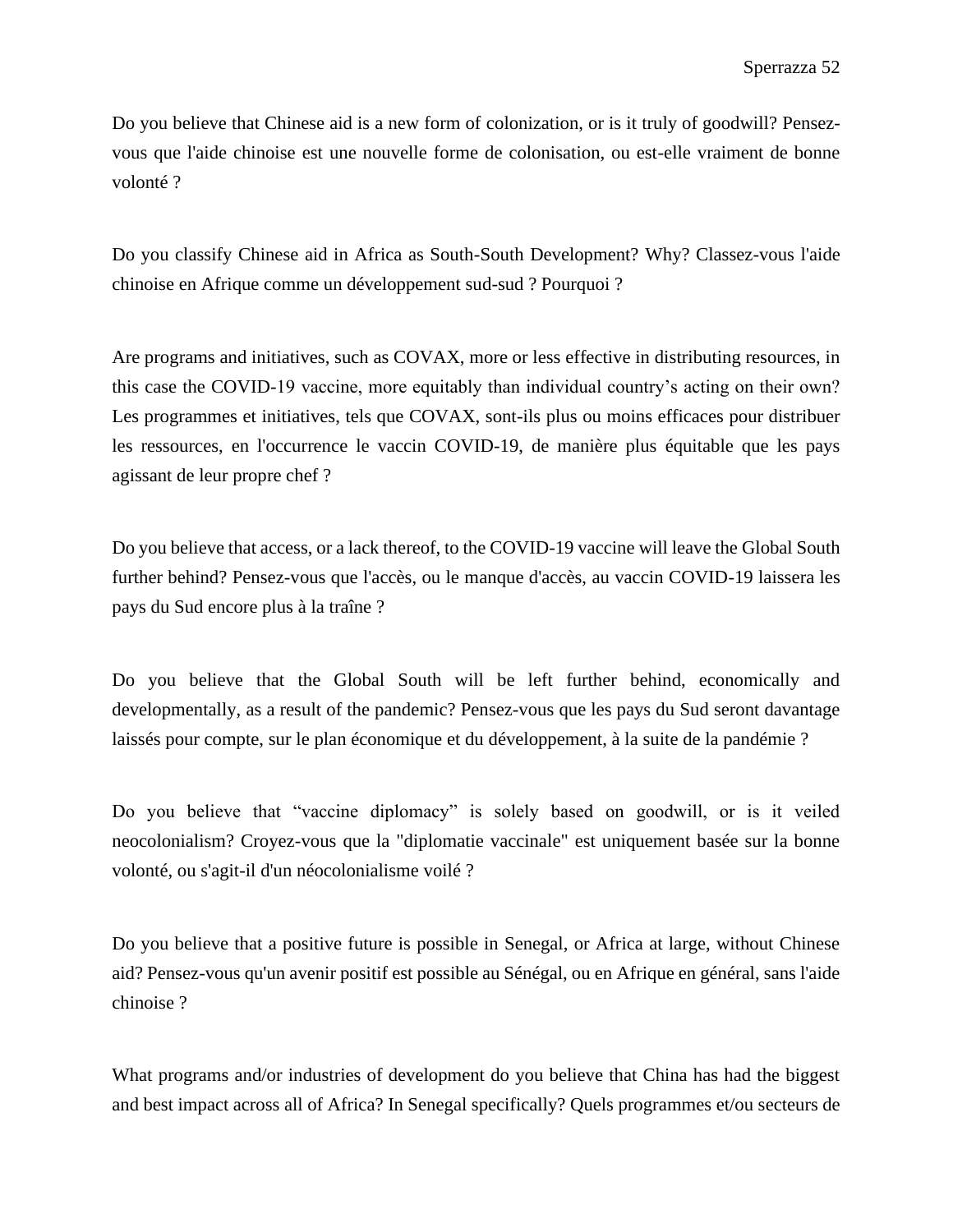développement pensez-vous que la Chine ait eu le plus grand et le meilleur impact dans toute l'Afrique ? Au Sénégal en particulier ?

What do you believe is China's main motive in providing aid to various African countries? Selon vous, quelle est la principale motivation de la Chine pour fournir une aide aux différents pays africains ?

Do you believe that Chinese aid and French aid are different? If yes, how? Pensez-vous que l'aide chinoise et l'aide française sont différentes ? Si oui, en quoi ?

Is China's "vaccine diplomacy" simply of goodwill, or does it have other motives? La "diplomatie du vaccin" de la Chine est-elle simplement de bonne volonté, ou a-t-elle d'autres motivations ?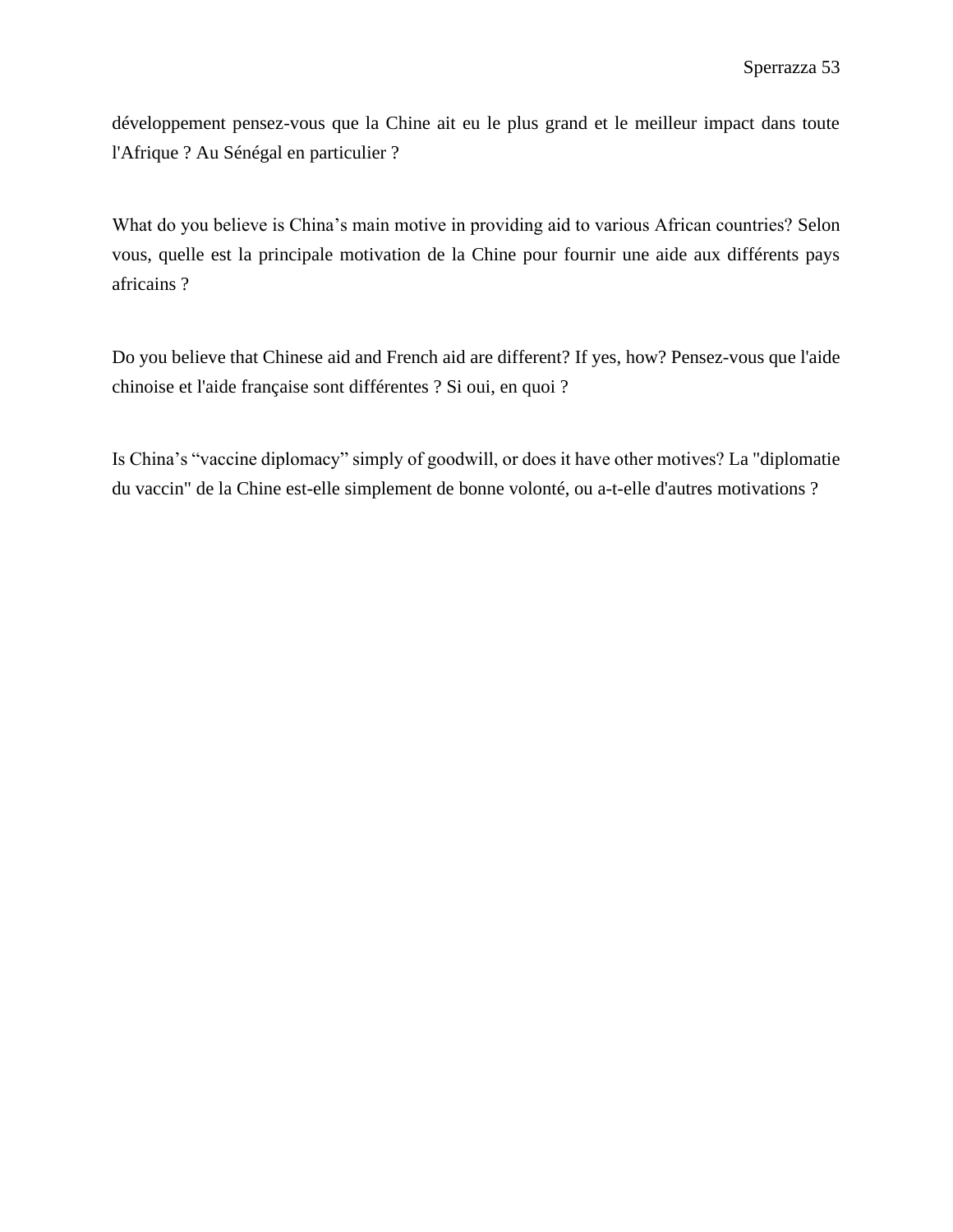<u> 1989 - Johann Barn, mars ann an t-Amhain Aonaich an t-Aonaich an t-Aonaich ann an t-Aonaich ann an t-Aonaich</u>

| Date        |                  | <b>Hours Brief Description of Activities</b>                                                                                                                           |  |
|-------------|------------------|------------------------------------------------------------------------------------------------------------------------------------------------------------------------|--|
| M 12/4/21   | $\mathbf{0}$     | n/a                                                                                                                                                                    |  |
| T 13/4/21   | $\overline{2}$   | Preliminary reading of scholarly sources                                                                                                                               |  |
| W 14/4/21   | $\boldsymbol{0}$ | n/a                                                                                                                                                                    |  |
| R 15/4/21   | $\mathbf{1}$     | Meeting with Dr. Faye                                                                                                                                                  |  |
| F16/4/21    | $\mathbf{1}$     | Meeting with Dr. Niang and Dr. Faye                                                                                                                                    |  |
| S 17/4/21   | $\overline{2}$   | Preliminary reading of scholarly sources                                                                                                                               |  |
| U 18/4/21   | $\mathbf{0}$     | n/a                                                                                                                                                                    |  |
| M 19/4/21   | 5                | Talked with Dr. Niang about interviewees, continued readings, listened to relevant podcasts                                                                            |  |
| T 20/4/21   | 6                | Continued readings, listened to relevant podcasts, quote gathering, and note taking                                                                                    |  |
| W 21/4/21   | 5                | Continued readings, quote gathering, and note taking                                                                                                                   |  |
| R 22/4/21   | 6                | Contacted Dr. Thiam about a potential interviewee, listened to relevant podcasts, continued<br>readings, quote gathering, and note taking                              |  |
| $F$ 23/4/21 | 4                | Finished initial readings, began outlining the complete and new literature review                                                                                      |  |
| S 24/4/21   | $\mathbf{0}$     | n/a                                                                                                                                                                    |  |
| U 25/4/21   | $\overline{0}$   | n/a                                                                                                                                                                    |  |
| M 26/4/21   | 6                | Listened to relevant podcast, wrote an array of interview questions in both English and French,<br>began new literature review, talked to Dr. Niang about interviewees |  |
| T 27/4/21   | 6                | Listened to relevant podcast, revised interview questions in both English and French, began new<br>literature review                                                   |  |
| W 28/4/21   | 3                | Discussed with and sent Dr. Niang my potential interview questions for his answers on relevant<br>topics, as well as for his consultation for potential interviewees   |  |
| R 29/4/21   | $\overline{4}$   | Checked in with Dr. Niang, Dr. Faye, and Dr. Thiam about interviewees, continued reading<br>updated sources and information in the news                                |  |
| F 30/4/21   | 3                | Received completed questions from Dr. Niang and consulted further on certain questions.                                                                                |  |
| S 1/5/21    | $\boldsymbol{0}$ | n/a                                                                                                                                                                    |  |
| U 2/5/21    | $\overline{4}$   | Wrote new literature review with additional sources                                                                                                                    |  |
| M 3/5/21    | 4                | Edited and finalized new literature review                                                                                                                             |  |
| T 4/5/21    | 9                | Interviewed Dr. Badiane and Professor Seydi, took notes on interview with Dr. Badiane                                                                                  |  |
| W 5/5/21    | 6                | Took notes on interview with Professor Seydi, compiled all collected information from<br>interviews and questionnaires into one document                               |  |

# <span id="page-55-0"></span>**Appendix C: Fieldwork Timesheet**

 $\blacksquare$